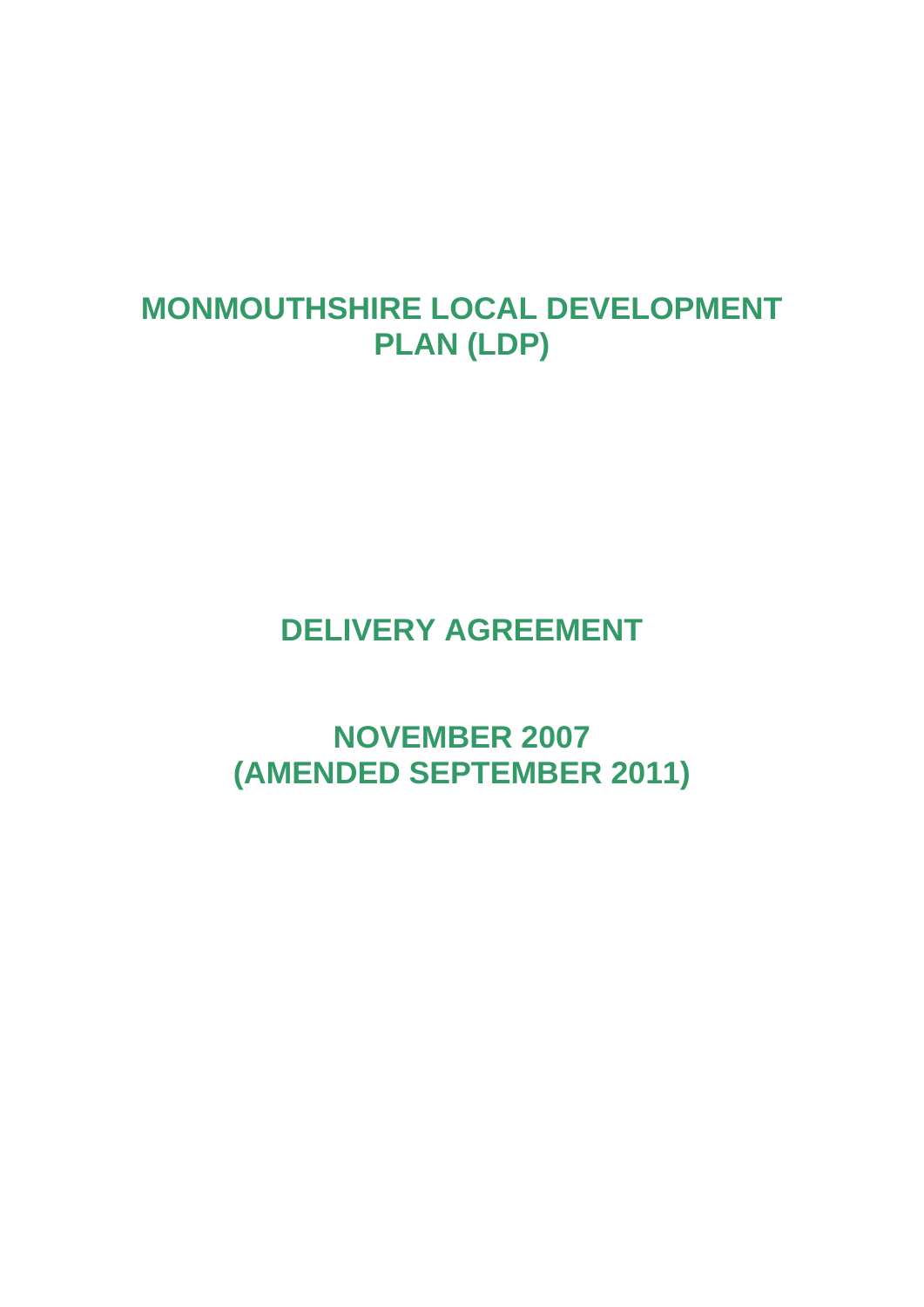## **Contents**

# **Addendum (Revised Timetable)**

## **Part 1 – Introduction**

- **1.0 Overview**
- **2.0 What is a Local Development Plan?**
- **3.0 The Context for LDP preparation**
- **4.0 The Purpose of a Delivery Agreement**
- **5.0 Preparation of the Delivery Agreement**
- **6.0 Sustainability Appraisal and Strategic Environmental Assessment**
- **7.0 Habitat Regulations Assessment**
- **8.0 Soundness**
- **9.0 Supplementary Planning Guidance**

## **Part 2 – Project Management and Timetable**

- **10.0 Management of the Process**
- **11.0 Resources**
- **12.0 Timetable**
- **13.0 Can Anything go Wrong with the Proposed Timetable?**

# **Part 3 – Community Involvement Scheme**

- **14.0 What is the Community Involvement Scheme?**
- **15.0 Objectives for Community Involvement**
- **16.0 When will the Community be Involved?**
- **17.0 How does the Council Propose Engaging With the Community in the Preparation of the Proposed Strategy?**
- **18.0 Formal Consultation Processes**
- **19.0 How will the Community be Involved in LDP Preparation?**
- **20.0 Who will the Council Seek to be Involved in LDP Preparation?**
- **21.0 What Feedback will be Provided?**

## **Part 4 – Monitoring and Review**

- **22.0 The Delivery Agreement**
- **23.0 Annual Monitoring Reports**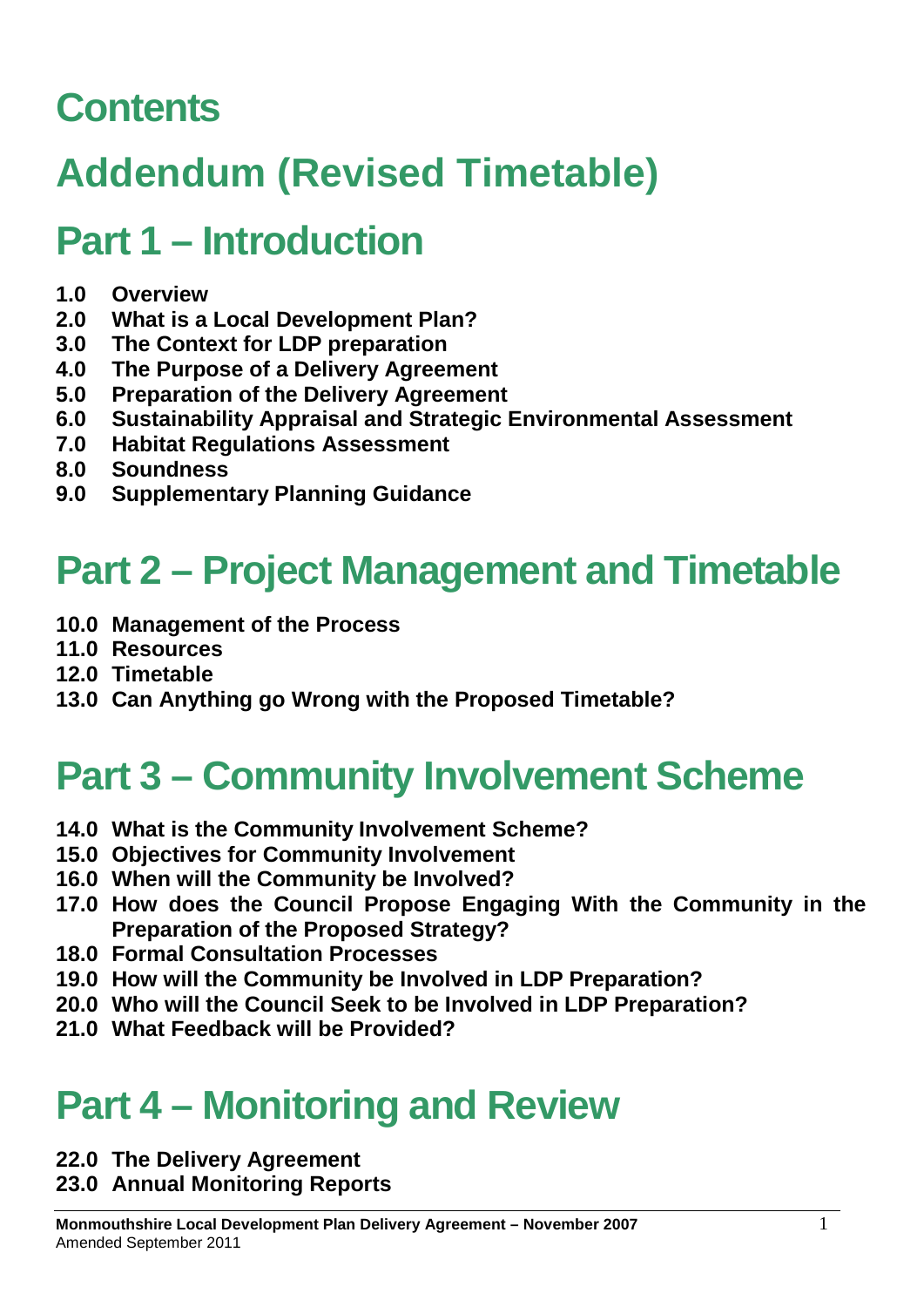# **Useful Contacts**

## **Appendices**

- **1 Consultation Bodies**
- **2 Glossary of Terms**
- **3 The County's Partnership Structures**
- **4 Draft Project Plan**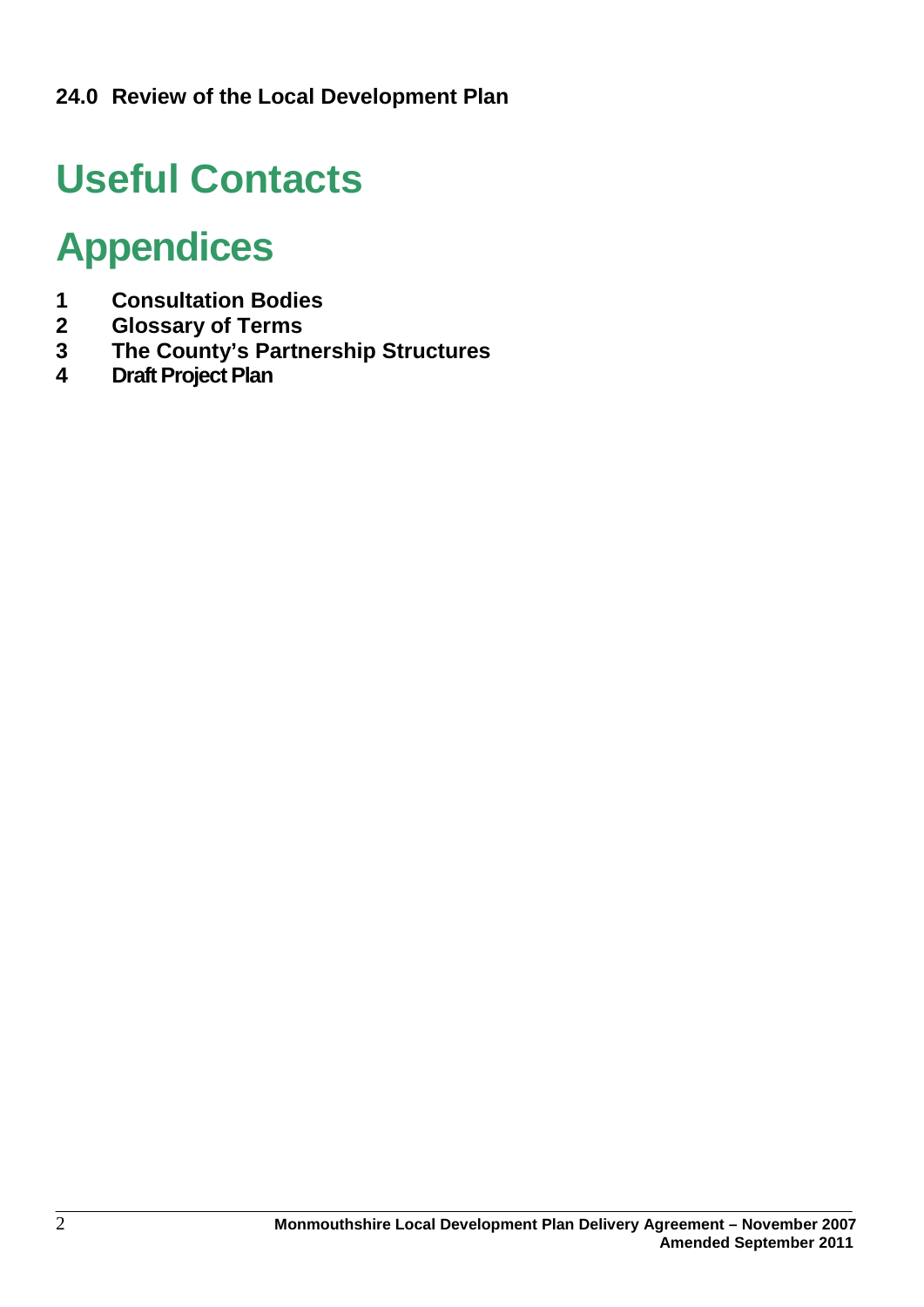## **Addendum (Revised Timetable)**

Please note that the timetables in this Delivery Agreement should be read in association with the new timetable below. The amended timetable was approved by the Council on 28 July 2011 and subsequently agreed by the Welsh Government on 9 September 2011.

|                 | <b>Stage</b>                                | <b>Original Date</b>                                          | <b>New Date</b>                 |
|-----------------|---------------------------------------------|---------------------------------------------------------------|---------------------------------|
| 5               | <b>Statutory Deposit</b>                    | January 2010 - February<br>2010                               | September 2011<br>November 2011 |
|                 | <b>INDICATIVE</b>                           |                                                               |                                 |
| 6               | <b>Sites</b><br>Alternative<br>Consultation | April 2010 - May 2010                                         | November 2011<br>January 2012   |
| $7\overline{ }$ | Submission of LDP to the<br>WG              | 2010<br>November<br>$\qquad \qquad$<br>December 2010          | March 2012 - April<br>2012      |
| 8               | <b>Independent Examination</b>              | March 2011 - June 2011                                        | June $2012 -$ August<br>2012    |
| 9               | <b>Inspector's Report</b>                   | 2011<br>November<br>$\overline{\phantom{m}}$<br>December 2011 | March 2013<br>April<br>2013     |
| 10              | Adoption                                    | December 2011                                                 | April 2013                      |
| 11              | Publication<br>(including translation)      | January 2012                                                  | May 2013                        |
| 12              | <b>Annual Monitoring Report</b>             | January 2013                                                  | May 2014                        |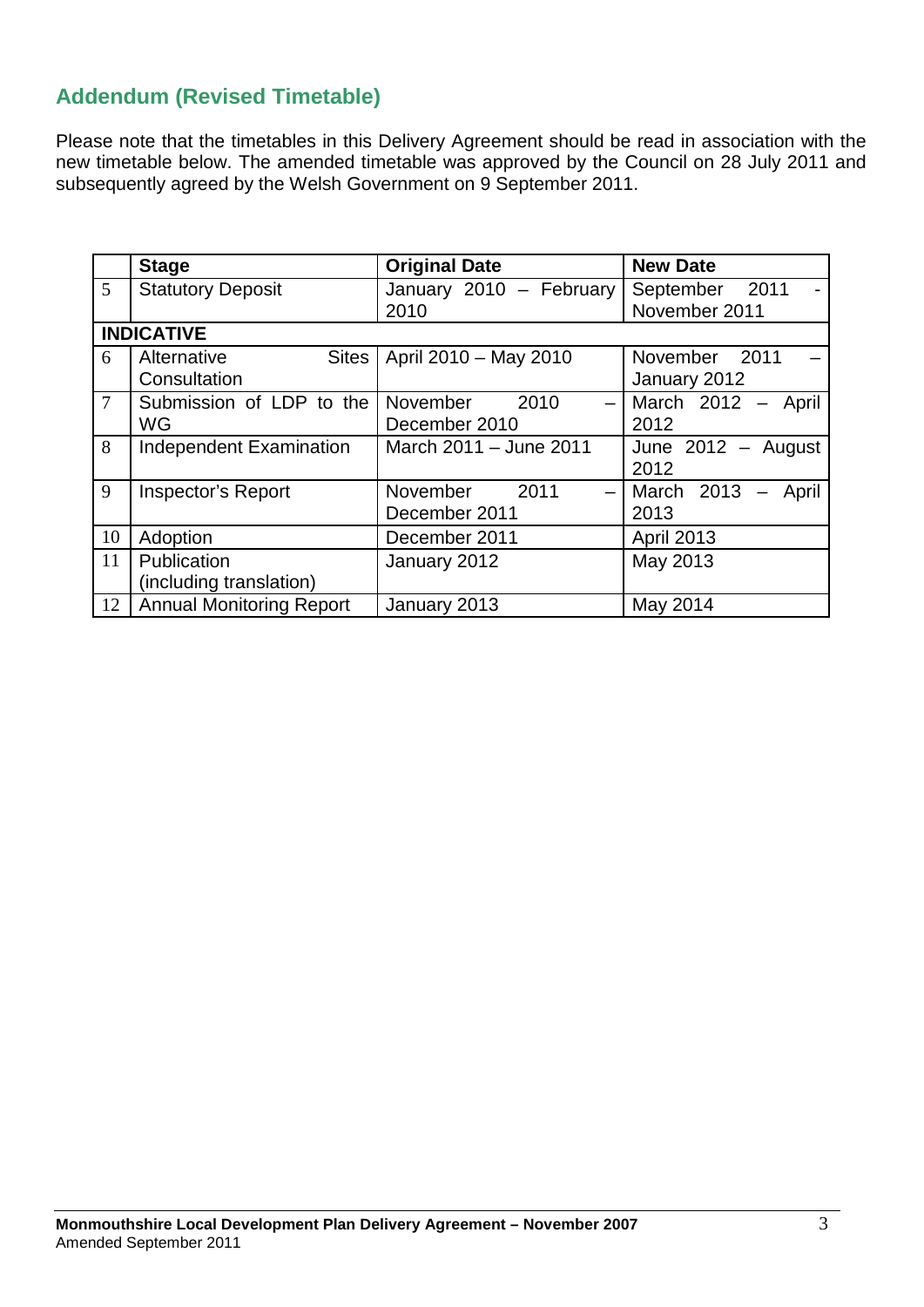## **Part 1 – Introduction**

*This section seeks to outline the context for Local Development Plan preparation and the purpose of a Delivery Agreement.*

#### **1.0 Overview**

1.1 This document is divided into four parts. The first part introduces the new development plan; with the second part looking at when things will happen and the resources available. Part Three covers how we intend to involve the community in the preparation of the Local Development Plan, with the final part looking at how we intend to keep track of the plan.

### **2.0 What is a Local Development Plan (LDP)?**

- 2.1 The Monmouthshire Unitary Development Plan (UDP) was adopted in June 2006 and sets the Council's statutory land use planning policies for the period up to 2011.
- 2.2 A new planning system was introduced by the Government through the Planning and Compulsory Purchase Act 2004. This requires all local planning authorities to prepare a *Local Development Plan (LDP)* for their administrative area. The Council is now beginning work on its LDP which will build upon the substantive work that the Council has undertaken in adopting its UDP. When adopted, the Local Development Plan will replace the Monmouthshire Unitary Development Plan.
- 2.3 All LDPs are to set out the vision and objectives for the development and use of land and should contain detailed policies to implement these. The aims are to:
	- Help to deliver sustainable development;
	- Guide how and where change will take place, while protecting local diversity and character;
	- Reflect local aspirations, based on a vision agreed by the local community and other stakeholders;
	- Provide a basis for rational and consistent decisions on planning applications and appeals.
- 2.4 The new system is intended to make LDPs more relevant, inclusive and engaging to local communities and better integrated with other strategies and documents. Ultimately it is the local planning authority's responsibility to decide on the content of the LDP should it not be possible to reach a general consensus. However, by encouraging a partnership approach to plan preparation involving the voluntary, public and private sectors a range of views can be considered as part of a process that will hopefully build a wide consensus on the plan's strategy and policies.
- 2.5 On 26 July 2007, Monmouthshire County Council formally resolved to commence work on the preparation of its Local Development Plan covering the Monmouthshire County Council administrative area (excluding the area administered for planning purposes by the Brecon Beacons National Park Local Planning Authority). This will provide the spatial strategy and policy framework for the development and use of land in Monmouthshire for the period 2011 – 2021.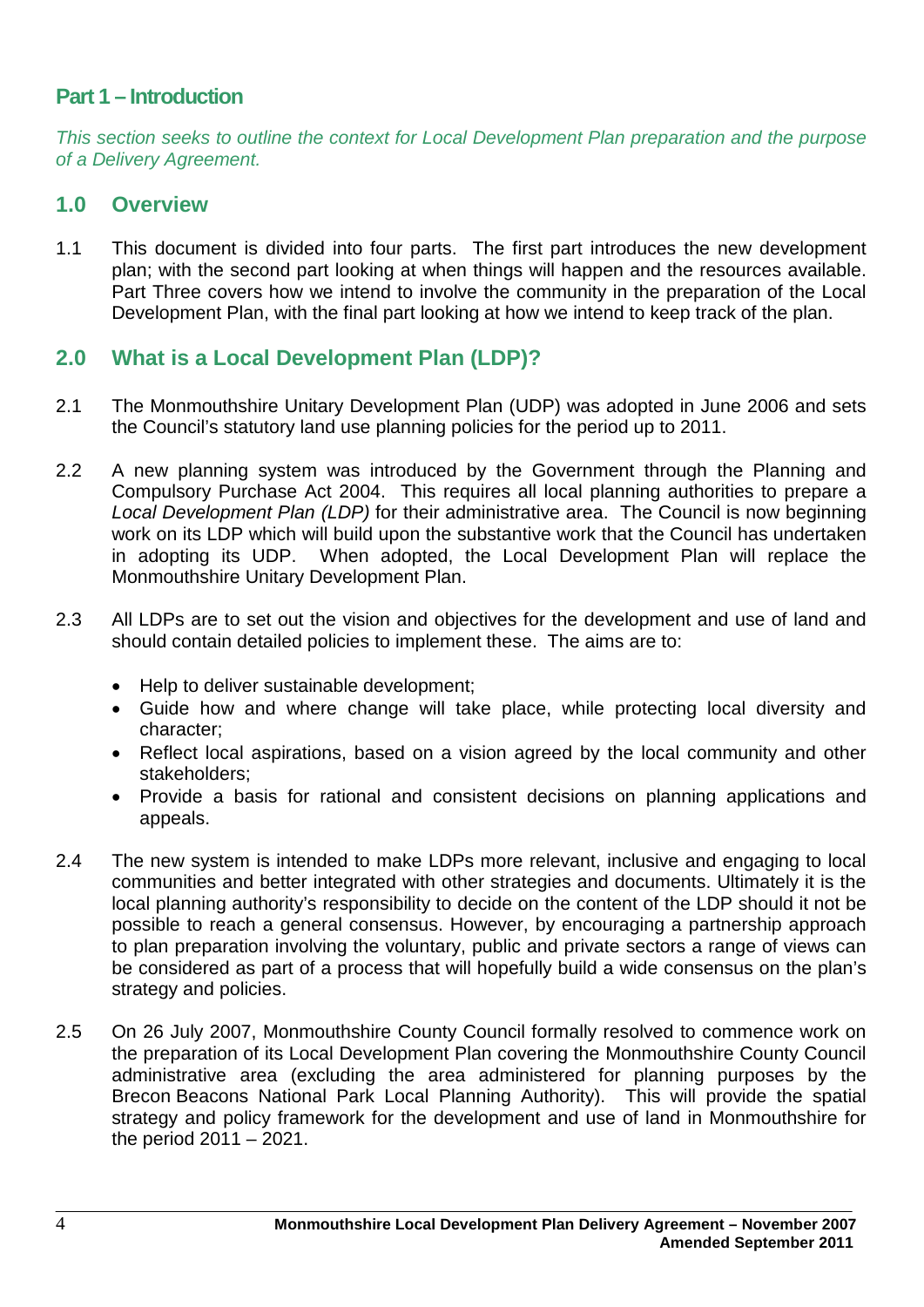## **3.0 The Context for LDP Preparation**

- 3.1 In preparing the LDP the Council must take account of a wide range of legislation, policies and other initiatives at European, national and local levels of Government, as well as relevant social, economic and environmental considerations.
- 3.2 The 2004 Act requires the Council in preparing the LDP to have regard to:
	- National Planning Policy issued by the Welsh Assembly Government
	- The Wales Spatial Plan ('People, Places, Futures', 2004)
	- The Council's own Community Strategy
	- The resources likely to be available for implementing the plan.
- 3.3 The principal sources of national planning policy and procedural guidance issued by the Welsh Assembly Government are:
	- Planning Policy Wales (PPW) (2002)
	- Ministerial Interim Planning Policy Statements (various dates)
	- Minerals Planning Policy Wales (MPPW) (2000)
	- Technical Advice Notes (Wales) (TANs) (various dates)
	- Minerals Technical Advice Note (Wales) 1: Aggregates (2004)
	- Local Development Plans Wales, 2005
	- Local Development Plan Manual, 2006
- 3.4 In addition to these planning policy and guidance documents, the Council must also have regard to:
	- The Waste Strategy for Wales and Regional Waste Plans
	- The Local Transport Plan and other policies prepared under the Transport Act 2000
	- Regional Transport Plans
- 3.5 Welsh Assembly Government guidance states that though LDPs should have regard to national policies they should not repeat them, but rather explain how they apply to the local area. In exceptional cases there may be justifiable reasons for exceptions to national policy, which would need to be supported by local evidence (LDP Wales, paragraph 2.2).
- 3.6 The Council will also ensure an integrated approach to the preparation and review of its corporate policy documents. The LDP is one of the four main strategic plans that the Council has to produce, along with the Community Strategy, the Health, Social Care and Well Being Strategy and the Children and Young People's Plan. The Community Strategy provides the overarching strategy for the County and the LDP underpins this by providing the land use expression of those elements of the Community Strategy that relate to the development and use of land. The LDP is also a key delivery mechanism for land use aspects of the other corporate related strategies including the Local Housing Strategy, Local Waste Plan and Local Transport Plan.
- 3.7 In preparing the LDP, the Council will publish proposals and consult with the public in both English and Welsh in accordance with its approved Welsh Language Scheme, whenever it is practicable to do so.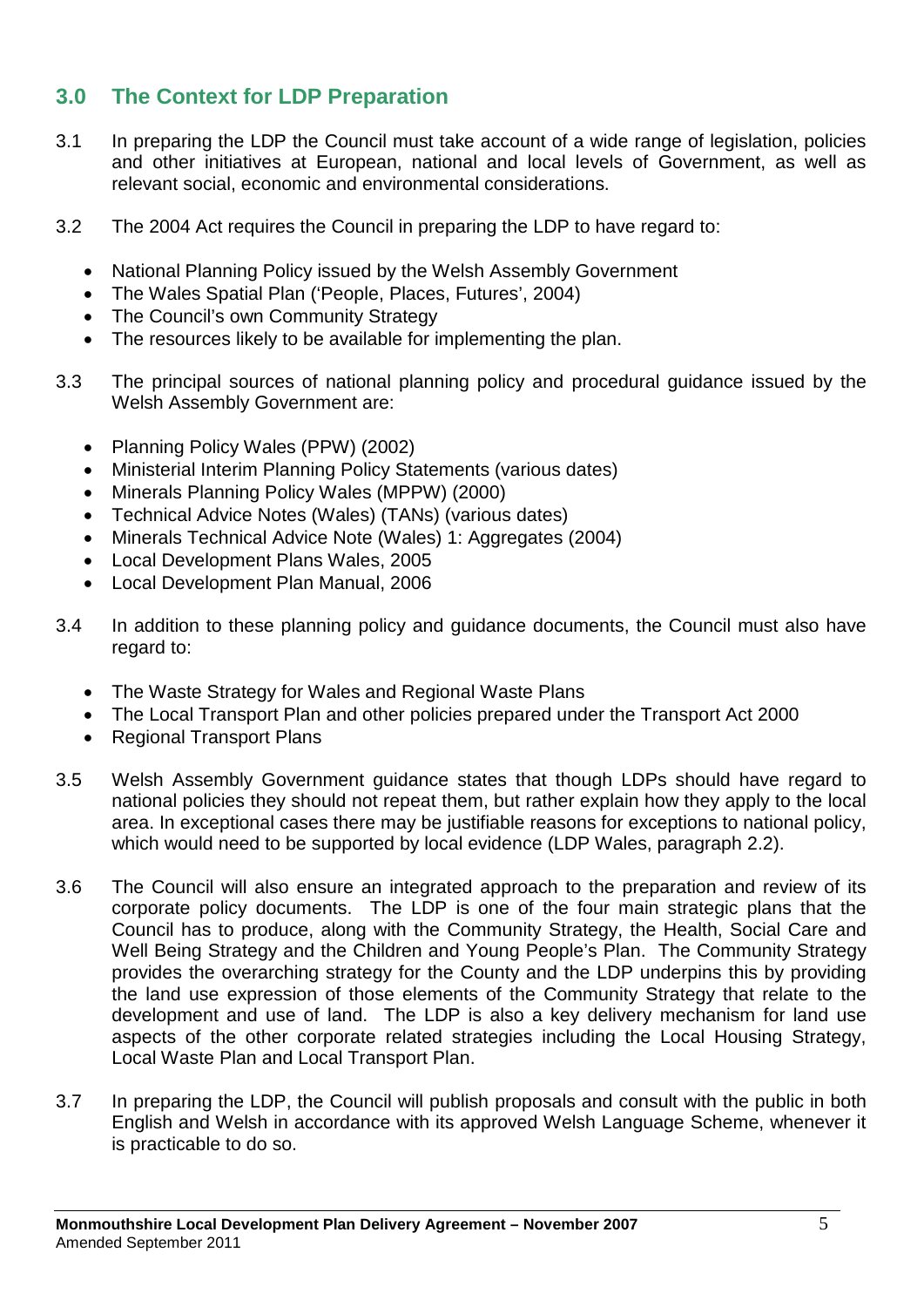## **4.0 The Purpose of a Delivery Agreement**

- 4.1 Under the new planning system, the Council is required to prepare a *Delivery Agreement* at the outset of Local Development Plan preparation. This document provides details of the various stages involved in the plan making process and the time each part of the process is likely to take. It also sets out the way in which the Council proposes to involve the local community and other stakeholders in the preparation of the LDP. The Council's LDP will be examined by an independent Inspector to test whether the Plan has been prepared in accordance with its Delivery Agreement. (Section 8.0 provides further detail on the 'Tests of Soundness').
- 4.2 The Delivery Agreement is split into two key parts:
	- The **Timetable** for producing the LDP. This provides a clear indication of when each of the different stages of plan preparation will take place. Definitive dates are provided up to the deposit stage and indicative dates for later stages. This is an example of a project management approach to ensure that the plan is adequately resourced and delivered on time. The timetable is included as *Part 2* of this Delivery Agreement.
	- **The Community Involvement Scheme** outlines the Authority's principles of community engagement; its approach in relation to who, how and when it intends to engage with the community and stakeholders, how it will respond to representations and how these representations will inform later stages of plan preparation. This is included as *Part 3* of this Delivery Agreement.

## **5.0 Preparation of the Delivery Agreement**

- 5.1 The draft timetable and CIS were consulted upon with key stakeholders *(see Appendix 1)*. The Council consulted on these two parts of the Delivery Agreement in a single document. This ensured that consultees had all the relevant information on which to make any representations.
- 5.2 The draft Delivery Agreement was issued for consultation for a six-week period from 20 August to 28 September 2007. The draft document was sent to 164 statutory and other consultees, including the Welsh Assembly Government, Countryside Council for Wales, Environment Agency, all Town and Community Councils in Monmouthshire, the Home Builders Federation and local community and business groups. Notification of the issue of the draft Delivery Agreement was also sent to 46 other consultees, 80 agents / architects and 36 private individuals. Advertisements were placed in three local newspapers on two consecutive weeks advising of the issue of the draft Delivery Agreement and inviting comments. Copies were also placed in Council libraries and One-Stop-Shops. Responses were received from 32 external parties, resulting in some 131 individual representations which were individually summarised, together with the Council's draft response. The Report of Consultation is available as an annex to this document. The Council resolved on 18 October 2007 to approve the Delivery Agreement and submit to WAG for agreement. WAG subsequently confirmed its formal agreement to the Delivery Agreement on 16 November 2007.
- 5.3 The Council is required to keep the Delivery Agreement under regular review. Where revisions are necessary the same preparation process must be followed. The diagram below summarises the process followed in the preparation of the Delivery Agreement: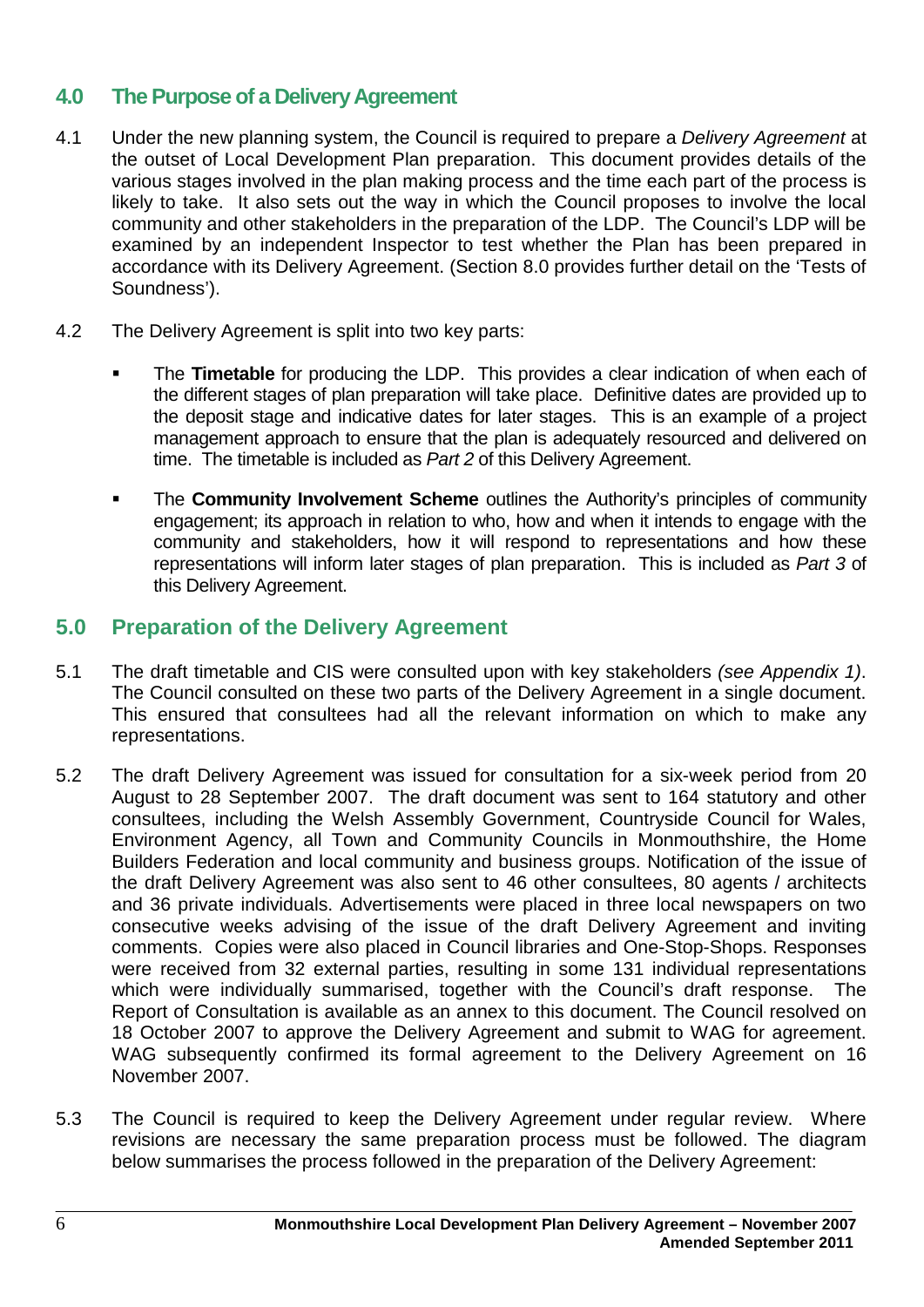



*[\* The Town and Country Planning (Local Development Plan) (Wales) Regulations 2005]*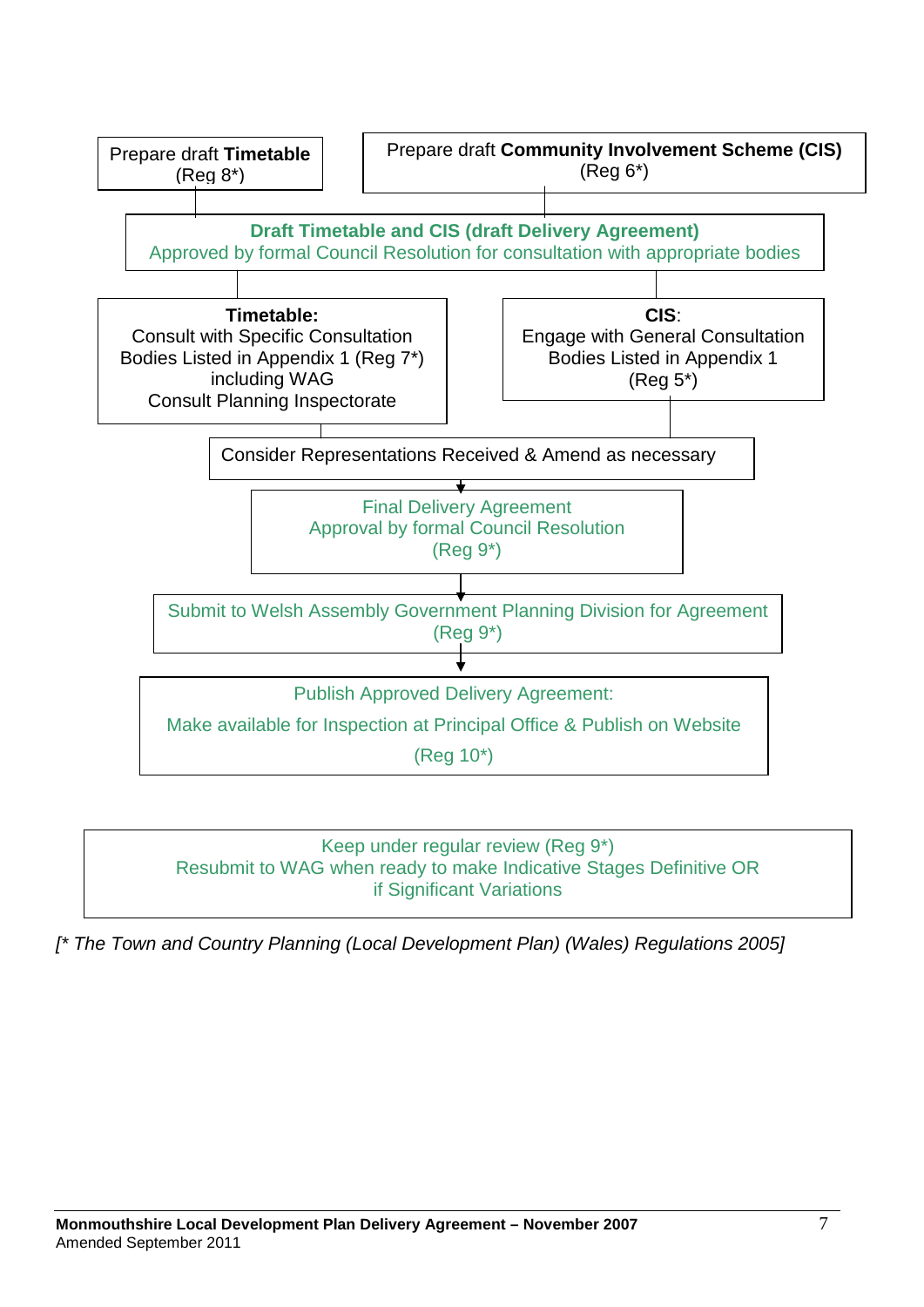## **6.0 Sustainability Appraisal (SA) and Strategic Environmental Assessment (SEA)**

- 6.1 The Planning and Compulsory Purchase Act requires authorities to undertake an appraisal of the sustainability of their LDP (Sustainability Appraisal (SA)) and to report the findings as an integral part of the plan preparation process.
- 6.2 Authorities are also required to comply with European Union Directive 2001/42/EC and the Environmental Assessment of Plans and Programmes (Wales) Regulations 2004. These require a formal Strategic Environmental Assessment (SEA) to be undertaken of plans and programmes, including LDPs, which are likely to have significant effects on the environment.
- 6.3 It is recommended that authorities take an integrated approach to sustainability appraisal and SEA. These are tools to ensure that LDPs reflect sustainable development principles and address those aspects of sustainable development that can be addressed through the land use planning system. Together these tools will play an important part in ensuring the 'soundness' of a LDP (Section 8.0 provides further information on this new principle of development plan preparation).
- 6.4 Guidance on how SA/SEA should be undertaken is provided in:
	- The Environmental Assessment of Plans and Programmes (Wales) Regulations 2004
	- A Practical Guide to the Strategic Environmental Assessment Directive, 2005
	- Local Development Plan Manual, 2006
- 6.5 The Council will adopt an integrated approach to SA/SEA, ensuring that the LDP is internally consistent, with economic and social issues considered alongside environmental matters. The appraisal process will run concurrently with the plan making process and forms an iterative part of plan preparation, illustrated in **Diagram 1** overleaf.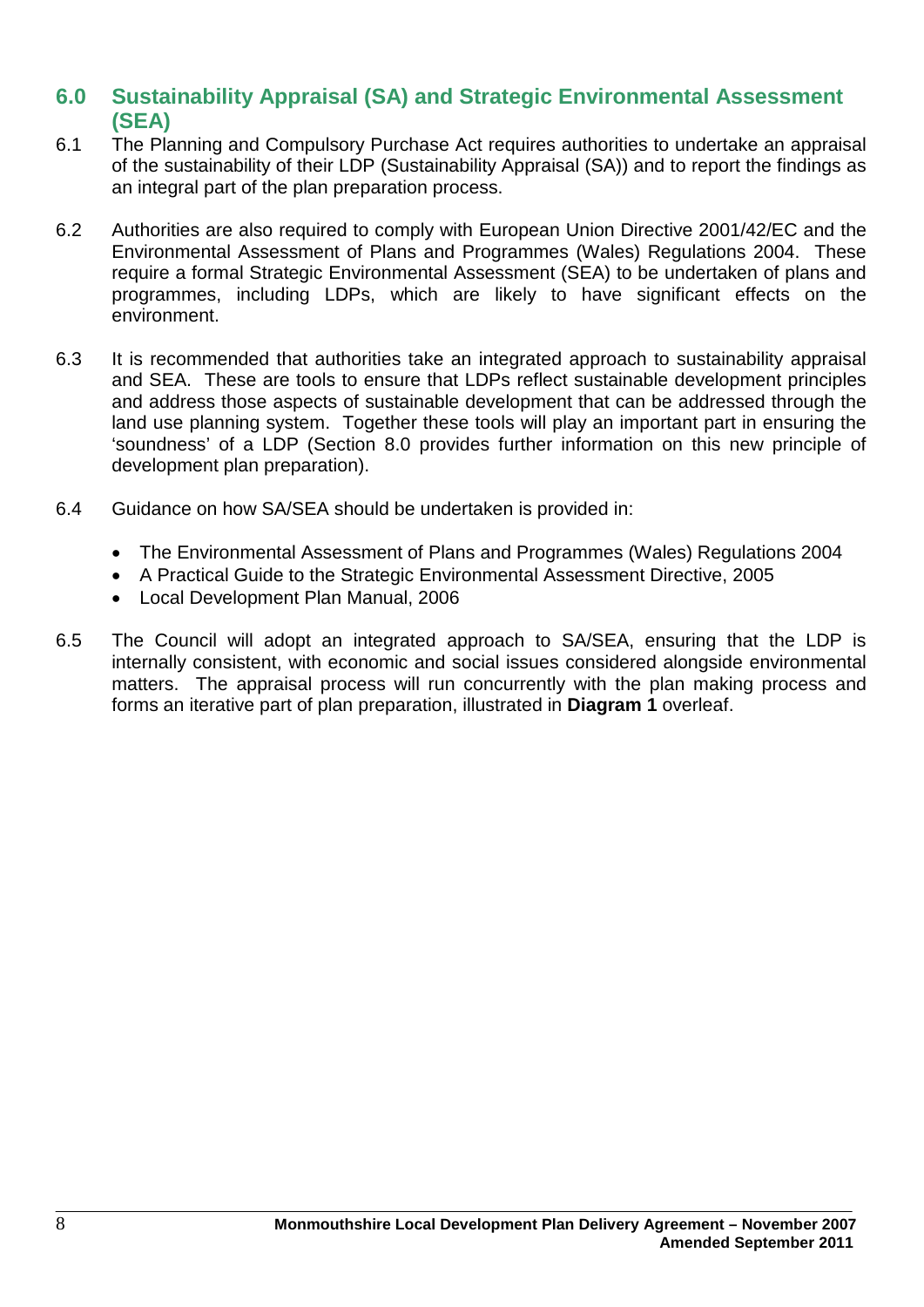

**Diagram 1**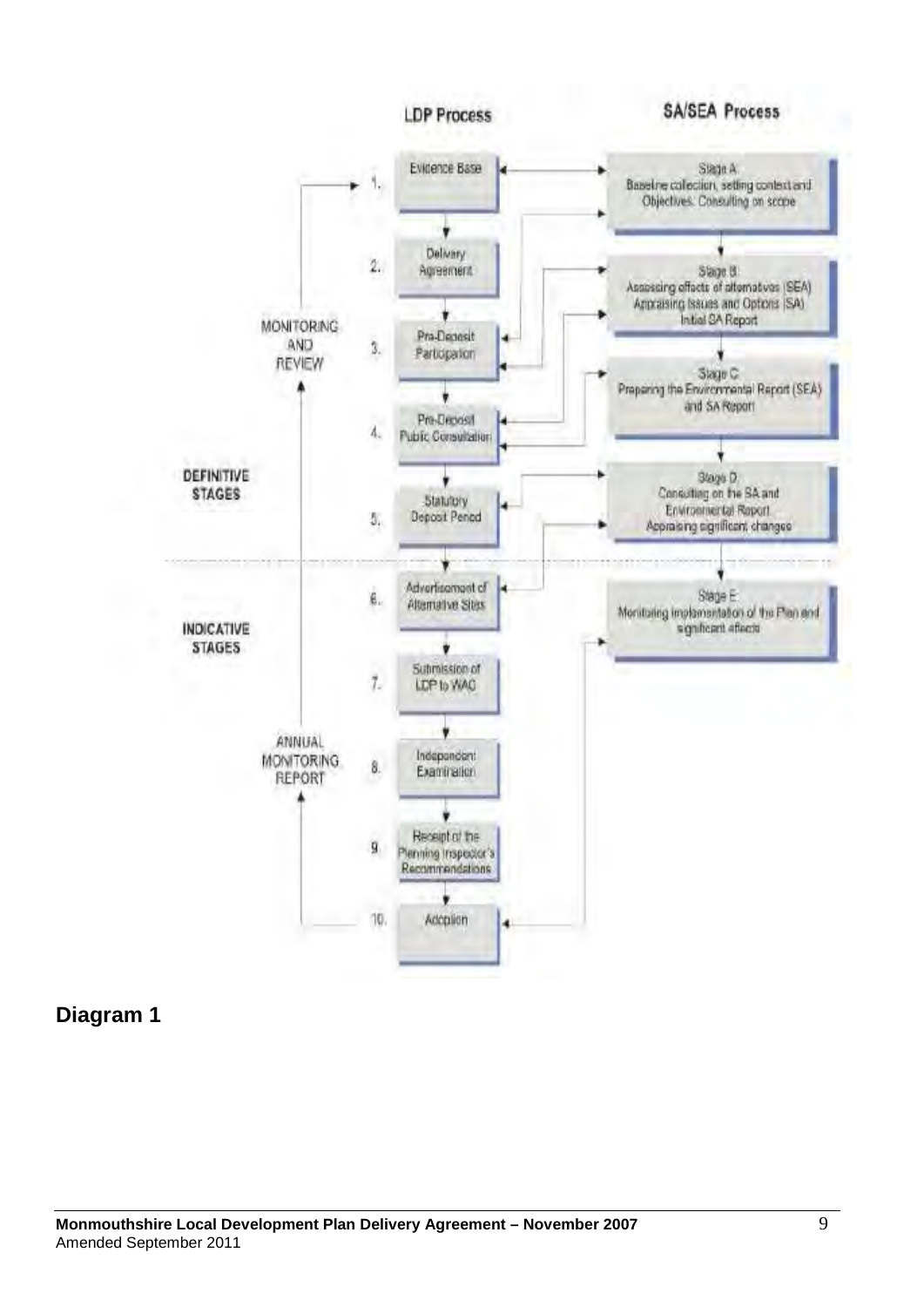## **7.0 Habitat Regulations Assessment (HRA)**

7.1 The Habitats Directive (92/43/EC) requires that land use plans, including LDPs, are subject to an additional Habitats Regulations Assessment where there are sites of European significance for nature conservation purposes. Monmouthshire includes a range of international nature conservation designated sites such as Special Protection Areas and Special Areas of Conservation. Habitats Regulations Assessment will be undertaken alongside SA/SEA to ensure an integrated approach to assessment. It is intended that the process will again run concurrently with the plan making process and form an iterative part of plan preparation.

## **8.0 Soundness**

- 8.1 'Soundness' is an integral part of the new development plan system and is an important principle by which it may be demonstrated as to whether the LDP shows good judgement and is able to be trusted. If the LDP is found not to be sound then the Welsh Assembly Government could require the Council to take necessary action to remedy the situation. This may involve returning to the very early stages of plan preparation thereby causing considerable delay in the preparation of the plan.
- 8.2 The Council must submit the LDP to the Welsh Assembly Government for examination by an Inspector appointed by the Assembly. The examination is an independent process for determining whether the Plan is fundamentally sound. The Inspector must determine<br>whether the Plan meets certain procedural (P), consistency (C) and whether the Plan meets certain procedural (P), consistency (C) and coherence/effectiveness (CE) tests. These are set out in guidance issued by the Assembly Government and the Planning Inspectorate and are repeated below for ease of reference. The conclusions reached by the Inspector will be binding and, unless the Assembly Government intervenes, the Council must accept the changes required by the Inspector and adopt the LDP. One of the first tests of soundness which an Inspector will consider is whether the Plan has been prepared in accordance with its Delivery Agreement.

### **Procedural (P):**

- P1 The Plan has been prepared in accordance with the Delivery Agreement including the Community Involvement Scheme.
- P2 The Plan and its policies have been subjected to sustainability appraisal including strategic environmental assessment.

#### **Consistency (C):**

- C1 It is a land use plan which has regard to other relevant plans, policies and strategies relation to the area or to adjoining areas.
- C<sub>2</sub> It has regard to national policy.
- C3 It has regard to Wales Spatial Plan.
- C4 It has regard to the Community Strategy.

### **Coherence and Effectiveness (CE):**

- CE1 It sets out a coherent strategy from which its policies and allocations logically flow and where cross boundary issues are relevant, it is compatible with the development plans prepared by neighbouring authorities.
- CE2 The strategy, policies and allocations are realistic and appropriate having considered the relevant alternatives and are founded on a robust and credible evidence base.
- CE3 There are clear mechanisms for implementation and monitoring.
- CE4 The plan is reasonably flexible to enable it to deal with changing circumstances.

#### *(Welsh Assembly Government 'Local Development Plans Wales', 2005 and*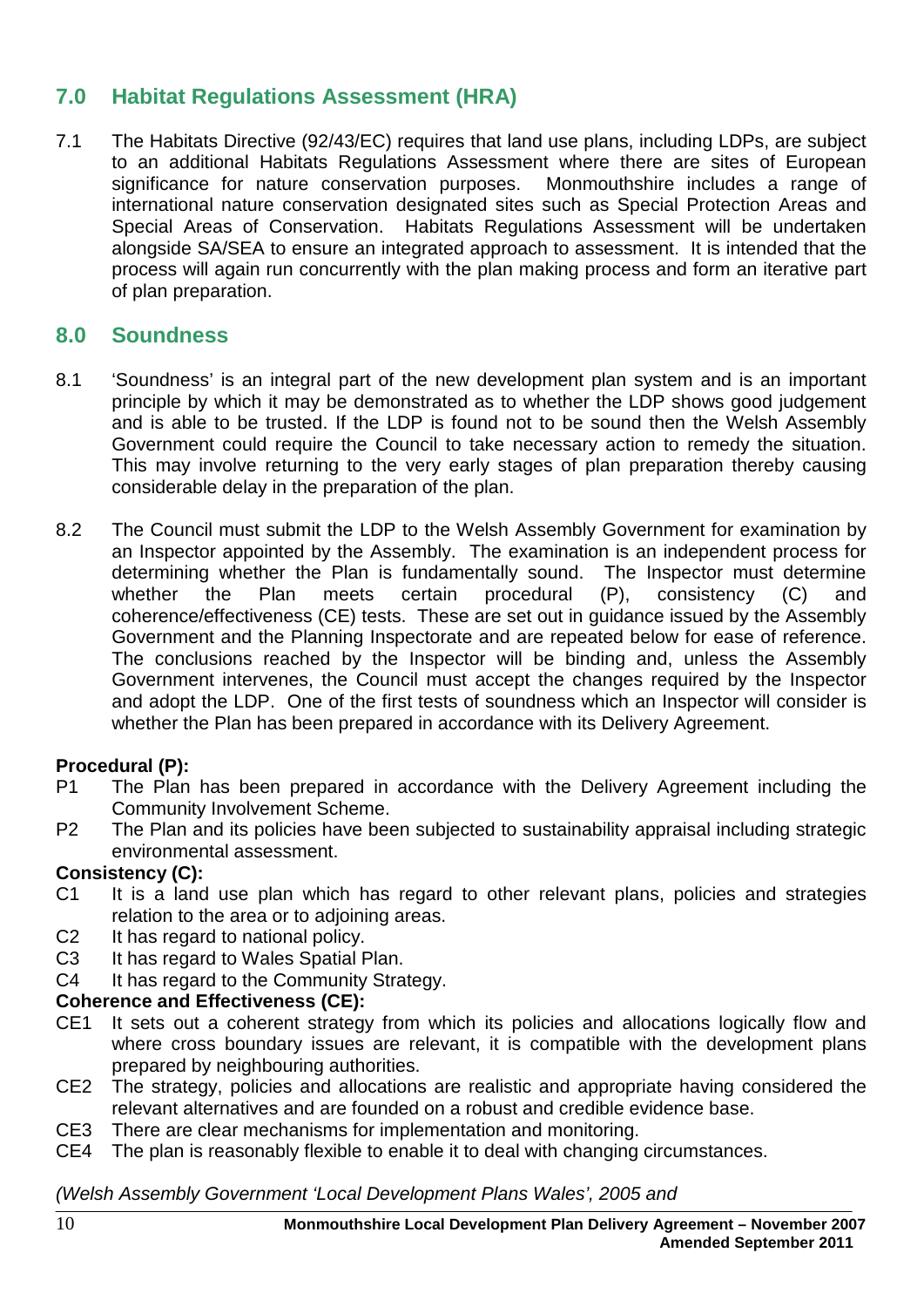*The Planning Inspectorate 'Guide to the Examination of Local Development Plans', 2006).*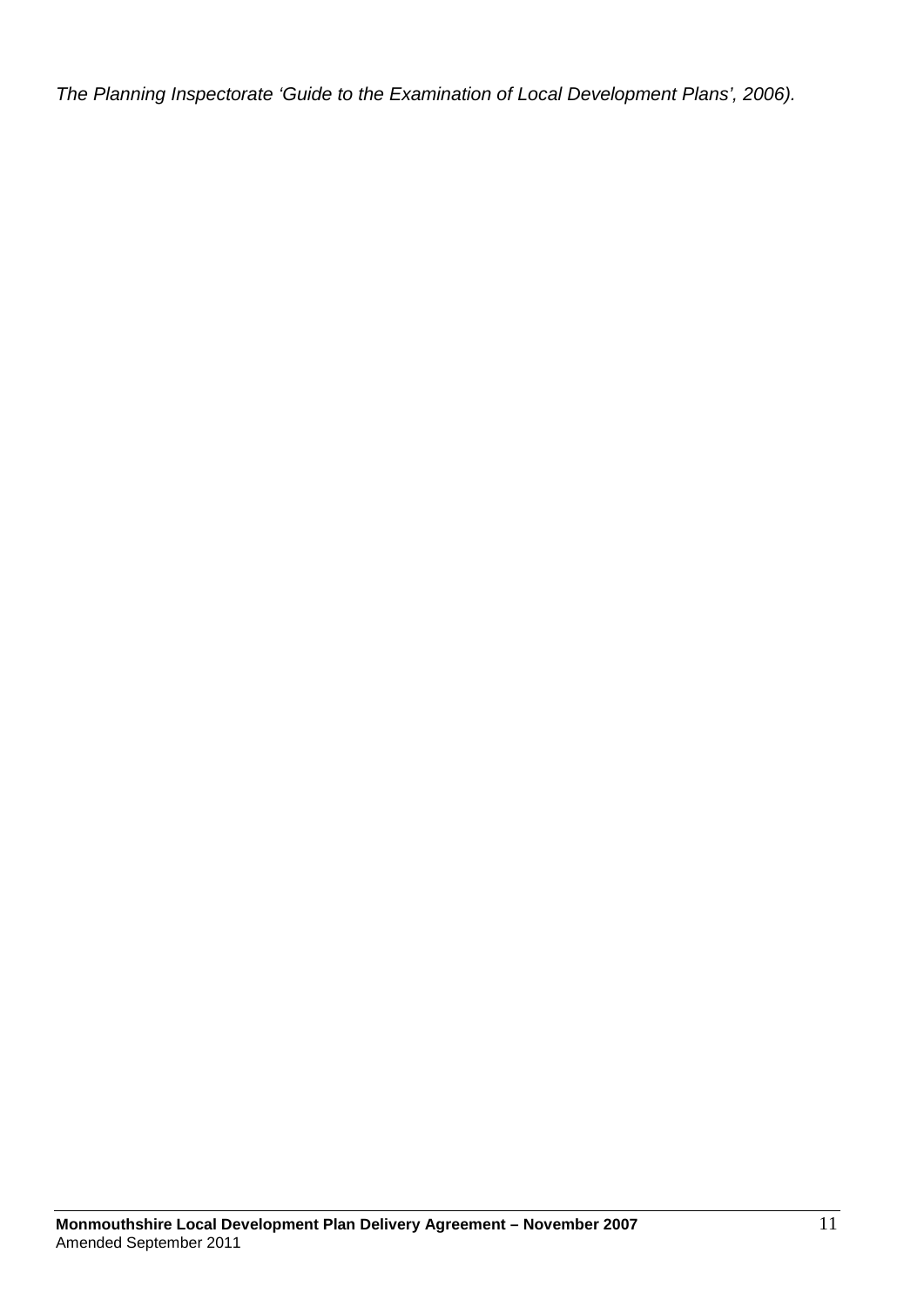## **9.0 Supplementary Planning Guidance (SPG)**

- 9.1 The programme of SPG preparation in association with the UDP is ongoing, subject to a formal process of community and stakeholder engagement independent of LDP preparation.
- 9.2 The LDP will contain sufficient policies to provide the basis for determining planning applications, and where appropriate, for determining conditions to be attached to planning permissions.
- 9.3 However, the new planning system aims to ensure that development plans are simpler and more focussed than the former UDPs. SPG therefore has an important role in providing more detailed thematic or site specific guidance on the way in which LDP policies will be applied. SPG will not form part of the development plan but will be derived from and consistent with the LDP, and clearly cross referenced to the policies and proposals it supplements.
- 9.4 It is not anticipated that any SPG will be prepared or consulted on in parallel with the LDP. SPG to the LDP cannot be formally adopted until after the Inspector's binding report has been received and it is clear that there are no changes in policy approach. Following the adoption of the LDP, a programme for the preparation of SPG will be prepared by the Council in line with the resources available and in consultation with stakeholders. Community involvement will be central to SPG preparation and will be tailored according to the content of each individual SPG and the CIS engagement principles adopted in LDP preparation. Welsh Assembly Government guidance 'LDP Wales, 2005' outlines the role, relative status of SPG and its process of preparation.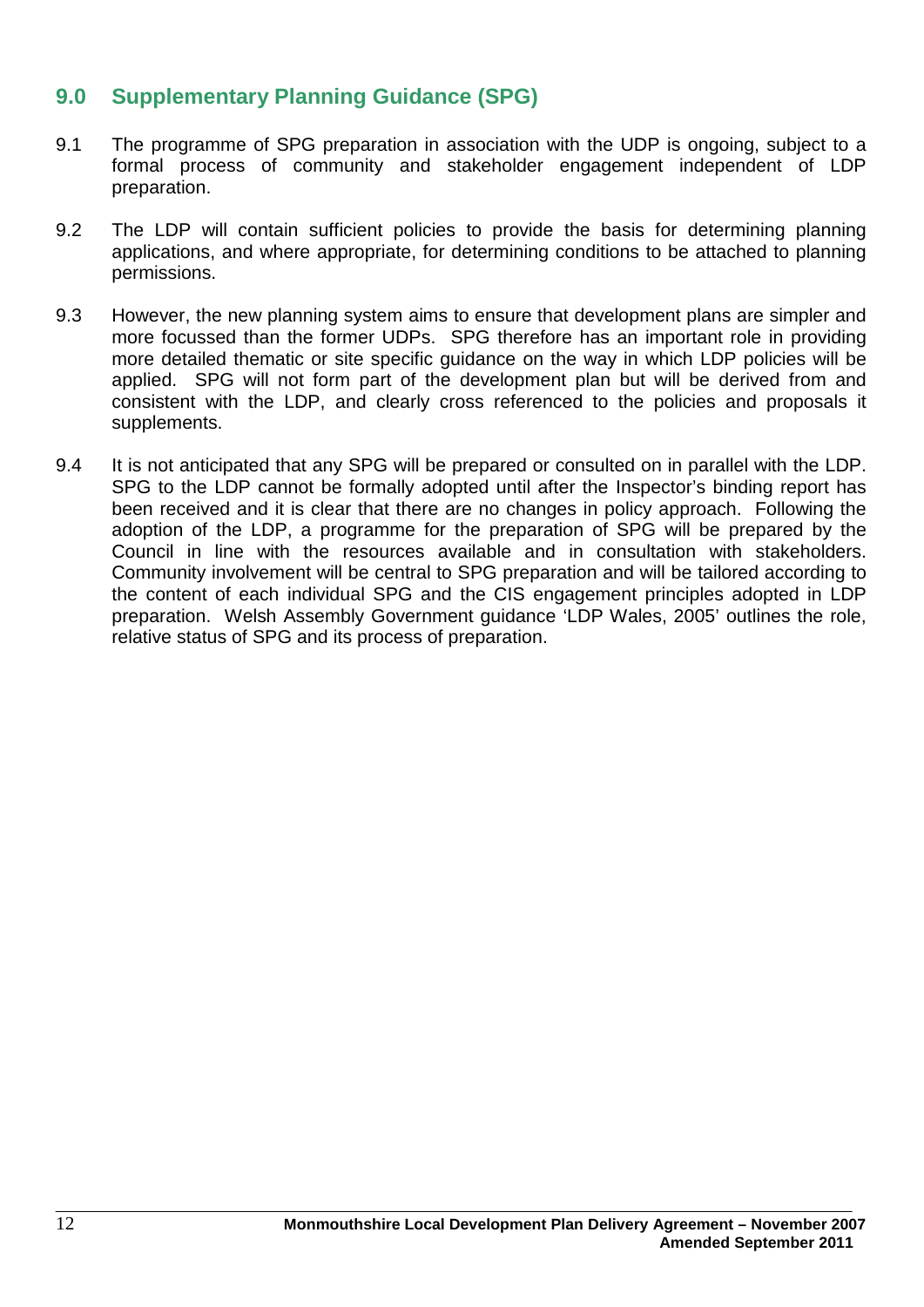## **Part 2 – Project Management and Timetable**

*This section seeks to outline the Council's project managed approach to LDP preparation, including available resources, timetable and associated risk management.*

## **10.0 Management of the LDP Process**

- 10.1 The Welsh Assembly Government advise that it is vital that authorities give early consideration and adequate priority to plan preparation and the handling of the process through effective leadership and project management. This will include considering how long a plan will take to reach adoption and the staffing resources and budgets that are needed at various stages in the process.
- 10.2 The Council will ensure that the LDP process will be properly managed in accordance with this Delivery Agreement and that there is full political ownership of the Plan.

#### Council Synergy

10.3 The Council is committed to delivering its vision through the aims and objectives of a number of plans and strategies. Corporate synergy is essential to this delivery and by setting out to deliver the land use element of all relevant plans and strategies, the LDP plays a key role as one of the Council's foremost strategic corporate documents.

#### LDP Member/Officer Steering Group

- 10.4 To ensure the LDP helps to deliver this synergy and is representative of the corporate objectives and cross cutting themes of the Council an 'LDP Steering Group' consisting of Elected Members and officers will be established. The Group will meet to consider and advise the Council on the appropriateness of management and policy approaches, ensuring that the Plan is appropriately managed and resourced throughout its preparation. It is therefore considered appropriate that this Group be open to any other Officers or Members of the Authority as the need arises.
- 10.5 The Steering Group will however have no decision making powers. The Planning Committee with its detailed technical experience of planning matters in Monmouthshire will make initial recommendations on the Plan to Cabinet who in turn will make final recommendations to Full Council.

### **11.0 What Resources are the Council Committing to the LDP?**

- 11.1 The Corporate Director Regeneration Environment and Resources and the Head of the Planning and Regeneration Division will be responsible for the overall delivery of the LDP, with the Development Plans Manager responsible for the day-to-day management of the project. The Council's Development Plans Team will lead in the production and management of the LDP process and will service the LDP Member/Officer Steering Group which is charged with the overall management of the project.
- 11.2.1 The Development Plans Team currently comprises five permanent members of staff. On the basis of previous experience in UDP preparation it is anticipated that some 80% of the total officers time will be dedicated to the preparation of the LDP. The Team currently comprises:
	- Development Plans Manager
	- Principal Development Plans Officer Development Plans Research Officer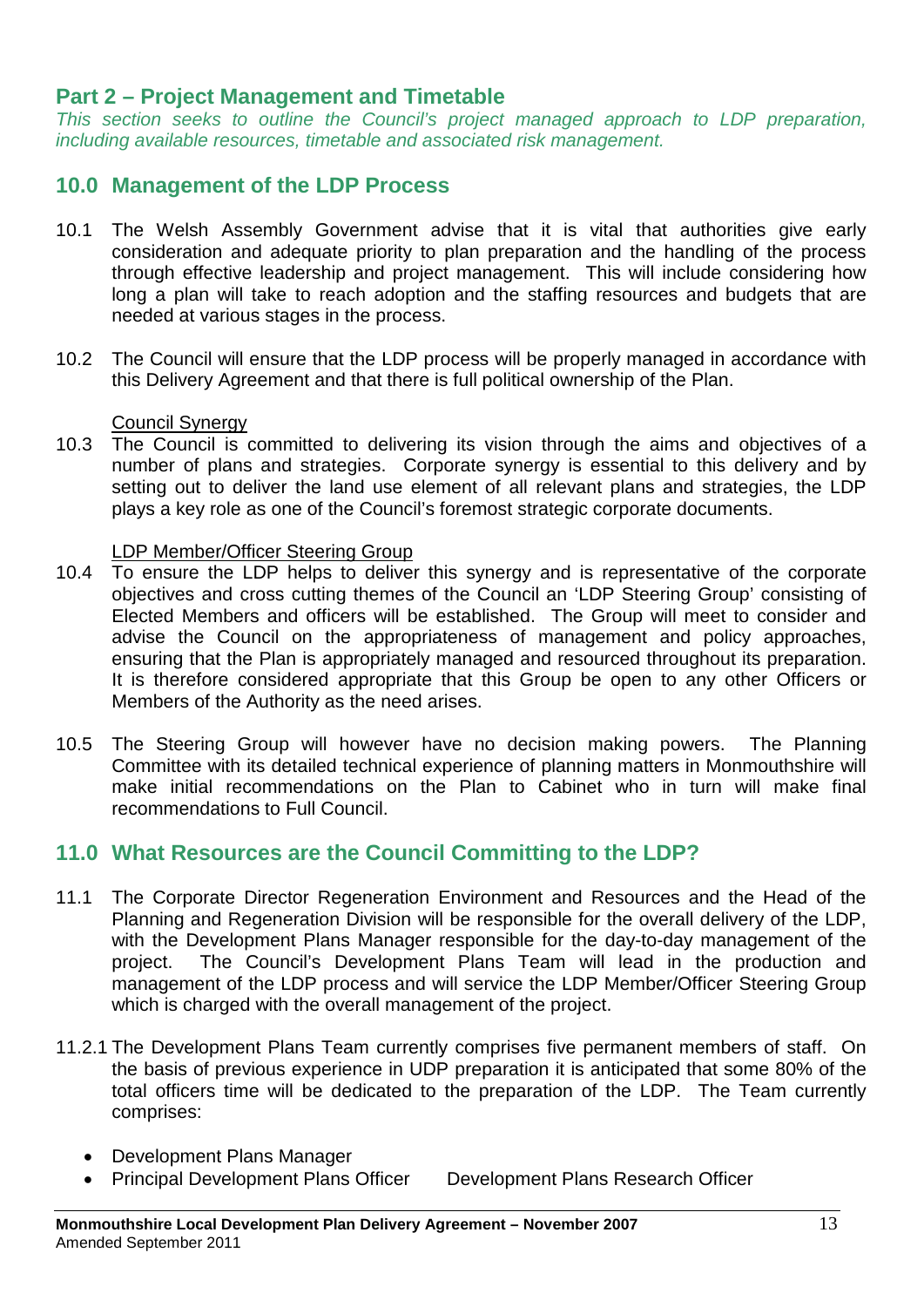• Senior Development Plans Officer Development Plans Administrative Support Officer

- 11.3 In addition, it is anticipated that some 20% of the Head of Planning and Regeneration's time will be dedicated to the efficient delivery of the LDP.
- 11.4 It will also be necessary to call upon staff resources from elsewhere within the Division, Directorate and from other directorates of the Council. These will include Countryside and Economic Development, Development Control, Housing, Transport, Waste, Leisure, Education, Corporate and Legal services. This support will include assistance with policy drafting, sustainability assessment, specialist advice on representations received, presentation and community engagement.
- 11.5 The Council recognises that additional professional specialist services will also be required to progress and evidence the LDP. External consultants will be appointed to assist the Council in a number of areas, including those outlined in **Table 1**. In a number of areas this work may usefully be jointly sponsored with other Council Departments with additional grant funding from WAG. In other research areas for example SEA/SA/HRA, research may be undertaken jointly with neighbouring authorities to ensure the adoption of a consistent approach across the South East Wales region to assessment.

## **12.0 Timetable**

12.1 The process of plan preparation is cyclical in nature and is illustrated in **Figure 1** below.

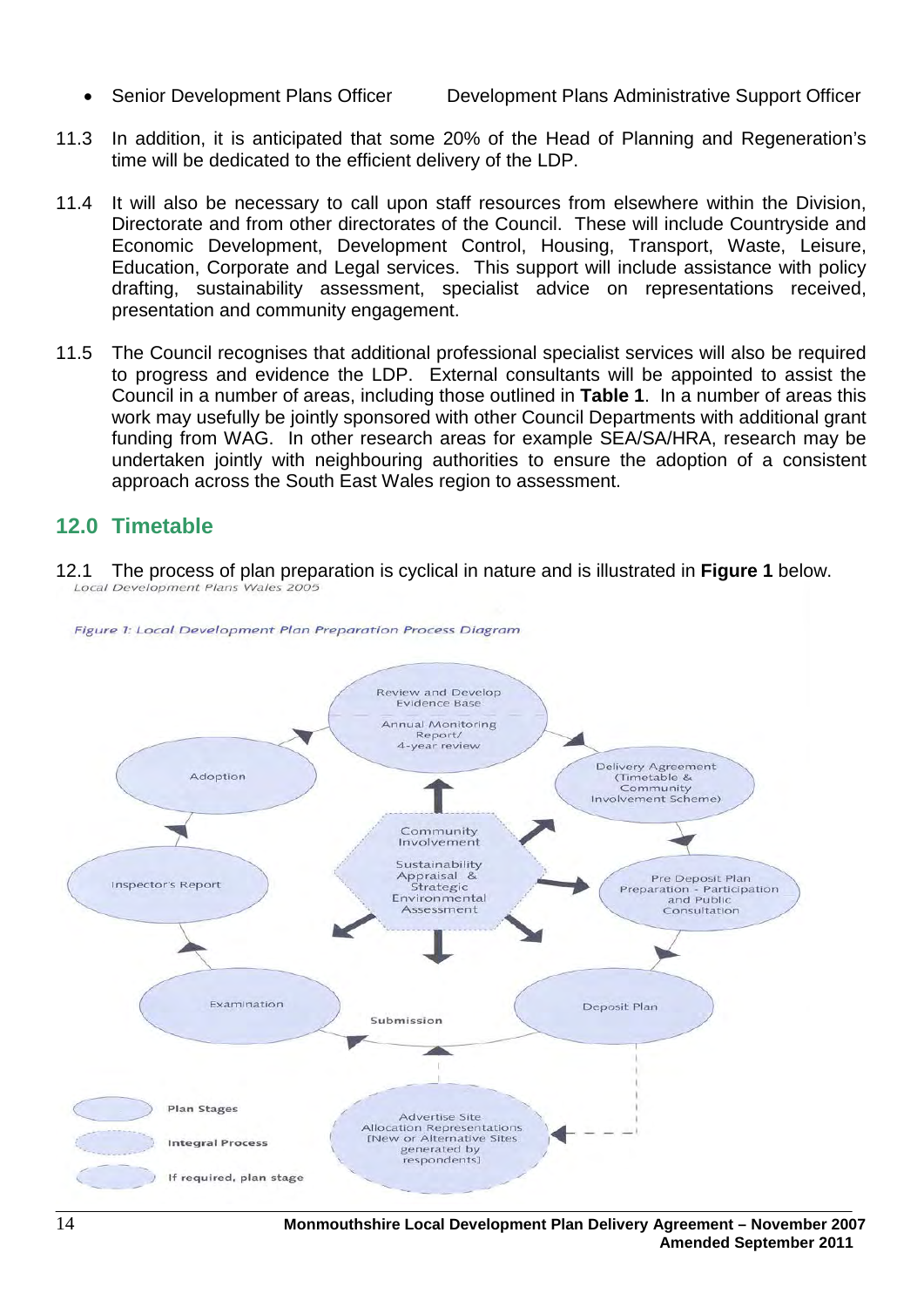- 12.2 Based on the availability of resources outlined above, the Council has established a timetable summarising the key stages in LDP preparation. This is illustrated in **Table 1** below.
- 12.3 The timetable differentiates between:
	- **Definitive stages** This part of the timetable provides information up to and including the statutory Deposit stage. The progress of the Plan over this period is under the direct control of the Council and therefore target dates are considered realistic and every effort will be made to adhere to these dates; and
	- **Indicative stages** this part of the timetable provides for the stages of plan preparation beyond the statutory Deposit stage. These stages are increasingly dependent on a wide range of external factors (e.g. the number of representations received, representations received from the Welsh Assembly Government) for which the Council has far less control. These dates will be reconsidered after reaching the Deposit stage when definitive timings for the remaining stages will be prepared and submitted to the Welsh Assembly Government for agreement and publication.
- 12.4 A detailed Project Plan outlining the timescale for each of the stages of plan preparation is included at **Appendix 4**.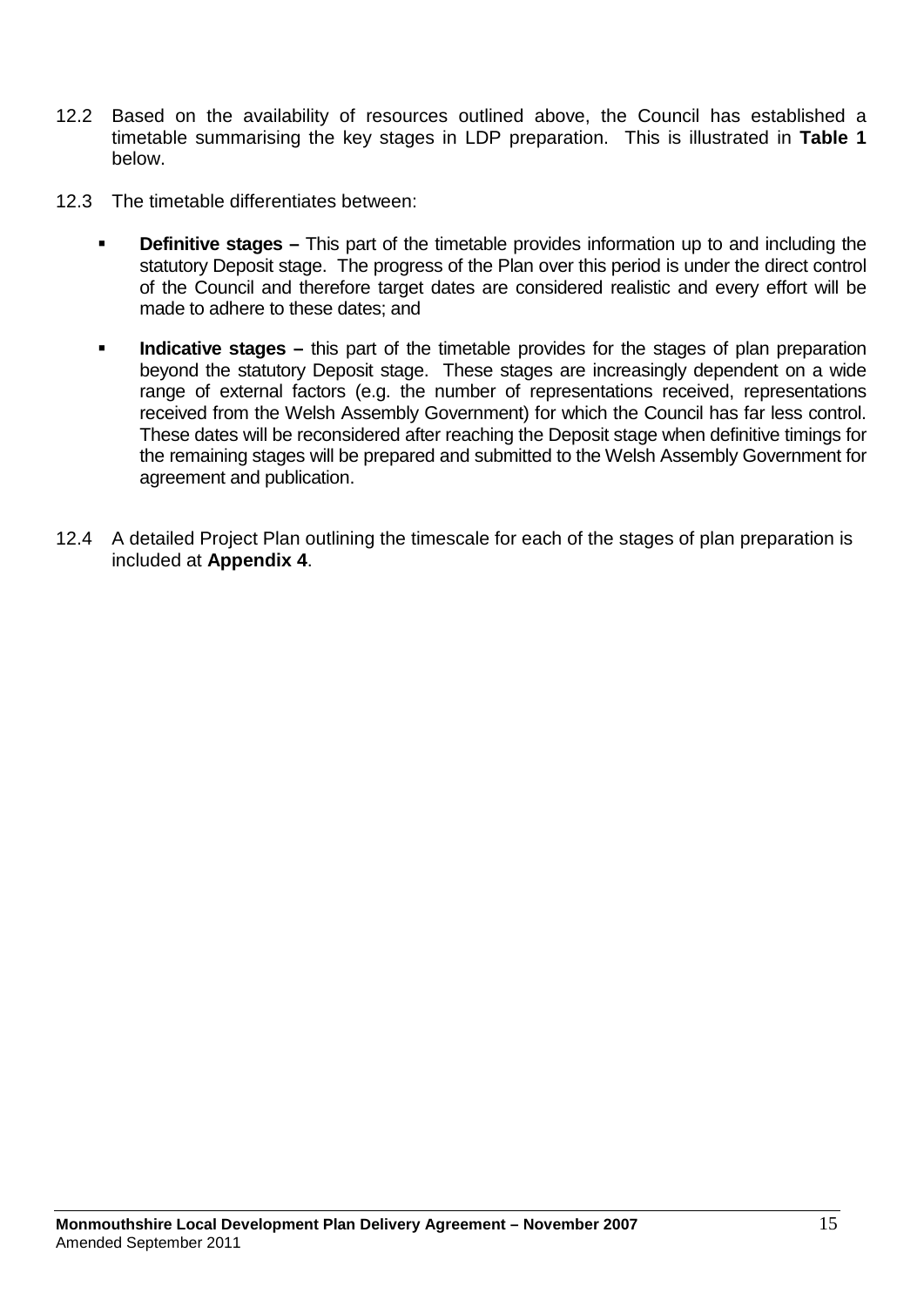#### **Table 1 – Summary Timetable of Key Stages of LDP Preparation**

| <b>Key</b>        | <b>Description of Stage</b>              | <b>Timetable</b>             | <b>Resources</b>                             |
|-------------------|------------------------------------------|------------------------------|----------------------------------------------|
| <b>Stage</b>      |                                          |                              |                                              |
| <b>DEFINITIVE</b> |                                          |                              |                                              |
|                   | <b>Preparation of Delivery Agreement</b> | April 07 - September 07      | Development Plans Team                       |
| $\overline{2}$    | Review and Develop LDP Evidence          | May 07 - February 08         | Development Plans Team                       |
|                   | Base & SEA/SA/HRA                        |                              | Other Council staff as required              |
|                   |                                          |                              | £100,000 provisioned from DP budget          |
|                   |                                          |                              | including £10,000 WAG grant funding for      |
|                   |                                          |                              | professional & specialist fees to include:   |
|                   |                                          |                              | • Open Space/Recreation survey               |
|                   |                                          |                              | • Employment<br>Land                         |
|                   |                                          |                              | Assessment/Waste<br><b>B2</b><br>sites       |
|                   |                                          |                              | Research Study;                              |
|                   |                                          |                              | Urban Capacity Analysis<br>(main<br>towns),  |
|                   |                                          |                              | <b>Habitats Regulations Assessment</b>       |
|                   |                                          |                              | • SEA/SA                                     |
| 3                 | Pre Deposit Participation                | November 07 - December 08    | Development Plans Team                       |
|                   | (Informal Public Participation)          |                              | Other Council staff as required              |
|                   |                                          |                              | Community Engagement costs provisioned       |
|                   |                                          |                              | from DP budget                               |
| $\overline{4}$    | <b>Pre Deposit Consultation</b>          | January 09 - December 09     | Additional<br>£100,000<br>required<br>for    |
|                   | (Formal Public Consultation)             |                              | professional fees to include:                |
|                   | & Plan Preparation                       |                              | Ongoing SEA/SA research                      |
|                   |                                          |                              | <b>Community Engagement costs</b>            |
|                   |                                          |                              | Plan Production & advertising<br>$\bullet$   |
| 5                 | <b>Statutory Deposit</b>                 | January 2010 - February 2010 | Development Plans Team                       |
|                   |                                          |                              | Other Council staff as required              |
|                   |                                          |                              | Plan printing & advertising provisioned from |
|                   |                                          |                              | DP budget                                    |
| <b>INDICATIVE</b> |                                          |                              |                                              |
| 6                 | <b>Alternative Sites Consultation</b>    | April 2010 - May 2010        | Development Plans Team                       |
|                   |                                          |                              | Other Council staff as required              |

16 **Monmouthshire Local Development Plan Delivery Agreement – November 2007 Amended September 2011**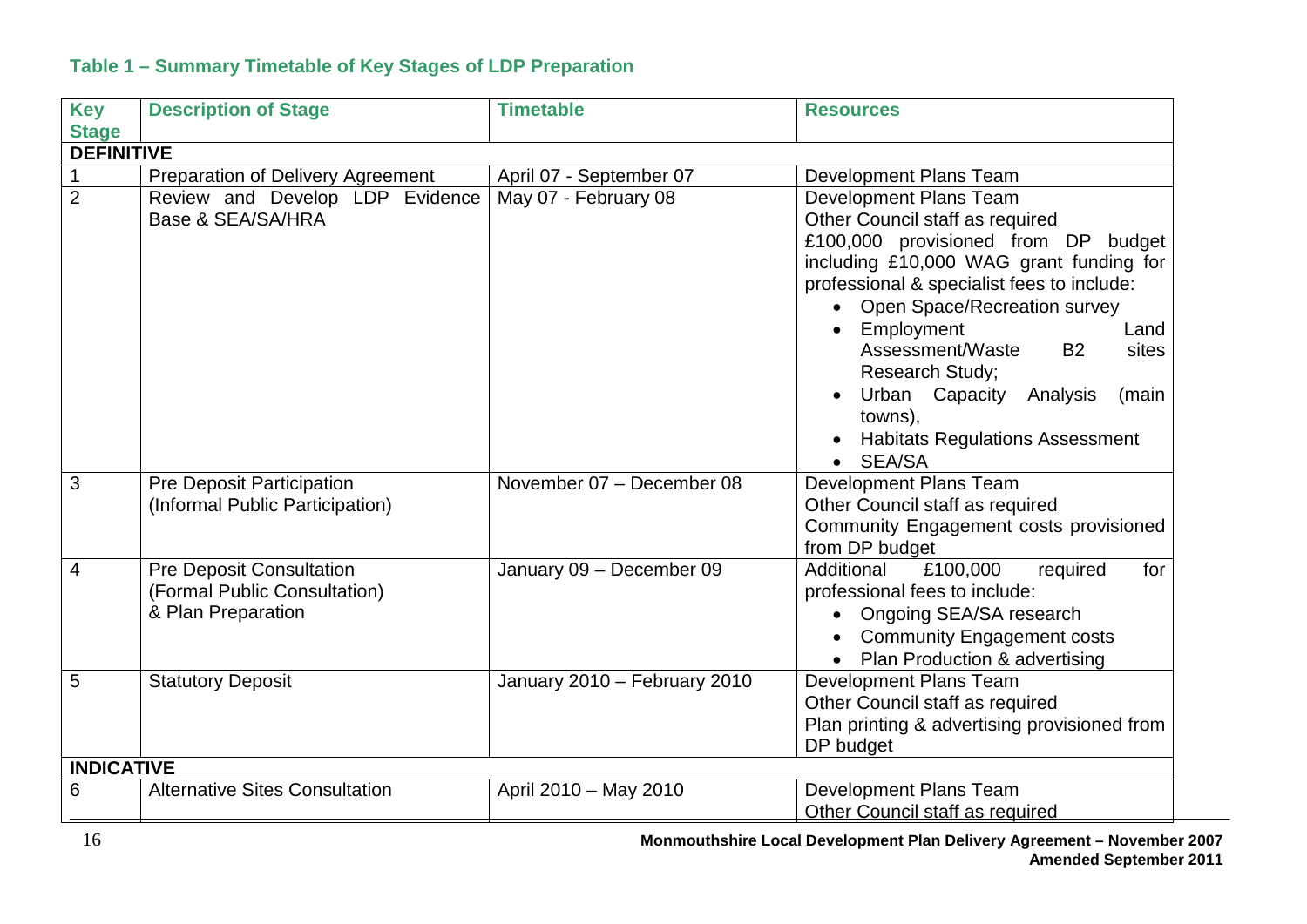|    |                                 |                               | Advertising provisioned from DP budget   |
|----|---------------------------------|-------------------------------|------------------------------------------|
|    | Submission of LDP to WAG        | November 2010 - December 2010 | Additional £200,000 required for inquiry |
| 8  | Independent Examination         | March 2011 - June 2011        | costs, including Inspector and Barrister |
| 9  | Inspector's Report              | November 2011 - December 2011 | fees.                                    |
|    |                                 |                               | Development Plans Team                   |
|    |                                 |                               | Other Council staff as required          |
| 10 | Adoption                        | December 2011                 | Development Plans Team                   |
|    |                                 |                               | Advertising provisioned from DP budget   |
| 11 | <b>Publication</b>              | January 2012                  | Development Plans Team                   |
|    | (including translation)         |                               | Plan printing provisioned from DP budget |
| 12 | <b>Annual Monitoring Report</b> | January 2013                  | Development Plans Team                   |
|    |                                 |                               | Other Council staff as required          |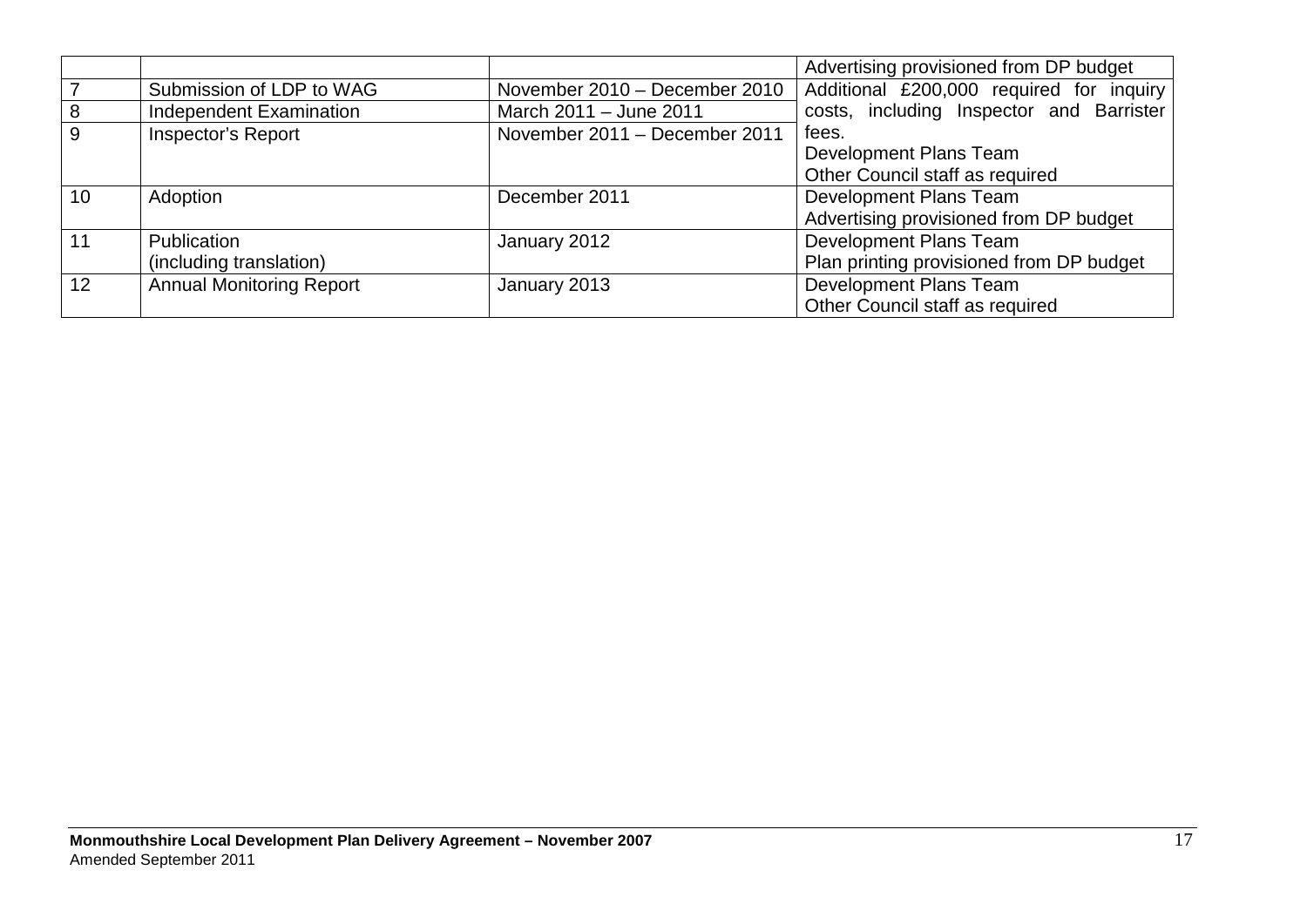### **13.0 Can Anything go Wrong with the Proposed Timetable?**

- 13.1 The proposed timetable for plan preparation is considered to be both realistic and achievable having regard to the scope of the work the Council believes to be involved, to existing Welsh Assembly Government regulations and guidance and the resources the Council are able to commit to plan preparation.
- 13.2 However, the Council recognises that there are a number of factors that could result in plan preparation not proceeding in direct accordance with the proposed timetable, particularly with a preparation process that extends over several years.
- 13.3 While the preparation of a detailed timetable helps to facilitate the management of the process and every effort will be made to avoid deviations from the proposed timetable, a number of potential issues have been identified which may cause difficulties in keeping to the timescale proposed. These are outlined in **Table 2**, together with the Council's proposed approach to managing them.
- 13.4 The timetable will be kept under continuous review to monitor possible slippage and the potential impacts of identified issues, as well as any new issues as yet unidentified.
- 13.5 The Council considers that it is reasonable to include a 'tolerance allowance' of up to four months in the timetable to allow for slippage without formal amendment to the Delivery Agreement.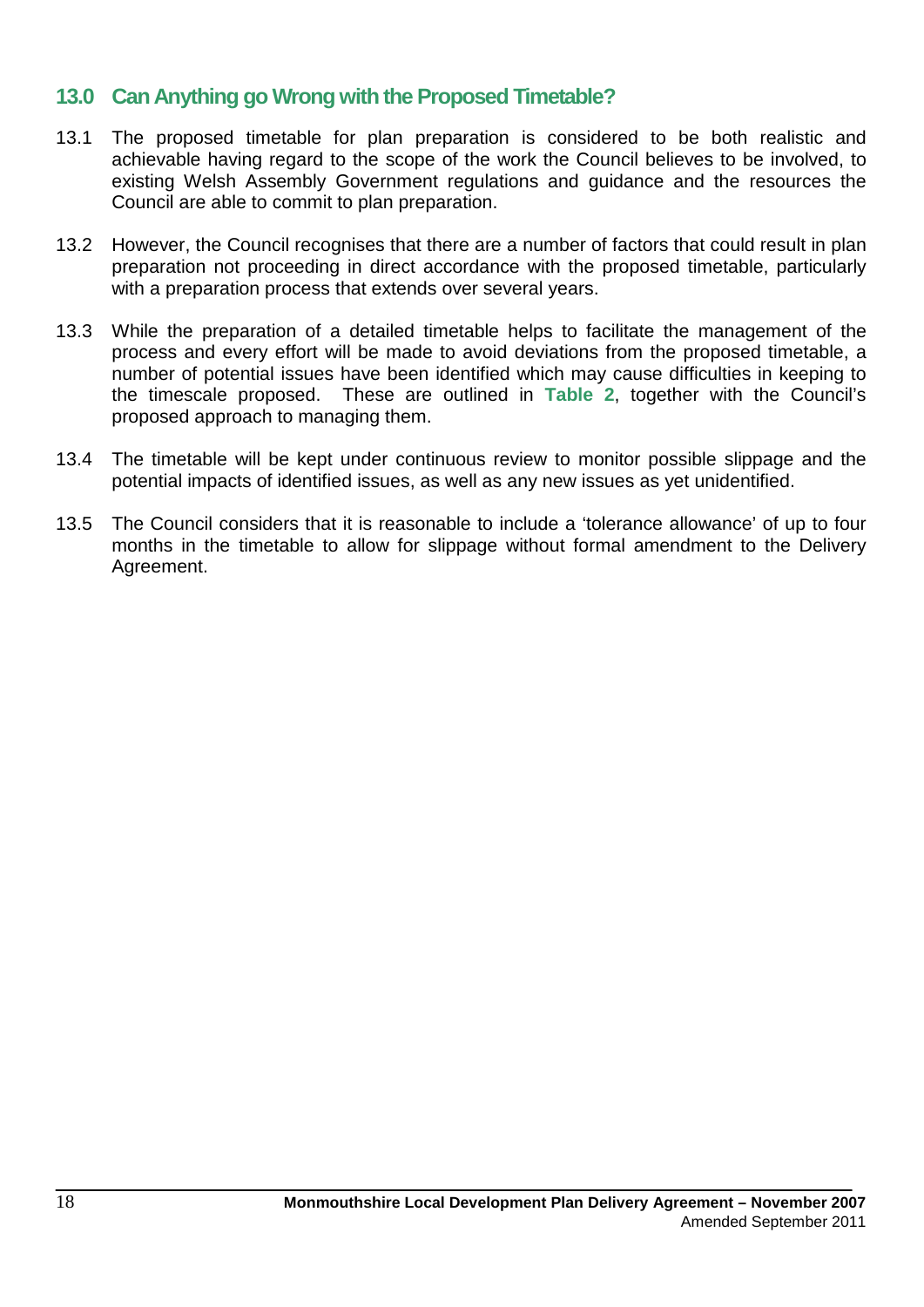## **Table 2 - Risk Management and Analysis**

| <b>Issue</b>                                                                                                                                             | <b>Level</b>     | <b>Potential Impact(s)</b>                                                           | <b>Mitigation</b>                                                                                                                                                  |  |
|----------------------------------------------------------------------------------------------------------------------------------------------------------|------------------|--------------------------------------------------------------------------------------|--------------------------------------------------------------------------------------------------------------------------------------------------------------------|--|
| <b>Council Matters</b>                                                                                                                                   |                  |                                                                                      |                                                                                                                                                                    |  |
| Change in staff and/or financial resources<br>available to LDP preparation;<br>Staff turnover in small team,<br>Corporate reorganisation of structures.  | High             | Programme slippage                                                                   | Consider additional resources and ensure<br>robust structure.<br>Ensure LDP process maintains highest level<br>corporate priority                                  |  |
| Council decision making structure/ political<br>reporting cycle.<br>Political Change/Elections.                                                          | Medium<br>Low    | Programme slippage.                                                                  | Streamline decision-making procedures.<br>Early Member training.<br>Monitoring.                                                                                    |  |
| Reduction and lack of financial resources.                                                                                                               | Low /<br>Medium  | Delay in securing information<br>required to progress plan.                          | Ensure timetable and process is adequately<br>costed with in-built capacity for unforeseen<br>costs.                                                               |  |
| Lack of corporate consensus and support<br>from officers/other departments in<br>production of the evidence base.                                        | Low /<br>Medium  | Programme slippage.                                                                  | Ensure corporate support of plan process<br>and timetable from initial stages.                                                                                     |  |
| Challenging timetable to prepare LDP<br>within 4 years.                                                                                                  | Low /<br>Medium  | Programme slippage.                                                                  | Accurate timetabling for each stage of plan<br>preparation, adequate resources and careful<br>project management with contingencies to<br>adhere to it.            |  |
| <b>National Issues</b>                                                                                                                                   |                  |                                                                                      |                                                                                                                                                                    |  |
| Additional requirements arising from the<br>issue of new legislation and/or national<br>guidance.                                                        | Medium           | Programme slippage                                                                   | <b>Monitor</b><br>legislation/guidance;<br>emerging<br>report and respond early to changes.                                                                        |  |
| Ability of statutory consultees and/or<br>Planning Inspectorate to respond within set<br>timescales.                                                     | Low /<br>Medium  | Key milestones are not<br>$\bullet$<br>met.<br>Examination and/or<br>Report delayed. | Maintain<br>close<br>liaison<br>with<br>statutory<br>consultees and the Planning Inspectorate to<br>ensure early<br>identification<br>potential<br>of<br>problems. |  |
| <b>Local Issues</b>                                                                                                                                      |                  |                                                                                      |                                                                                                                                                                    |  |
| Overly ambitious timetable due to greater<br>than anticipated workload (eg greater<br>number of representations received or<br>SEA/SA/HRA requirements). | Medium /<br>High | Programme slippage                                                                   | Reconsider timetable and build in additional<br>flexibility.<br>Consider additional resources.                                                                     |  |
| Insufficient information to undertake                                                                                                                    | Medium           | Programme slippage.                                                                  | Identify expectations of consultation bodies.                                                                                                                      |  |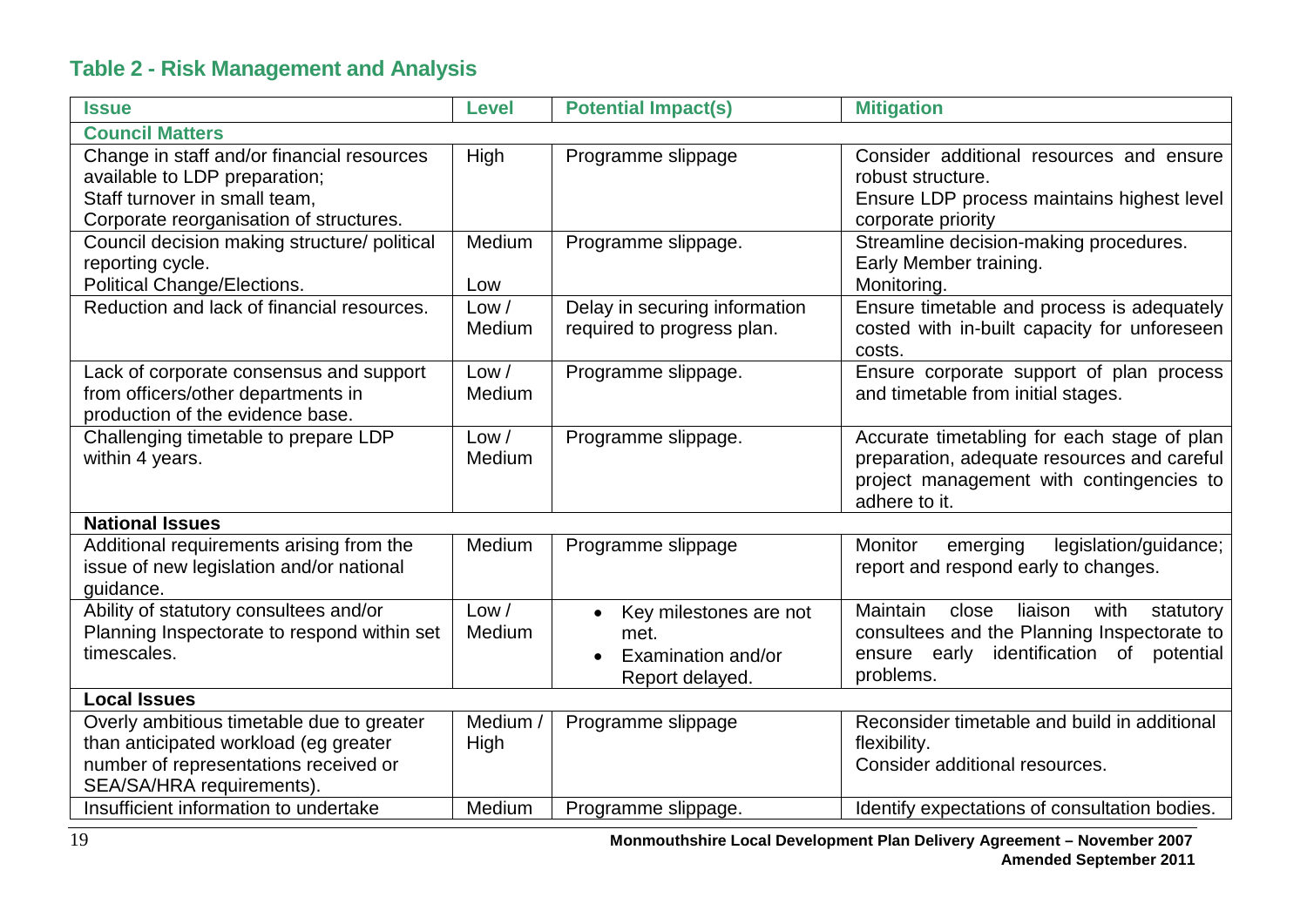| <b>Issue</b>                                                                                    | <b>Level</b>           | <b>Potential Impact(s)</b>                                                                                                                                           | <b>Mitigation</b>                                                                                                                                                                                                          |
|-------------------------------------------------------------------------------------------------|------------------------|----------------------------------------------------------------------------------------------------------------------------------------------------------------------|----------------------------------------------------------------------------------------------------------------------------------------------------------------------------------------------------------------------------|
| SEA/SA.                                                                                         |                        |                                                                                                                                                                      | Consider additional resources.                                                                                                                                                                                             |
| Large volume and /or highly significant<br>levels of objection to consultations.                | Low /<br>Medium        | Programme slippage.<br>$\bullet$<br>Plan cannot be submitted<br>for examination without<br>significant work.                                                         | Ensure close liaison and early involvement<br>of statutory bodies & stakeholders in the<br>plan preparation process.                                                                                                       |
| Policies which are contrary to national<br>planning guidance.                                   | Low                    | Programme slippage.                                                                                                                                                  | Aim to avoid.<br>Ensure any discrepancy is clarified and<br>evidenced.                                                                                                                                                     |
| Review resulting from regional work<br>associated with implementation of Wales<br>Spatial Plan. | Low /<br>Medium        | Programme slippage.                                                                                                                                                  | Monitor progress of regional work, with early<br>response to potential local implications.                                                                                                                                 |
| Plan fails the test of 'soundness'.                                                             | Low /<br><b>Medium</b> | Programme slippage.<br>Part of the Plan is<br>excluded or changed.<br>Additional material needs<br>to be included in the Plan<br>before adoption.<br>Plan withdrawn. | Ensure LDP has a robust evidence base,<br>properly subjected to SEA/SA/HRA, with<br>well audited community and stakeholder<br>engagement.<br>Maintain liaison with Welsh Assembly<br>Government on preparation procedures. |
| Legal Challenge.                                                                                | Low /<br>Medium        | Programme slippage.<br>Adopted Plan quashed in<br>whole or part.<br>Additional<br>work/time/financial<br>requirements.                                               | Good knowledge of statutory requirements<br>to ensure compliance.                                                                                                                                                          |
| Printing and production delays.                                                                 | Low /<br>Medium        | Programme slippage.                                                                                                                                                  | Ensure continuing liaison with production<br>Consider<br>additional<br>technical<br>$team(s)$ .<br>resource support to<br>undertake<br>part of<br>process in-house.                                                        |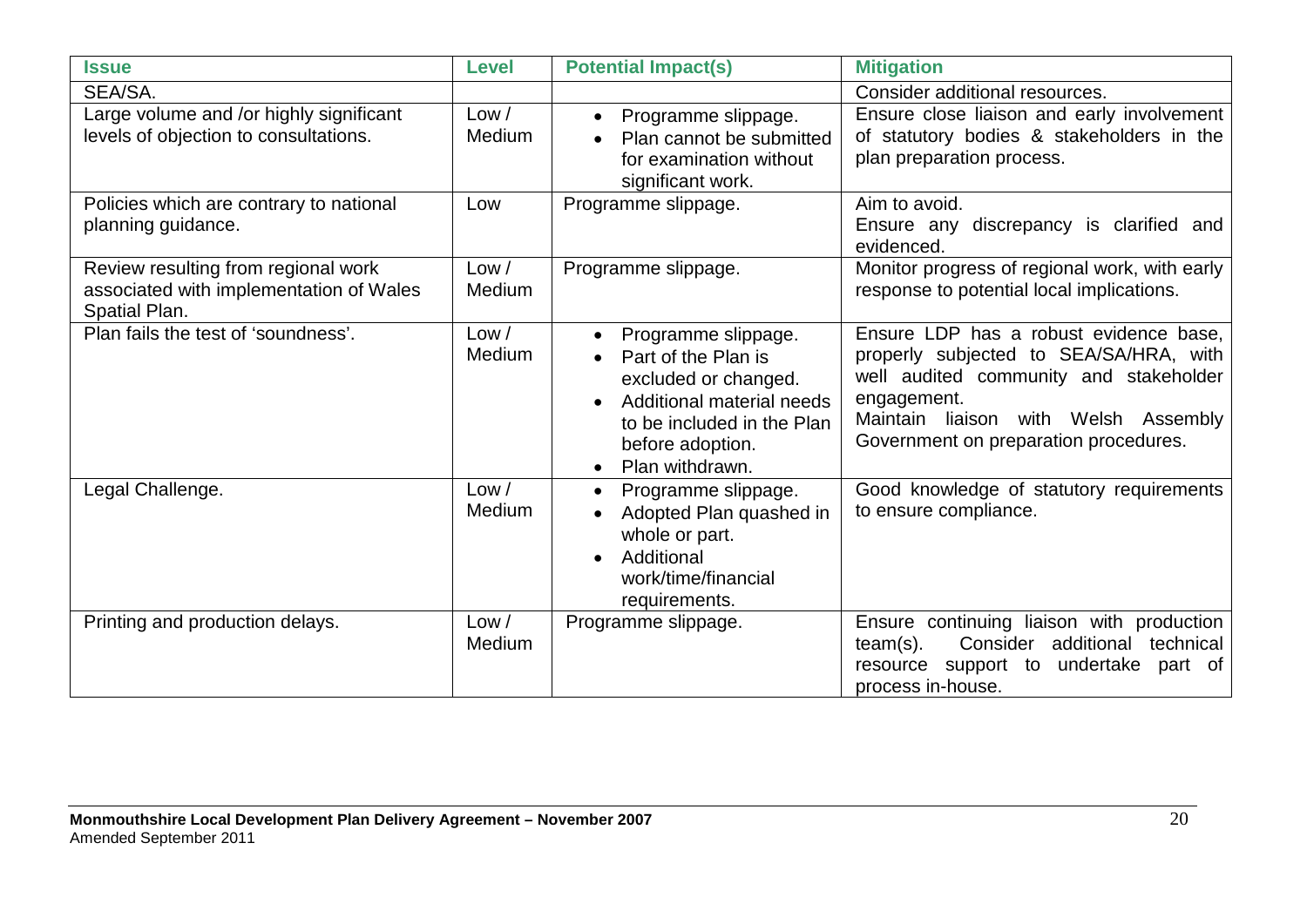## **Part 3 – Community Involvement Scheme**

*This section seeks to explain how the Council proposes to involve the community and stakeholders in the preparation of the LDP.*

## **14.0 What is the Community Involvement Scheme?**

14.1 The Community Involvement Scheme (CIS) sets out how the Council proposes to involve the community and stakeholders in the preparation of the LDP. While ultimately it is the Council that is responsible for the content of the LDP should it not be possible to achieve consensus, one of the aims of the new LDP system is that plan production is based on effective community involvement in order that a range of views can be considered as part of a process of building a wide consensus on the plan's strategy and policies. The CIS describes the ways in which the community can influence the LDP at the different stages of the plan preparation process. The Council has also prepared a timetable for the production of the LDP, which should be read in connection with the CIS. The first test of 'soundness' of the LDP that an inspector would consider is whether it has been prepared in accordance with the CIS. If the LDP has not been prepared in accordance with the CIS then the Welsh Assembly Government may require the Council to take necessary action to remedy the situation, which could delay the plan preparation process.

## **15.0 Objectives for Community Involvement**

- 15.1 A Consultation and Engagement Strategy is currently been prepared by the County Council. Engagement in the preparation of the LDP will take place in the context of this overall strategy. However, the Council's main objectives for involving the community in the LDP preparation process can currently be identified as:
	- To involve people at the earliest opportunity, in time to shape preparation work
	- That consultation takes place before decisions are made and that such decisions are made in an open and transparent manner
	- To develop and improve a flexible and accessible consultation process
	- To provide everyone with the opportunity to be involved if they choose
	- Draw on local knowledge to improve decision making and help the realistic implementation of decisions
	- That the planning system should help implement the community's vision for the area
	- To seek consensus and strengthen community involvement
	- To engage as full a spectrum of the community as possible in strategic issues

## **16.0 When will the Community be Involved?**

16.1 The timetable for LDP preparation and the opportunities for community involvement at each stage in the process are summarised in Table 3. There are two distinctive phases of community involvement in the preparation of the LDP, each of which is underpinned by the Sustainability Appraisal and Strategic Environmental Assessment processes: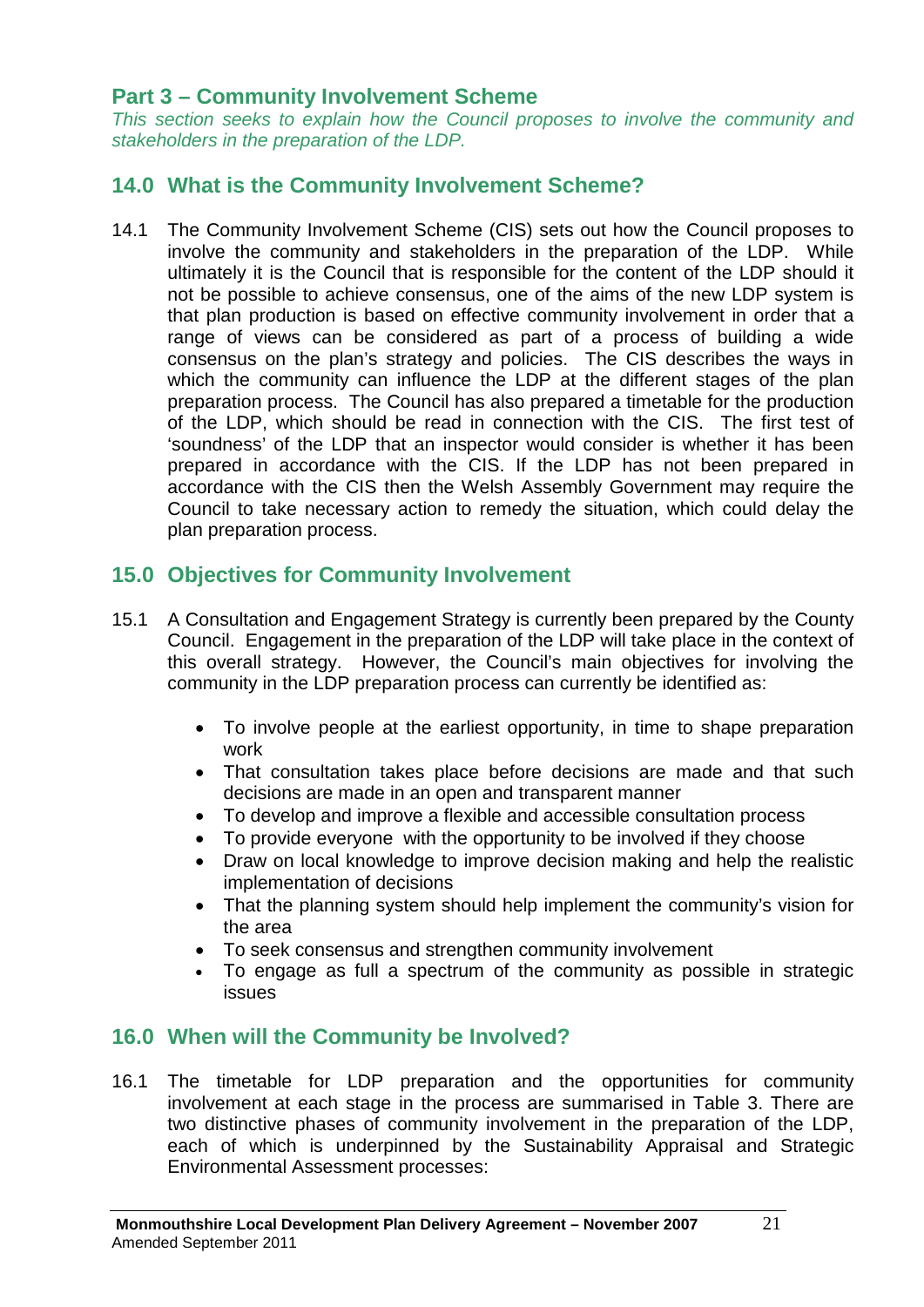#### **Period of Public Participation**

- 16.2 This occurs in the early stages of the preparation of the LDP (up to the end of 2008). Engagement is undertaken in an informal way, with an emphasis on 'structured discussions' in an effort to seek consensus and involve the community in strategic issues. In this phase of plan preparation agreement will be sought on:
	- the major spatial and sustainability issues facing the County
	- the community's vision for the spatial future of the County
	- land use planning objectives to assist in achieving this vision
	- the preferred strategy (chosen from a number of different options) for the future scale and spatial distribution of new development.

#### **Period of Public Consultation and Formal Involvement**

16.3 When the Council has decided on its preferred strategy following engagement with the community and stakeholders, a more formal phase of public consultation is entered. A preferred strategy document will be issued for a six-week consultation period. It is intended that this consultation will be carried out early in 2009. After the results of this consultation have been considered a Deposit Plan will be prepared that provides detailed policies and land allocations in accordance with the preferred strategy. This in turn will be subject to a formal six-week consultation period that is programmed in the LDP preparation timetable (Table 3) for early in 2010. If there are outstanding site specific objections (i.e. if objectors put forward additional sites that they consider should be included in the Deposit Plan) then there will be a further period of advertisement and consultation on these suggested sites. Following these consultations the Council will prepare a final version of the LDP and this will be forwarded to WAG for consideration. Objectors will be given the opportunity to put their case before an independent inspector. The final decision on the content of the plan will rest with the Inspector.

#### **SA/SEA**

16.4 Each phase of the LDP process will be subject to a SA/SEA. While this is a rather technical process, opportunities will be given for interested parties to comment on each stage at the same time as they are invited to comment on the LDP. One of the early tasks that has to be carried out as part of the SA/SEA is the preparation of baseline data on the existing social, economic and environmental characteristics of the County. This data can be used to help establish the main sustainability issues that have to be considered in the LDP. The baseline data will for part of an initial Scoping Report that will also include a review of existing policies and plans that affect the LDP area and suggest sustainability objectives and a framework for carrying out the SA/SEA. This Scoping Report will be subject to a formal consultation. Each of the identified options will be subject to a SA/SEA, as will the Preferred Strategy, the Deposit Plan and its final version and the allocated sites. The sustainability of the policies and proposals of the LDP will also be an important consideration for the independent inspector.

## **17.0 How does the Council Propose to Engage with the Community in the Preparation of the LDP Preferred Strategy?**

17.1 The initial stages of the LDP preparation process provide the opportunity for achieving consensus on the main spatial and sustainability issues facing the County and the strategic planning policies that are proposed to deal with them. If this is to be achieved it is essential that the preparation of the LDP is closely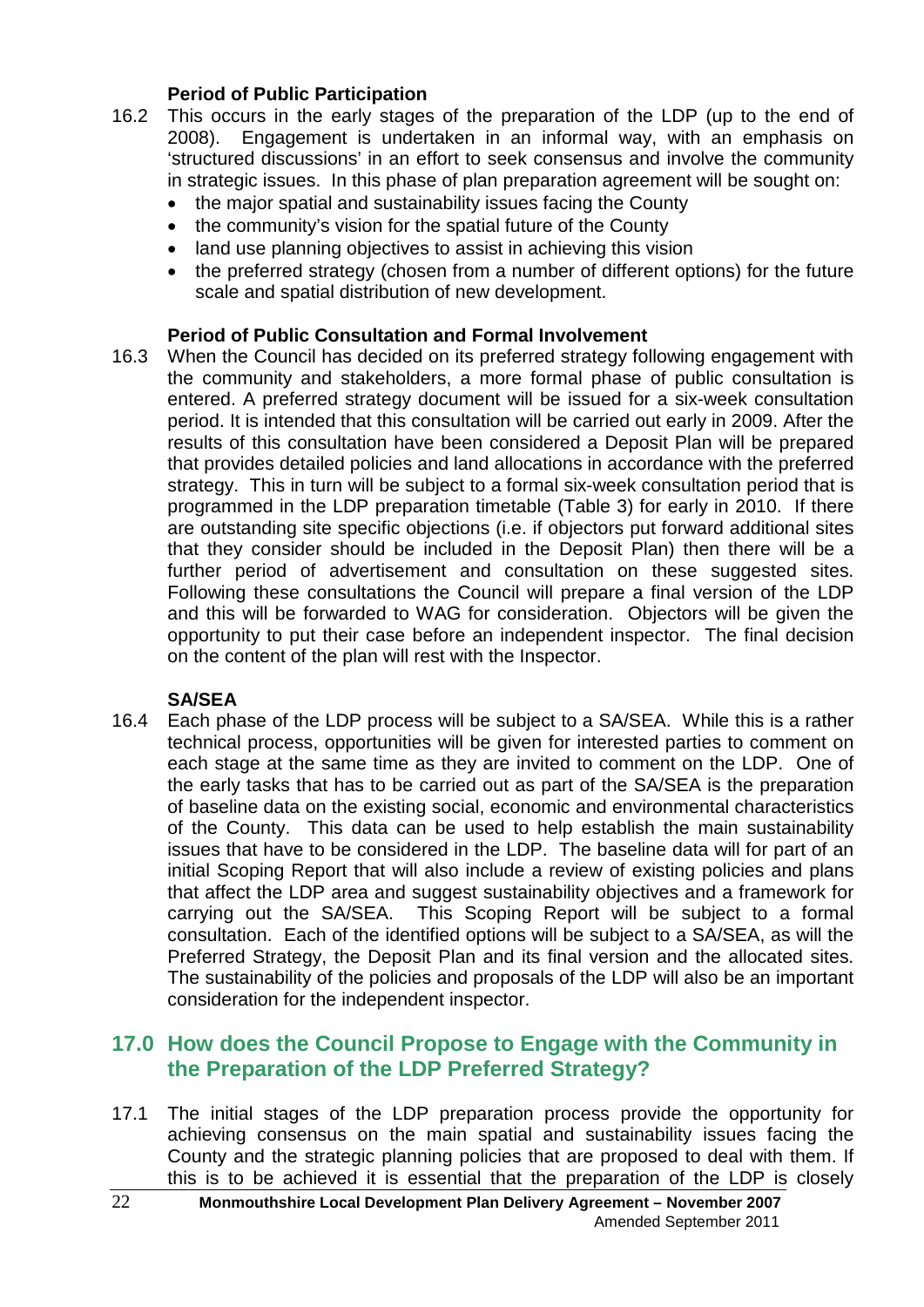aligned with the Council's community planning processes. The main aspects of this are:

- 17.2 The LDP is one of the four main strategic plans that the Council has to produce. The Community Strategy provides the overarching strategy for the County and the LDP underpins this by providing the land use expression of those elements of the Community Strategy that relate to the development and use of land. It is essential that the LDP is based on a clear understanding of community needs and, in turn, the LDP is a key delivery mechanism for land use aspects of the Community Strategy and related local strategies including the Health, Social Care and Wellbeing Strategy and the Children and Young People's Plan. One of the tests of the 'soundness' of the LDP that an inspector would consider is whether it has had regard to the Council's Community Strategy. It should be clearly evident that the objectives and priorities established by the Community Strategy have been taken into account in the preparation of the LDP. If the LDP has not had regard to the Community Strategy, the Welsh Assembly Government may require the Council to take necessary action to remedy the situation. This may involve returning to the very early stages of plan preparation, thereby causing considerable delay in the adoption of the plan.
- 17.3 The setting up of a key Stakeholder Group is a way of achieving structured discussions on the LDP. It would be advantageous if this group could be based on Monmouthshire's existing Community Strategy partnerships. A diagram indicating the County's partnership structures is attached as **Appendix 3**. The LDP team intends working with the Cross Partnership Group to identify the best ways of establishing links with these partnership structures and of achieving effective means of engagement with voluntary and community interests. There may also be specific roles for individual partnerships – the Environment Partnership, for instance, particularly in relation to sustainability issues. Area Forums provide a means of engaging with specific local communities in their own area. The Young People's Partnership and the Older People's Partnership could provide opportunities for contacting these specific sectors of the population.
- 17.4 The Community Strategy, the Health, Social Care and Wellbeing Strategy and the Children and Young People's Plan are due to be reviewed in 2008. The initial phases of these reviews will coincide with the initial stages of LDP preparation. This presents an opportunity to combine consultation strategies in order to ensure that consultees stay engaged and to prevent 'consultation fatigue'. Government guidance also suggests that targeted discussions should be held between policymaking partners, given that the LDP may be one of the means of delivering these strategies (and vice versa) and that it may be helpful to attempt to integrate the timetables for other key strategies with the LDP timetable.
- 17.5 The initial stages of LDP preparation (the 'participation' stages) should follow a clear trail from **Issues** to **Vision** to **Objectives** to **Strategic Options** to **Preferred Strategy**.

#### **Issues**

17.6 In the initial stages of the SA/SEA process the main sustainability issues that the LDP needs to address are established through an analysis of baseline information on the main social, economic and environmental characteristics of the County. This information will be presented in the initial SA/SEA Scoping Report that will be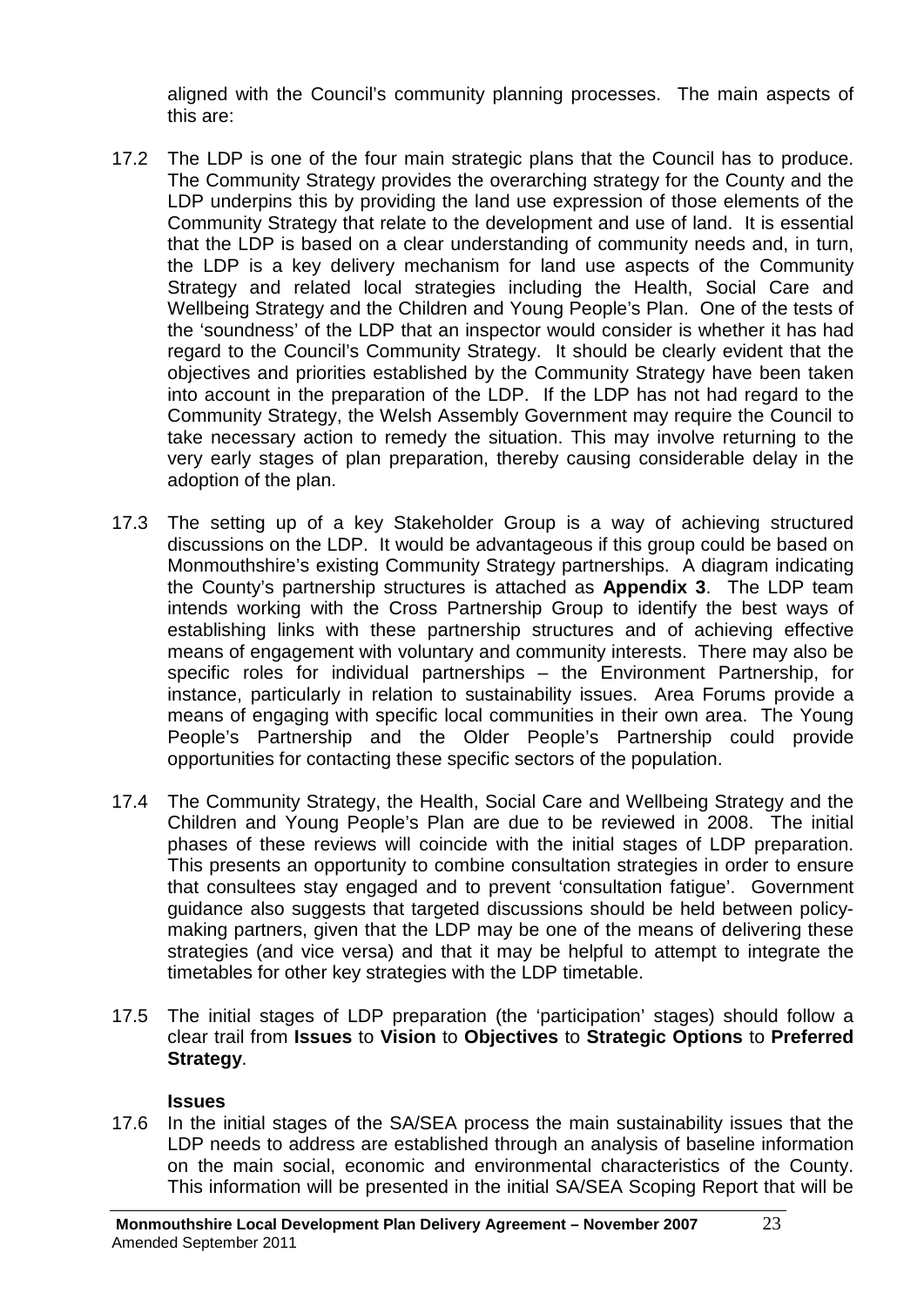issued for public consultation. It is also likely that external consultants will be appointed to carry out surveys in a number of specialised areas, such as urban capacity, recreation and open space provision and employment land. Any reports arising from these surveys and any other background papers (such as population and housing projections) will be made publicly available. In order to assess the availability of land for development interested parties, such as developers and land owners but also the community in general, will be invited to put forward candidate sites. These sites will be entered into a site register that will be made available for public inspection.

- 17.7 It will be important to engage the community directly in order to establish what local people and other stakeholders consider to be the main strategic spatial issues facing the County.
- 17.8 It is proposed that a series of conferences/workshops be held to enable this take place. These could take the form of:
	- A Stakeholder Conference with attendees from the Local Strategic Partnership but with participation broadened and also targeted to include those with particular interests in spatial matters.
	- Workshops based on the Area Forums with the involvement of Community and Town Councils – to establish more local issues that may be of particular concern to individual communities.
	- A Young Persons Conference.
	- Environmental Partnership Workshops perhaps could be used to discuss the more technical issues associated with SA/SEA and provide input into the SA/SEA framework.
- 17.9 If surveys/questionnaires are being used to obtain opinions for the refresh of the other strategic plans of the County Council then these could, at the same time, include questions on spatial planning matters. Community Appraisal Surveys would also provide a vehicle for this, as would the Council's Viewpoint Panel, the composition of which is broadly representative of Monmouthshire's population.

#### **Vision**

- 17.10 In considering how the LDP should guide and manage future development, it is important that the Council has a clear vision of the type of place that the Plan aspires to create. While there is a danger that vision statements can be so generalised that they have little value, they can also play a significant role in shaping subsequent actions, particularly as they provide an opportunity for establishing what is distinctive about a particular area and for prompting a policy response that takes account of such local distinctiveness. Ideally, the LDP Vision should arise from the Community Strategy. In assessing the suitability of the Community Strategy Vision for the LDP the following factors need to be taken into account:
	- The vision is up to date and has wide spatial relevance.
	- The vision flows from having a clear view of what sort of place the authority wants to become.
	- The vision is well rounded with a balance between economic, social and environmental objectives.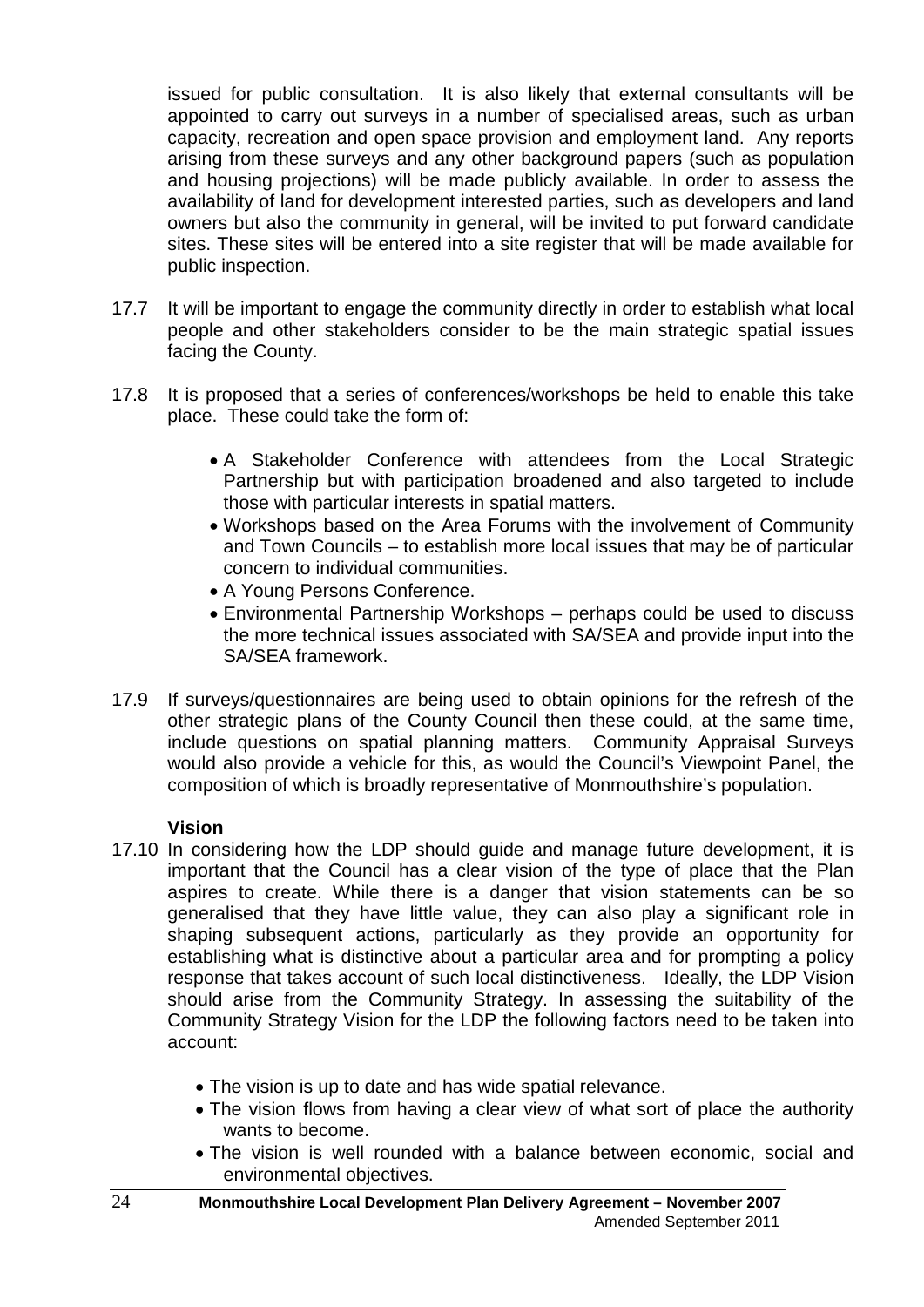17.11 The Vision of the existing Monmouthshire Community Strategy is:

*'By 2019 Monmouthshire will be a happy, developing, prosperous, just, caring, healthy and tolerant community where:*

- *Everyone living in Monmouthshire is engaged, valued and takes an active role in the future of their community and the talents within the community are nurtured for the benefit of all.*
- *All community members have full and equal access to a comprehensive, first class range of services in which they have confidence. Where appropriate, these services are delivered through effective partnerships.*
- *People live without fear of crime in their communities where anti-social behaviour is not tolerated.*
- *There is a vibrant, confident economy that encourages investment.*
- *We have a clean, healthy and sustainable environment that all people, businesses and organisations value and take responsibility for maintaining and enhancing.'*
- 17.12 The Strategy is supported by actions based on five broad themes:
	- Improving our health and well being
	- Valuing and enhancing the environment
	- Making our communities stronger and feel safer
	- Developing a sustainable local economy
	- Creating learning opportunities for all
- 17.13 The existing Community Strategy Vision includes a balance of economic, social and environmental objectives. These are the 'building blocks' of sustainable development and it is recognised that the main themes of the Community Strategy all have spatial implications. However, the Community Strategy Vision itself has limited spatial relevance and does not highlight any particular 'Monmouthshire' character or local distinctiveness.
- 17.14 As a result the LDP may have to elaborate on the Community Strategy vision to give the spatial emphasis necessary to guide the LDP preparation process. This would need to be based on the existing Community Strategy Vision and could be developed during a similar (or perhaps the same) series of conferences/workshops as those suggested above. At the same time, it will be necessary to engage in the current review of the Community Strategy to ensure that the spatial implications of the vision are more clearly identified and understood, so that they can be directly addressed in the developing LDP.

#### **Objectives**

17.15 The LDP process requires the Vision to be delivered through a series of LDP objectives. These objectives should be land use based and be capable of being delivered through the planning system. They are distinguished from the SA/SEA objectives, which are devised to test the environmental effects of the plan or compare the effects of alternatives. The SA/SEA objectives are used to establish the framework for the SA/SEA and provide a measure against which the social, environmental and economic effects of the plan can be tested. The distinction between SA/SEA objectives and the LDP objectives is not always clear and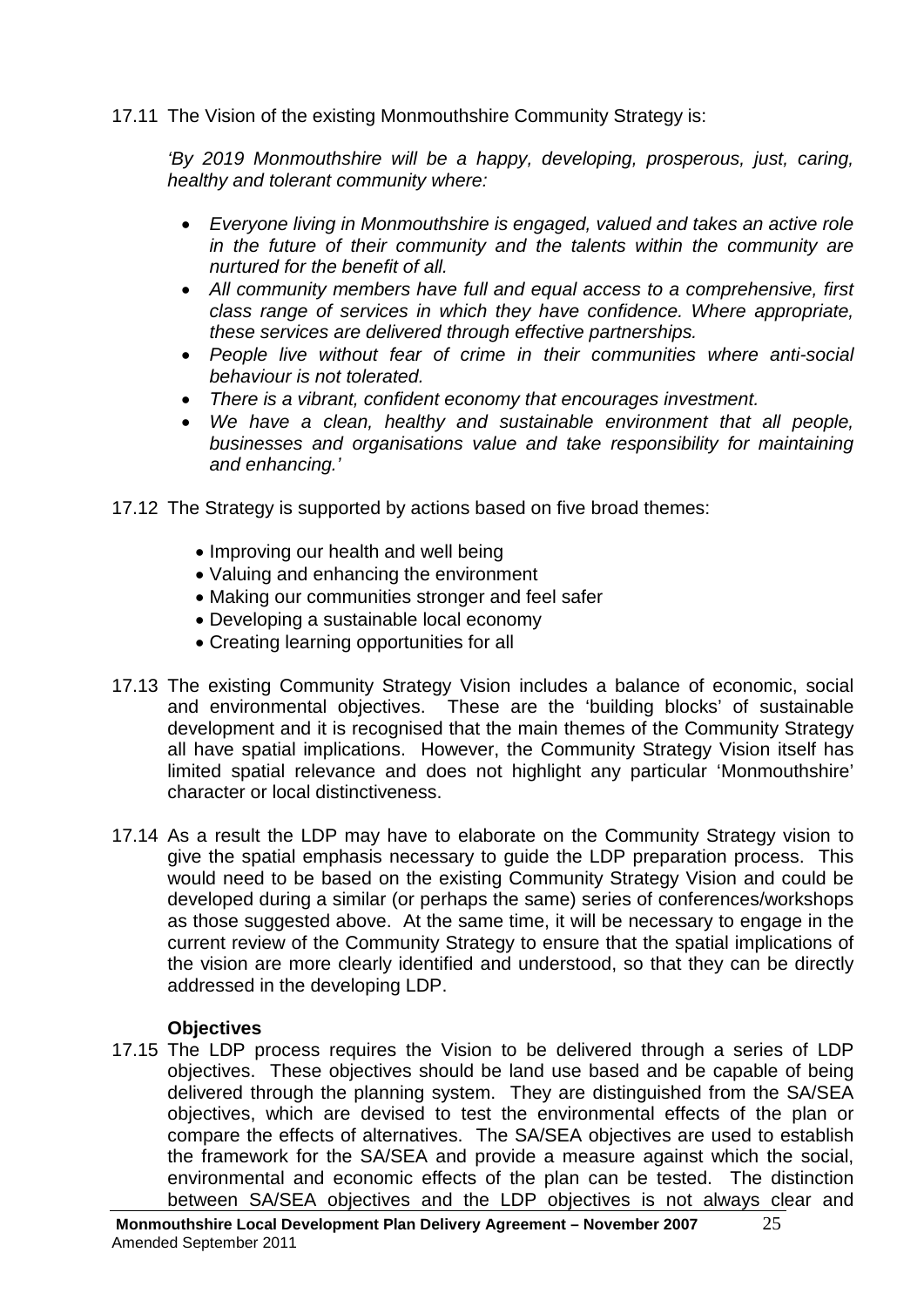sometimes there is a degree of overlap. However, in general terms, the SA/SEA objectives relate to overall directions of change, while the LDP objectives relate to specific land use aspirations. For example, a SA objective might ask whether wildlife, biodiversity and open space are maintained, while a LDP might set a specific objective for a certain percentage of development to take place on brownfield land.

- 17.16 Given the rather academic nature of any discussion on LDP objectives, the opportunity for meaningful public engagement might be considered to be limited. One way into this is to hold workshop discussions into how the aims of the Community Strategy can be delivered in spatial or land use terms. These discussions can then be used as a basis for drafting the LDP objectives. Similarly, a discussion of the main sustainability issues facing the County can lead to the formulation of a series of land use objectives that are needed to address them.
- 17.17 The LDP objectives can be developed through a similar series of conferences/workshops as those discussed above. There will be a need for a distinctive engagement strategy that recognises the particular spatial approach required, focusing attention on those matters that can be influenced through the land use planning system.

#### **Strategic Options**

- 17.18 The LDP preferred strategy will be chosen from a number of options, relating to the overall levels of growth that the County may wish to accommodate or the spatial distribution of new development, such as focusing on the main settlements or dispersing growth more widely. Each option will need to be the subject of a SA/SEA/HRA but it is also essential that the local community and stakeholders have an opportunity to express their views on the options and the aim would be to achieve consensus on the final preferred strategy chosen. This itself could be subject to change, depending on the outcome of the formal consultation process.
- 17.19 It will be necessary to decide at what level the candidate sites put forward as part of the information gathering process in the first stages of LDP preparation will be discussed during the participation on strategic options. The intention is that the focus will initially be on options at an authority wide level, perhaps, for example through the use of alternative key diagrams, and on broad locations for growth and/or strategic sites. Ideally dialogue would take place at a strategic level and would avoid detailed discussion of the suitability or otherwise of specific sites. If people are to be able to realise the implications of alternative courses of strategic actions for their local area, however, they will want to know what the effects of these would be in terms of site options and the environmental capacity to accommodate particular levels of growth in particular locations. A balance is therefore needed between the need for strategic discussions and recognition of the implications that these might have at a local level. One way of achieving this might be to classify those sites that have been put forward into those that would contribute to each option and those that would not. If different growth options are being considered it will also be necessary to quantify them in terms of the amount of land required in relation to the capacity of the sites that have been put forward.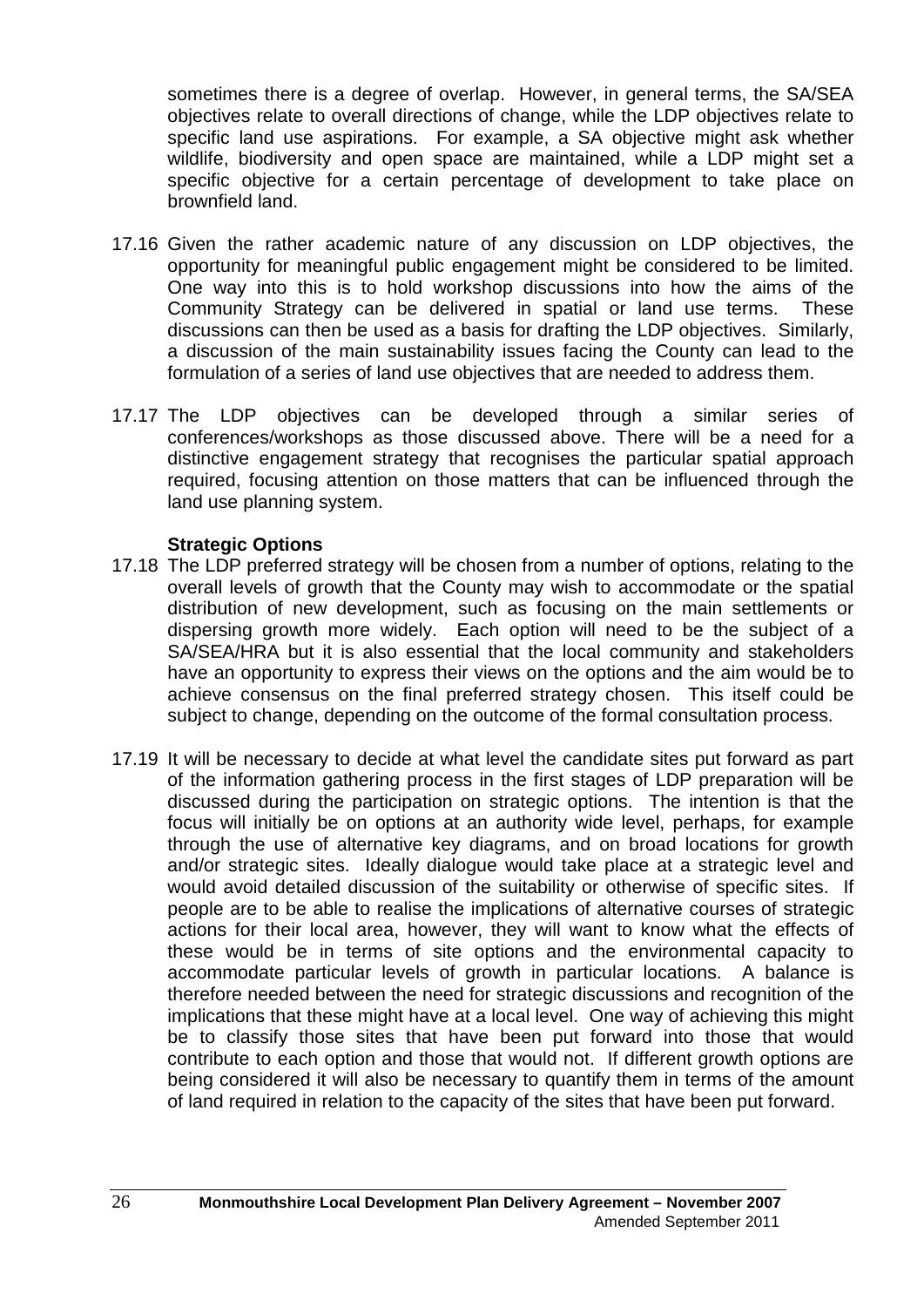- 17.20 Area forums with the involvement of Community and Town Councils will be a particularly useful arena for giving consideration to translating the implications of various strategic options into their more local impacts at a community level.
- 17.21 The main objective at this stage is to achieve as much consensus as possible on the Preferred Strategy. Testing of site options would normally come after a preference is reached on the type of broad strategy to be pursued (level and distribution of growth). Some discussion of the implications of this strategy at a site specific level, however, would hopefully reduce the amount of objection at later stages of the LDP process and enable individual communities to understand the 'bigger picture' - the strategic reasons for particular sites being put forward for development and the need to achieve co-ordinated development to meet the overall needs of the County and realising the LDP Vision and Objectives.

#### **Preferred Strategy**

- 17.22 The Preferred Strategy Proposals Document should contain:
	- Regional and local context policy issues, geography etc.
	- Vision and LDP objectives.
	- Direct linkages to statutory documents, such as the Wales Spatial Plan and Community Strategies and integration with other strategies such as regional waste plan, local housing strategy etc.
	- Summary of proposed strategy, including strategic sites necessary for its implementation, proposed areas of change or protection.
	- Broad locations for non strategic sites and criteria for their inclusion.
	- Other relevant policy which would implement the preferred strategy e.g. employment and economic strategy; community and local service needs; open space and leisure strategy; energy; waste management and minerals supply options, housing density/car parking.
	- Key diagram showing preferred spatial strategy, with consideration of significant links to neighbouring authorities.
	- Site register of non strategic sites (optional) identifying those considered to accord with the preferred strategy and those that do not.
	- Proposals for the structure and scope of the deposit LDP, and any concurrent Supplementary Planning Guidance.
- 17.23 It is the local planning authority's responsibility to identify a preferred strategy, taking account of all the input received from external parties during the participation phases of LDP preparation. It is appropriate, however, to allow those members of the community and stakeholders who have contributed to the process to have a final say in refining the preferred strategy before it is put forward for formal consultation. The engagement structures that have been established to discuss issues, vision, objectives and strategic options for the LDP, therefore, will also be used to obtain comment and suggestions on a draft of the preferred strategy before it is finalised and issued for formal consultation.

## **18.0 Formal Consultation Processes**

18.1 Once a Preferred Strategy has been agreed, the LDP preparation process enters more formal stages of public consultation.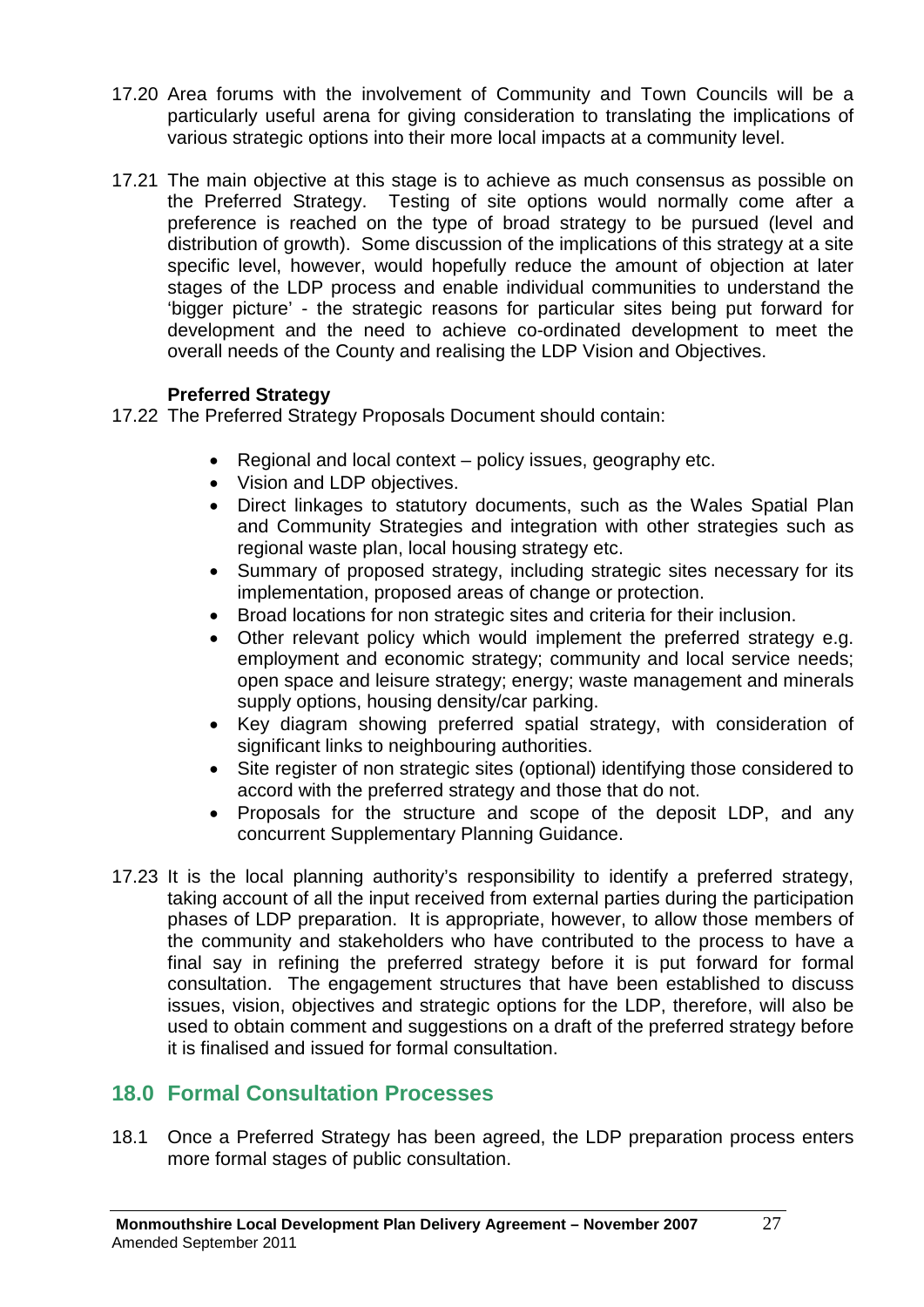#### **The Preferred Strategy Proposals Document**

18.2 This will be issued for consultation for a six week period (anticipated to take place early in 2009, see Table 3) and accompanied by a SA/SEA Report describing how the strategic options and preferred strategy have been assessed against the sustainability framework and an HRA Report considering how the international sites have been considered. Both documents will be accompanied by a Response Form for representations. A report will be prepared on representations received together with information on how the comments have affected polices and proposals of the LDP.

#### **The Deposit Plan**

18.3 Representations received on the Preferred Strategy Document will be taken into account in the preparation of the Deposit Plan. The Deposit Plan will include a Strategy, area-wide policies for development (including topic based policies), major allocations of land, specific policies and proposals for key areas of change or protection, succinct reasoned justification to explain policies and to guide implementation, with proposals maps on a geographical base. It will be accompanied by a SA/SEA report and HRA Report. These will be issued for a sixweek consultation period and a consultation report will be published listing the representations with the Council's response.

#### **Alternative Site Proposals**

18.4 The Council has to advertise any site allocation representations which seek to change a Deposit LDP by adding a new site or by altering or deleting a proposed site. Any such representation must be advertised by the Council as soon as is practicable after the end of the Deposit period, allowing a further six-week period for the making of representations on such.

#### **Submission and Independent Examination**

18.5 The finalised LDP document, together with all other supporting documentation, such as the SA/SEA/HRA Report, reports of survey and consultation reports, will be submitted to the Planning Inspectorate and Welsh Assembly Government for independent examination. The Council will publicise and advertise the submission and publish and make available the relevant documentation. All persons who made representations seeking a change in the LDP must be given an opportunity to be heard at an examination unless they withdraw their representations. At least six weeks notice will be given of the opening of the independent examination. It is anticipated that the period of time from the formal submission of the LDP to issue of the Inspector's report should take no more than twelve months. The Inspector's report will be binding on the local authority.

### **19.0 How will the Community be Involved in LDP Preparation?**

19.1 In the early phases of 'participation' in the LDP preparation 'structured discussions' in conferences/workshops will be the primary method of engaging the community, particularly within existing partnership structures, as described above. These will be supplemented by the use of Community Appraisal Questionnaires and consultation with the Council's Viewpoint Panel.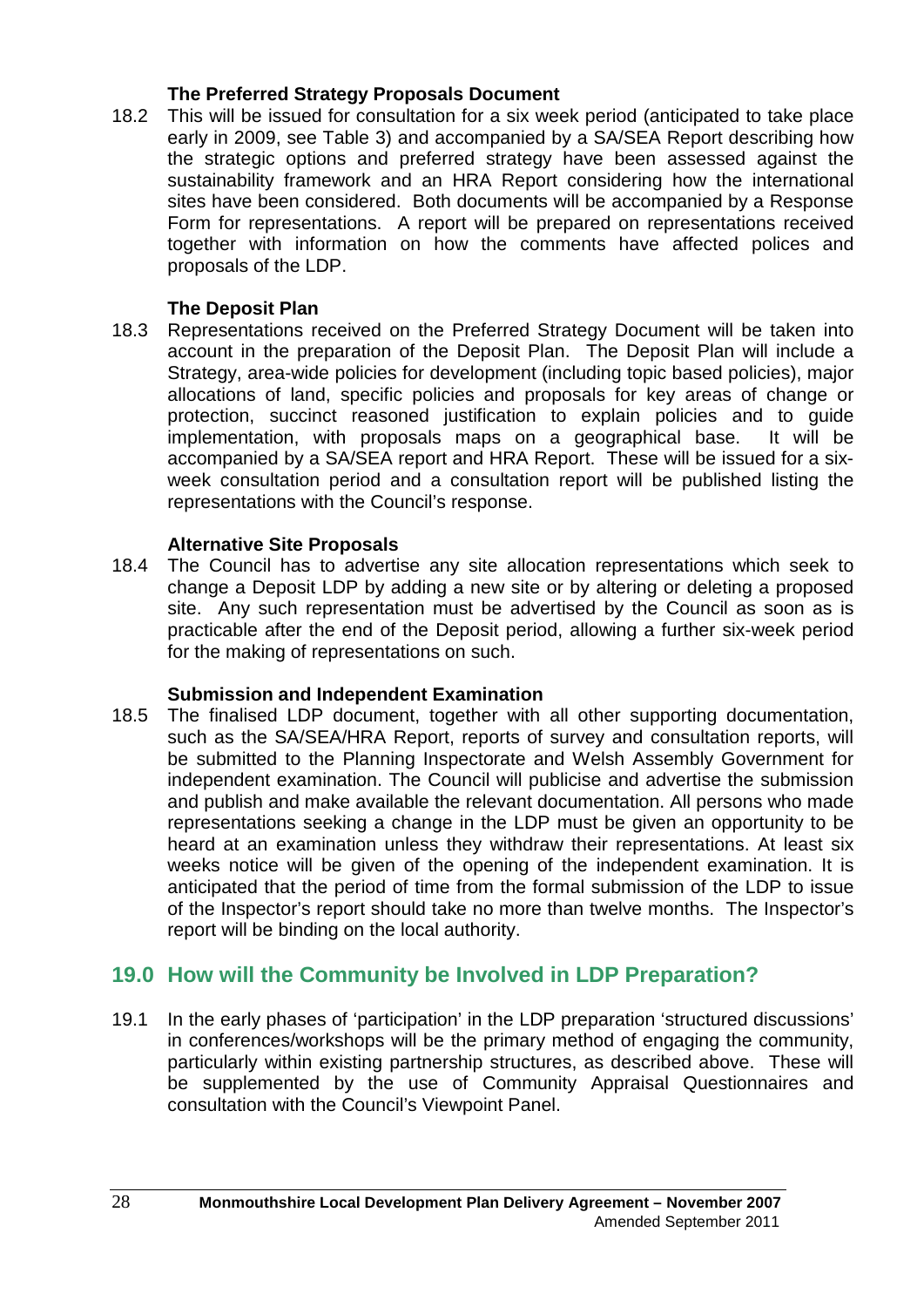- 19.2 At all stages of LDP preparation the Council will seek to publicise the process and seek to reach as many sections of the community as it can to advise people about the Plan and how they can get involved. This will be done by:
	- Direct contact (i.e. by letter or e-mail as indicated by the stakeholder through consultation) and via annual Council Tax leaflet distributed to all households.
	- Combining with consultations being carried out as part of the community planning process and, where possible, making use of existing consultation networks and facilitators.
	- All LDP information and documents will be made available on the Council's website, which will be updated regularly. The possibility of allowing on-line consultation will be explored in association with the development of the Council's e-government strategy.
	- Deposit of documents at the Council's headquarters, libraries and One-Stop-Shops.
	- Publishing articles in 'Community Spirit', the Council's magazine, which is circulated to every household in the County.
	- Advertisements in the local press.
	- Press releases for the local media.
	- Producing a regular newsletter that describes progress on the LDP.
	- Public information exhibitions and meetings.
	- Site notices will be displayed regarding proposed land allocations and alternative site submissions.

## **20.0 Who will the Council Seek to Involve in LDP Preparation?**

#### **Consultation Bodies**

20.1 There are three main types of groups that the Council should formally consult during the preparation of the LDP, are listed in **Appendix 1**. The 'Specific' consultation groups include the statutory consultees who are normally involved in the planning process, including, for example, the Welsh Assembly Government, Countryside Council for Wales, Environment Agency, neighbouring local authorities, Town and Community Councils and the public utilities. The 'General' consultees include voluntary bodies and other bodies which represent the interests of different racial, ethnic, national or religious groups, the interests of disabled groups, the interests of businesses and the interests of Welsh culture. 'Other' consultees include other groups that might have an interest in the preparation of the LDP. The lists in the Appendix are not definitive and can be added to at any time, with any group able to request to be included on the LDP mailing list.

#### **Partnerships**

20.2 Existing partnership groups are seen as an important means of engaging the wider community in the preparation of the LDP, particularly in the early stages of public participation when 'structured discussion' is desirable.

#### **'Hard to Reach Groups'**

20.3 One of the primary aims of the new LDP system is to engage those sectors of the community that might not normally get involved in the planning process. These 'hard-to-reach' groups include, for example, young people, elderly people, people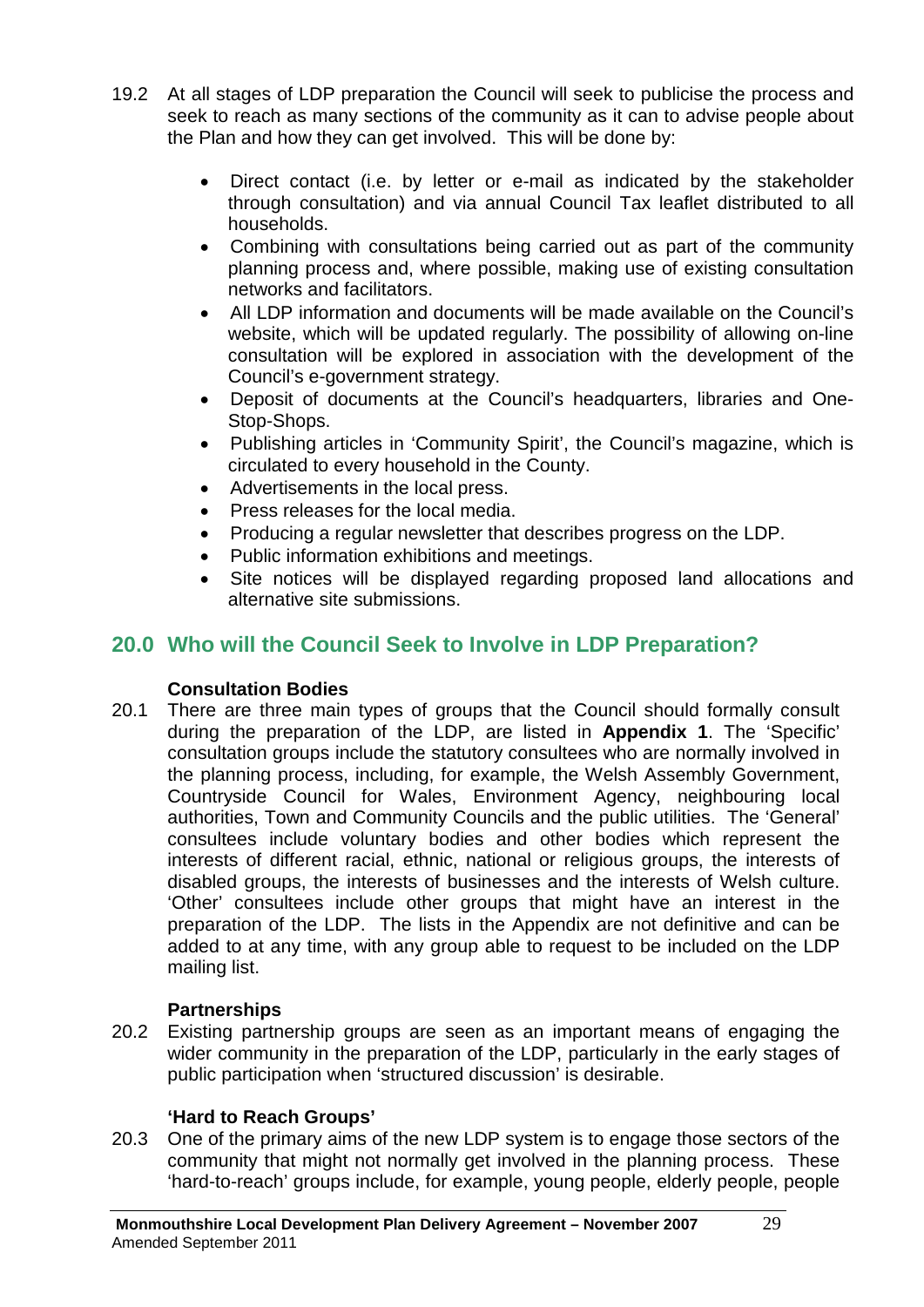from minority ethnic communities, gypsies and travellers, disabled people and people who suffer from economic or social deprivation. Existing partnership structures will provide a means of engaging with some of these sectors of the population through working closely with the Young People's Partnership within its existing consultation framework to seek the involvement of young people in LDP preparation. Consultation with the 'general' consultation bodies listed in the Appendix will also ensure that bodies representing minority groups will be kept informed of progress of the LDP and given the opportunity to make comments or request specific engagement strategies to meet the needs of the people that they represent.

#### **Members of the Public, Businesses, Land Owners, Developers and Agents**

20.4 Extensive publicity will be given to each stage of the LDP preparation process. Any individual can make comments or objections on the LDP and request that they be added to a mailing list to receive details of each consultation. Efforts will be made to engage with the business community at an early stage in LDP preparation. Landowners and prospective developers and their agents who wish to put land forward for development will also be added to this mailing list. Anyone with an interest in land who considers that it would be appropriate for development will be given a limited period (likely to be around 3 months) to put the land forward as a candidate site to be included for development in the LDP. Such sites will be assessed against published criteria for site selection, their compatibility with the preferred strategy and the SA/SEA/HRA.

#### **Expectations of Consultees**

- 20.5 In order to undertake the LDP preparation process as effectively as possible, the Authority would expect consultees to:
	- Be committed to the process attend and contribute and generally assist the process of seeking consensus;
	- Raise legitimate development / spatial issues that can be influenced / controlled by the LDP and the planning system;
	- Respond to enquiries within any reasonably requested period;
	- Where appropriate, make efforts to vary their cycle of meetings to enable reasonable response times;
	- Identify sites to be considered for possible development early in the process;
	- Be committed to consensus building in the LDP preparation process;
	- Highlight any gaps in the data / information that is supplied;
	- To listen and engage in the debate (i.e. at workshops, meetings, discussions) with an open mind.

### **21.0 What Feedback will be Provided?**

- 21.1 A report of each 'structured discussion' workshop or conference will be prepared and made available to participants for them to check that the event has been recorded accurately and to see how it has influenced the content of the LDP as it progresses through its initial stages.
- 21.2 All representations that are made in response to a consultation exercise will be acknowledged by letter or e-mail providing details on how the Council will deal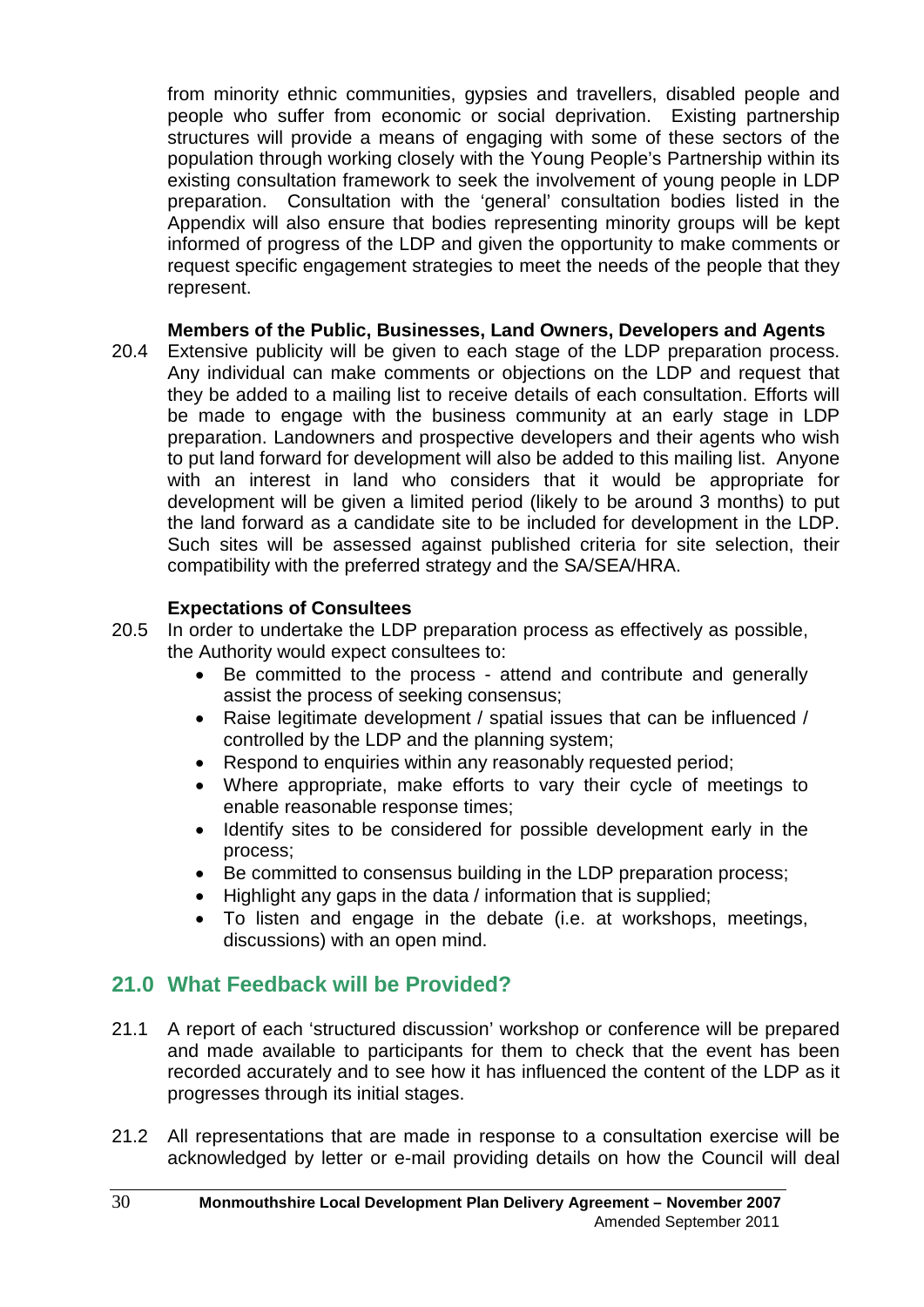the representation and contact details of the relevant case officer. Petitions will be dealt with in a similar way, with an acknowledgement to the presenter of the petition.

- 21.3 Following each consultation exercise, the Council will prepare a consultation report summarising all representations received and providing the Council's response, particularly indicating where changes have been made to the LDP as a result of representations received. Respondents will be advised of the availability of these reports and they will also be placed on the Council's web site.
- 21.4 Following the consultation on the Preferred Strategy a general description of how comments have affected policies and proposals of the LDP will be provided to respondents and stakeholders.
- 21.5 All representations received on the Deposit plan, including at any site advertisement stage, will be made available for the public to view. The representations will be summarised, together with the Council's response. The report will include a list of any changes to the plan suggested by respondents with which the Council agrees. While it is unlikely that there will be sufficient resources available to respond individually to each respondent, where there are strategic and/or substantial objections to the Deposit Plan the Council will seek to negotiate with objectors in order to see if compromise can be reached or if the disagreement can be narrowed to its essentials.

## **21.6 A Draft Timetable for LDP Preparation and Opportunities for Public Involvement**

21.7 The following **Table 3** lists the opportunities for public engagement in the Local Development Plan process and provides a summary of the information set out in this Community Involvement Statement: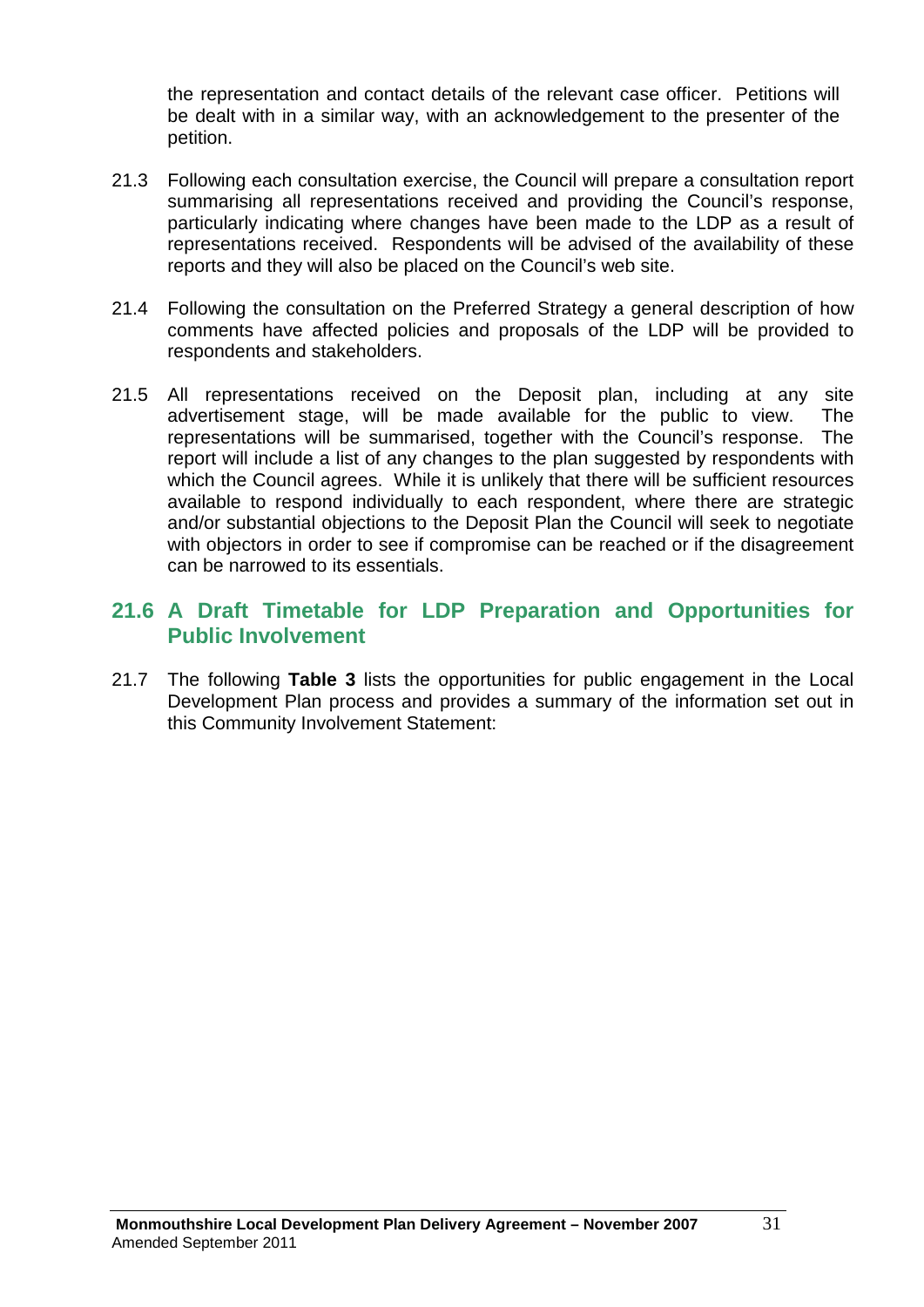| <b>Key</b><br><b>Stage</b> | <b>Description of Stage</b>                             | <b>Timetable</b>                   | How will engagement take place?                                                                                                                                                                                                                                                                                                                                                                                                                         |
|----------------------------|---------------------------------------------------------|------------------------------------|---------------------------------------------------------------------------------------------------------------------------------------------------------------------------------------------------------------------------------------------------------------------------------------------------------------------------------------------------------------------------------------------------------------------------------------------------------|
| <b>DEFINITIVE</b>          |                                                         |                                    |                                                                                                                                                                                                                                                                                                                                                                                                                                                         |
|                            | Preparation<br>of<br>Agreement (DA)                     | Delivery   April 07 - September 07 | Initial informal consultation with Partnerships.<br>Formal consultation on Draft DA for a six-week period.<br>Copies will be sent to Specific Consultees and<br>Partnerships. All others, including the general public,<br>will be given opportunity to comment through<br>widespread publicity, as described in Sections 19 and<br>20 above.<br>Any comment will be considered and the Draft DA<br>amended where required prior to submission to Welsh |
|                            |                                                         |                                    | Assembly Government for agreement.<br>Copies of the consultation report and agreed DA will be<br>widely disseminated.                                                                                                                                                                                                                                                                                                                                   |
| $\overline{2}$             | Review<br>and Develop LDP<br>Evidence Base & SEA/SA/HRA | May 07 - February 08               | Notification to consultation bodies and publicity to<br>general public regarding any topic papers or reports<br>arising from commissioned surveys and invitation to<br>submit comments.<br>Interested parties, such as developers and land<br>owners, but also the community in general, will be<br>given a limited period (likely to be around 3 months) to                                                                                            |
|                            |                                                         |                                    | put forward candidate sites for development. These<br>sites will be entered in a register that will be made<br>available for public inspection and will be assessed<br>according to published criteria.                                                                                                                                                                                                                                                 |

## **Table 3 - Draft Timetable for LDP Preparation and Opportunities for Public Involvement**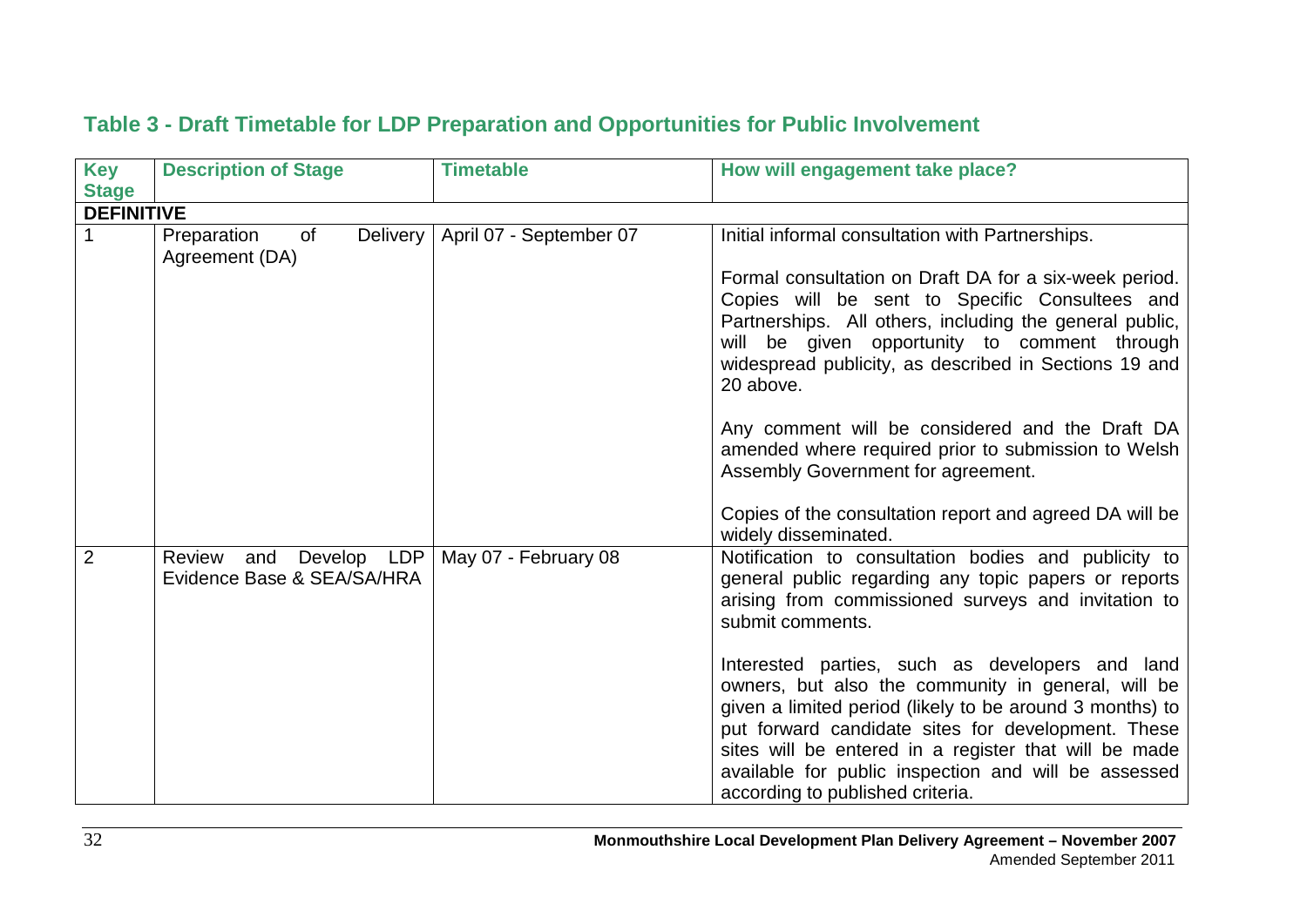|   |                                                                                                                                                                        |                              | Draft SA/SEA Scoping report, including baseline<br>information on social, economic and environmental<br>characteristics, issued for formal consultation for a five-<br>week period. Statutory requirements will be met by<br>consulting with the main environmental bodies (CCW,<br>Cadw and Environment Agency) but there will be<br>additional notification to all consultees and widespread<br>publicity to general public.                                                                                                                |
|---|------------------------------------------------------------------------------------------------------------------------------------------------------------------------|------------------------------|-----------------------------------------------------------------------------------------------------------------------------------------------------------------------------------------------------------------------------------------------------------------------------------------------------------------------------------------------------------------------------------------------------------------------------------------------------------------------------------------------------------------------------------------------|
| 3 | <b>Pre Deposit Participation</b><br>(Informal Public Participation) -<br>To establish main sustainability<br>issues, LDP Vision, Objectives<br>and Preferred Strategy. | November 07 - December 08    | Mainly through 'structured discussions' with Local<br>Partnerships, Area Forums etc.<br>Reports of workshops etc. will be distributed to all<br>participants and comments invited. Also disseminated<br>more widely to consultees, website etc. and comments<br>invited. All stakeholders will be notified of any reports<br>produced in this stage of the LDP process and given<br>the opportunity to make written comments.                                                                                                                 |
| 4 | <b>Pre Deposit Consultation</b><br>(Formal Public Consultation)<br>& Plan Preparation                                                                                  | January 09 - December 09     | Formal consultation on the Preferred Strategy<br>Proposals Report and associated SA/SEA/HRA reports<br>for a six-week period in January/February 2009.<br>Copies will be sent to Specific Consultees and<br>Partnerships. All others, including the general public,<br>will be given opportunity to comment through<br>widespread publicity as described in Sections 19 and<br>20 above.<br>A general description of how comments have affected<br>policies and proposals of the LDP will be fed back to all<br>respondents and stakeholders. |
| 5 | <b>Statutory Deposit</b>                                                                                                                                               | January 2010 - February 2010 | Formal consultation on the Deposit LDP, associated<br>SA/SEA/HRA and related documents for a six-week                                                                                                                                                                                                                                                                                                                                                                                                                                         |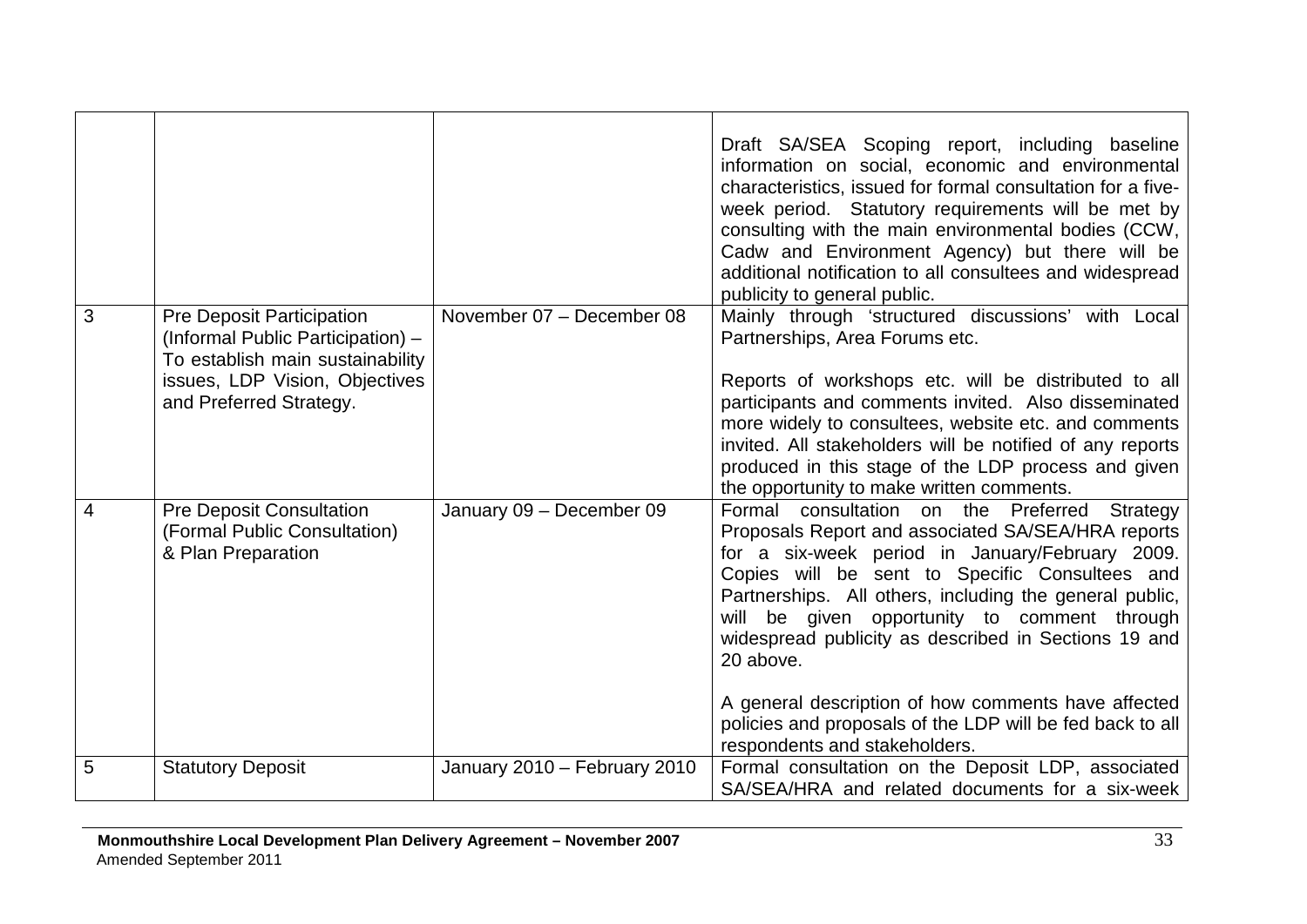|                   |                                       |                                  | period. Copies will be sent to Specific Consultees and<br>Partnerships. All others, including the general public,<br>will be given opportunity to comment through<br>widespread publicity as described in Sections 19 and<br>20 above. Site notices will be displayed for site specific<br>proposals.<br>A report summarising all comments and providing the<br>Council's response will be issued. Respondents will be<br>advised of the availability of this report and it will be<br>placed on the Council's web site.                                                                              |
|-------------------|---------------------------------------|----------------------------------|-------------------------------------------------------------------------------------------------------------------------------------------------------------------------------------------------------------------------------------------------------------------------------------------------------------------------------------------------------------------------------------------------------------------------------------------------------------------------------------------------------------------------------------------------------------------------------------------------------|
| <b>INDICATIVE</b> |                                       |                                  |                                                                                                                                                                                                                                                                                                                                                                                                                                                                                                                                                                                                       |
| 6                 | <b>Alternative Sites Consultation</b> | April 2010 - May 2010            | Any site allocation representations will be advertised<br>and put out for formal consultation for a 6-week period.<br>Copies will be sent to Specific Consultees and<br>Partnerships. All others will be given opportunity to<br>comment through widespread publicity, as described in<br>Sections 19 and 20 above. Site notices will be<br>displayed for site specific proposals.<br>A report summarising all comments and providing the<br>Council's response will be issued. Respondents will be<br>advised of the availability of this report and it will be<br>placed on the Council's web site. |
| 7                 | Submission of LDP to WAG              | November 2010 - December<br>2010 | The submission will be publicised and all relevant<br>documentation will be publicised and made available.                                                                                                                                                                                                                                                                                                                                                                                                                                                                                            |
| 8                 | <b>Independent Examination</b>        | March 2011 - June 2011           | Notice of the examination will be given at least six<br>weeks in advance of when it is due to commence.                                                                                                                                                                                                                                                                                                                                                                                                                                                                                               |
| 9                 | <b>Inspector's Report</b>             | November 2011 - December<br>2011 | Inspector's Report published no later than issue of<br>adoption statement.                                                                                                                                                                                                                                                                                                                                                                                                                                                                                                                            |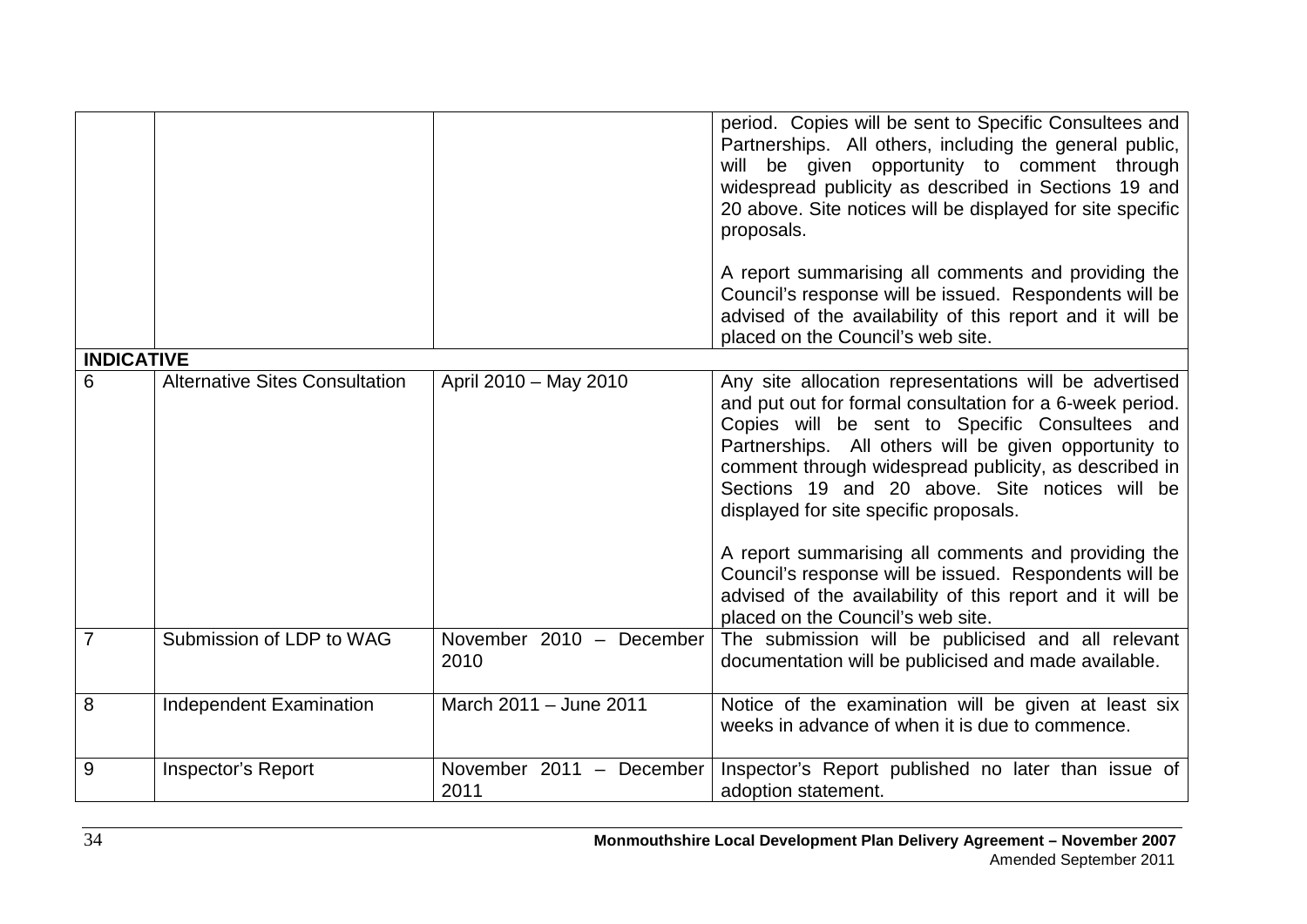| 10 | Adoption                                      | December 2011 | Adoption statement issued within eight weeks of receipt<br>of Inspectors Report.                                                                                                                              |
|----|-----------------------------------------------|---------------|---------------------------------------------------------------------------------------------------------------------------------------------------------------------------------------------------------------|
| 11 | <b>Publication</b><br>(including translation) | January 2012  | The LDP, adoption statement and amended SA Report  <br>and HRA Report will be made available to specific and<br>general consultation bodies, placed on website and for<br>inspection at advertised locations. |
| 12 | <b>Annual Monitoring Report</b>               | January 2013  | Consultation with key stakeholders on the extent to<br>which LDP strategies and policies are being achieved.                                                                                                  |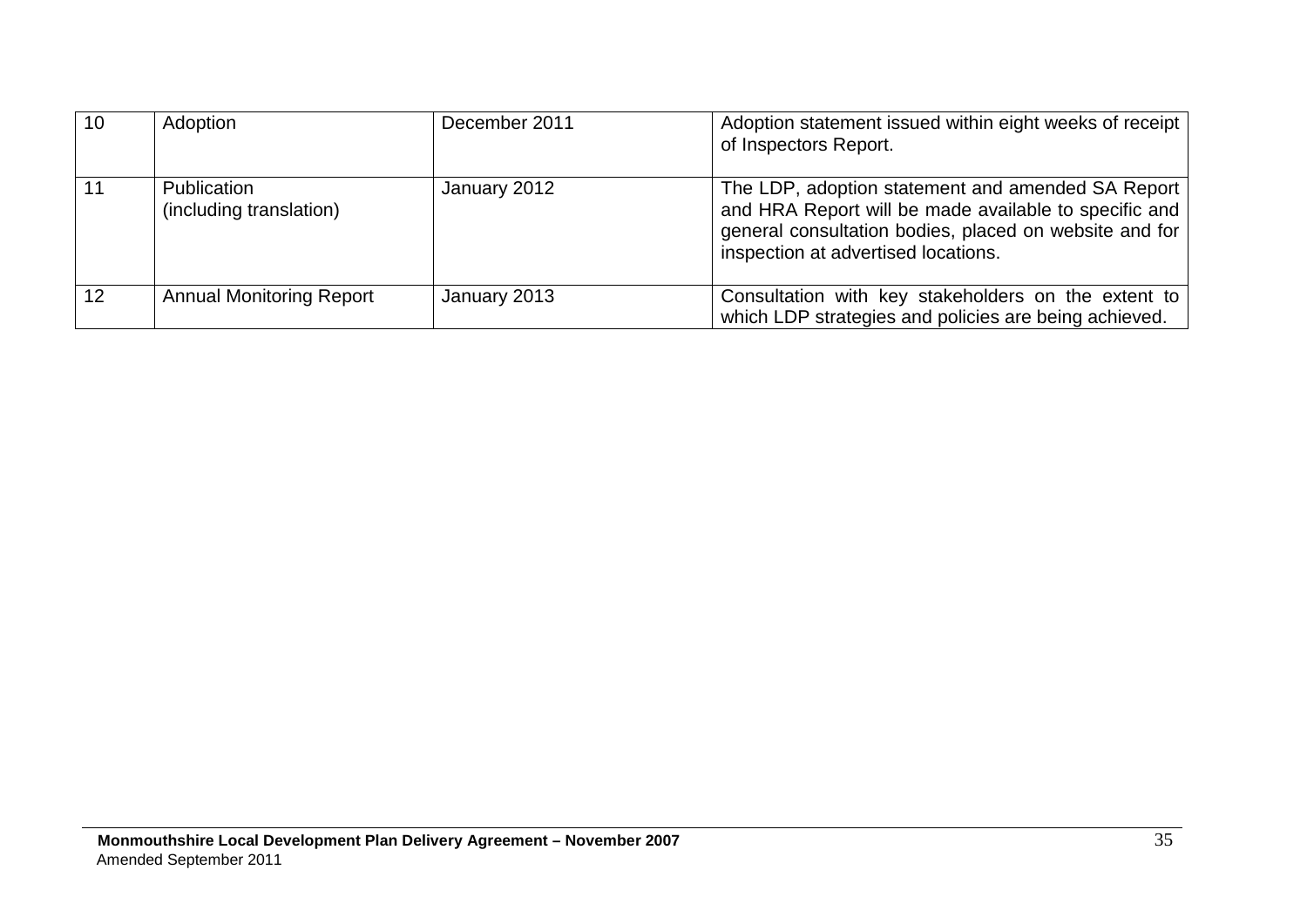### **Part 4 - Monitoring and Review**

*This section seeks to explain when and how the Delivery Agreement can be changed and how the Local Development Plan will be checked and updated.*

## **22.0 The Delivery Agreement**

- 22.1 Monitoring of the Delivery Agreement is an essential part of the plan process. The Council will monitor and review the implementation and effectiveness of the Delivery Agreement at each stage of the plan preparation process. This will assess whether the plan preparation timetable is being met and establish whether the Council is meeting its objectives in terms of engagement in the process, and if not, what needs to be done to remedy the situation.
- 22.2 The Delivery Agreement may need to be reviewed and amended should certain circumstances arise, for example:
	- The Plan preparation process falls four months or more behind schedule.
	- **Significant changes are required to the Community Involvement Scheme.**
	- There are significant changes in the level of resources available to plan preparation.
	- New European, UK or National Assembly legislation, regulations or guidance which raise the need for procedures, evidence or policies to be revisited.
	- Other changes of circumstances materially affect LDP delivery.
- 22.3 The review process will also provide the opportunity to define the dates of the indicative stages of the plan preparation process. Within three months of the close of the Deposit period, an updated timetable outlining definitive timings for the remaining stages will be submitted to the Welsh Assembly Government for agreement.
- 22.4 Effective monitoring and review of the Delivery Agreement throughout the plan preparation process will help to ensure the plan's 'soundness' when the Inspector gives consideration as to whether the Plan has been prepared in accordance with its Delivery Agreement.
- 22.5 On completion of the LDP, a review of the methods of engagement used in the Community Involvement Scheme will be undertaken to determine which aspects have proved to be successful. This review will help to inform the type, methods and format of future engagement on both development plan and other consultation exercises undertaken by the Council.

## **23.0 Annual Monitoring Reports (AMR)**

23.1 The Council will produce an Annual Monitoring Report (AMR) on the LDP each year following its adoption. This Report will assess the performance of the policies and proposals of the adopted plan and identify any requirements for review. This will include the identification of any policies that are not being fully implemented, an outline of the reasons for this, the steps the Council intends to take to secure implementation and any intentions it may have to revise the LDP to replace or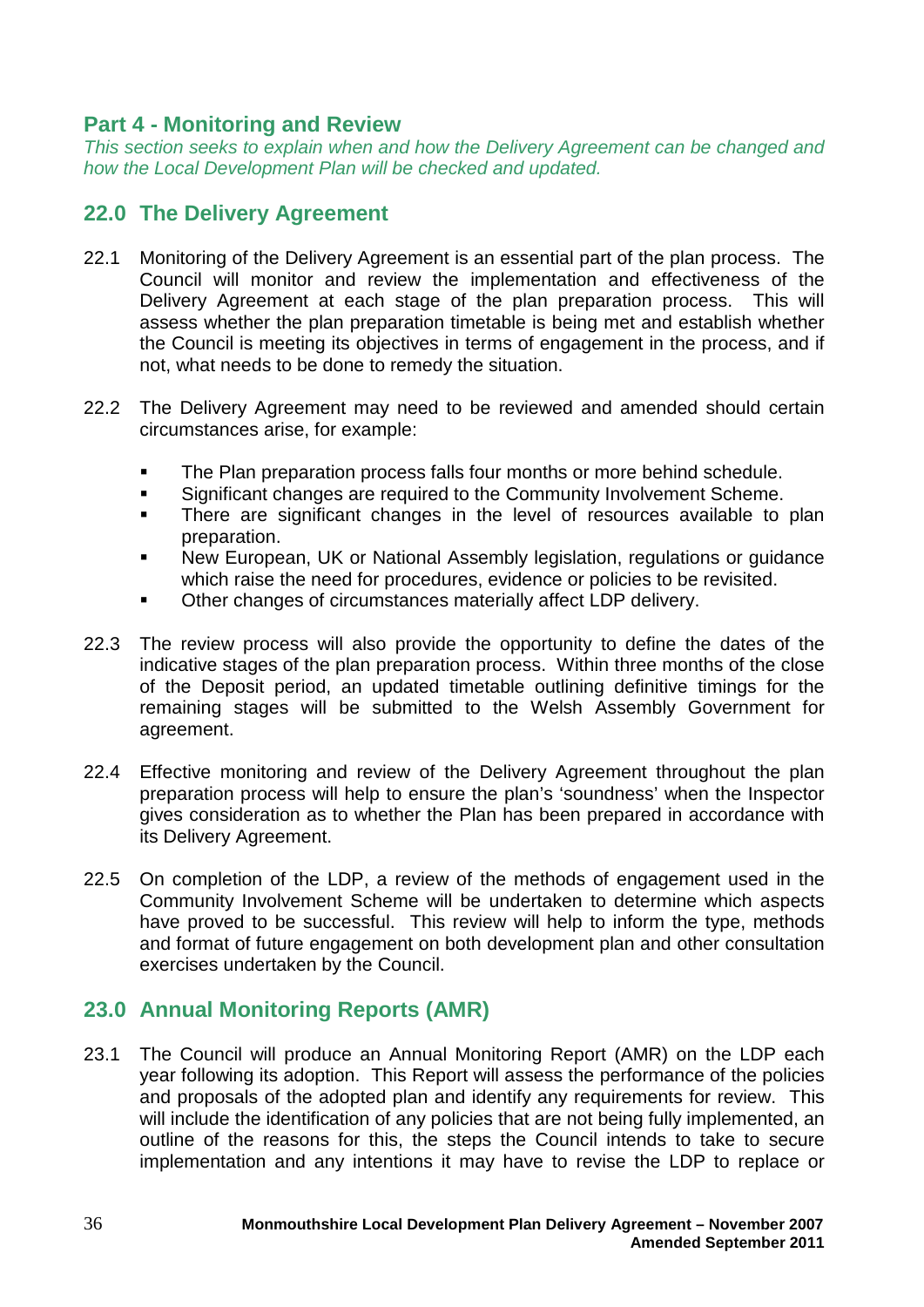amend such policies. The AMR will also be used to update reference to any new legislative requirements, planning guidance and other information as necessary.

23.2 The AMR will be submitted to the Welsh Assembly Government and will be made publicly available at the Council's offices and on the Council's website. Key issues which arise out of the Report will be the subject of public consultation.

#### **24.0 Review of the Local Development Plan**

- 24.1 Following the adoption of the LDP, it is the Council's intention to undertake a full review of the Plan every four years, seeking to integrate review with other corporate strategies and plans, particularly the Community Strategy. This will include a review of baseline information and trends. A new timetable will be prepared within six months of the start of the review process. The Council will seek to involve stakeholders in the Review process. Should the LDP need to be amended or replaced then the process for plan revision will be the same as that required for the initial LDP preparation. Community engagement will follow the principles set out in the current Community Involvement Scheme, although this may also need reviewing.
- 24.2 Annual monitoring and regular review should help to ensure that the LDP remains up to date and thereby supports the wider objectives of the plan led system to provide certainty and facilitate consistency in decision making.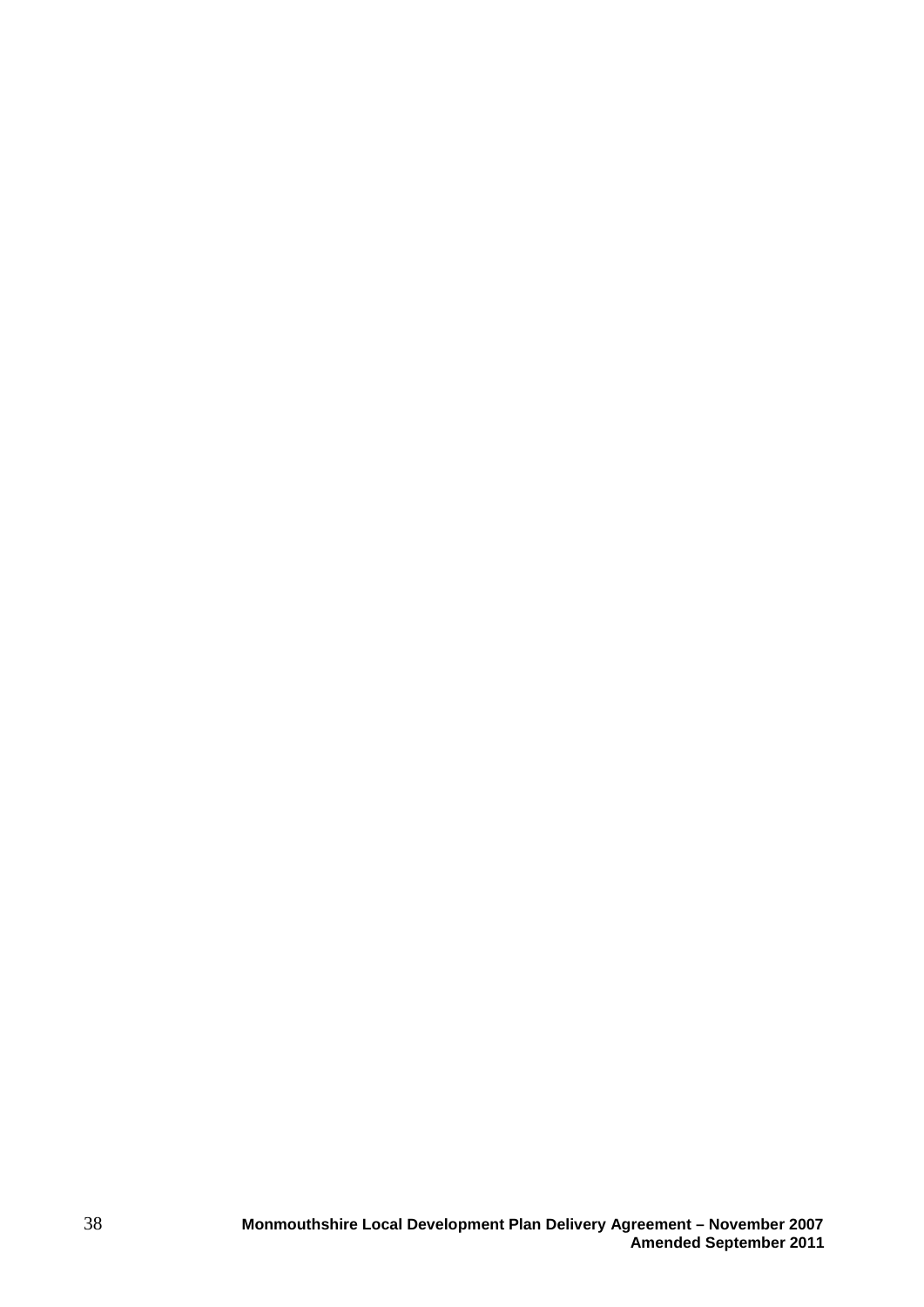#### **Useful Contacts**

For further information please contact:

**Development Plans Team Regeneration, Environment and Resources Directorate Monmouthshire County Council County Hall CWMBRAN NP44 2XH**

Telephone: 01633 644827 Fax: 01633 644800<br>F Mail: developmentpl developmen[tplans@monmouthshire.gov.uk](mailto:plans@monmouthshire.gov.uk) Website: www.monmouthshire.gov.uk

#### **Planning Aid**

Planning Aid is a voluntary service linked to the Royal Town Planning Institute, offering free, independent and professional advice on town planning matters to community groups and individuals who cannot afford to employ a planning consultant. Contact details:

Planning Aid Wales, Bay Chambers, West Bute St, CARDIFF. CF10 5BB

Tel: 029 2048 5765

Email: [cccpaw@btconnect.com](mailto:cccpaw@btconnect.com)

#### **Further Information**

A public leaflet 'Local Development Plans' on the new development plan system in Wales is enclosed with this Delivery Agreement. Additional copies are available from the Publications Centre, Welsh Assembly Government, Cathays Park, CARDIFF. CF10 3NQ. 02920 898688.

Email[: Assembly-publications@wales.gsi.gov.uk](mailto:Assembly-publications@wales.gsi.gov.uk)

More detailed information has been produced aimed at practitioners, but is also available to the public including:

Welsh Assembly Government Guidance:

'Local Development Plans Wales', December 2005 'Local Development Plan Manual', June 2006 www.wales.gov.uk

The Planning Inspectorate:

'A Guide to the Examination of Local Development Plans', October 2006 [www.planning-inspectorate.gov.uk](http://www.planning-inspectorate.gov.uk/)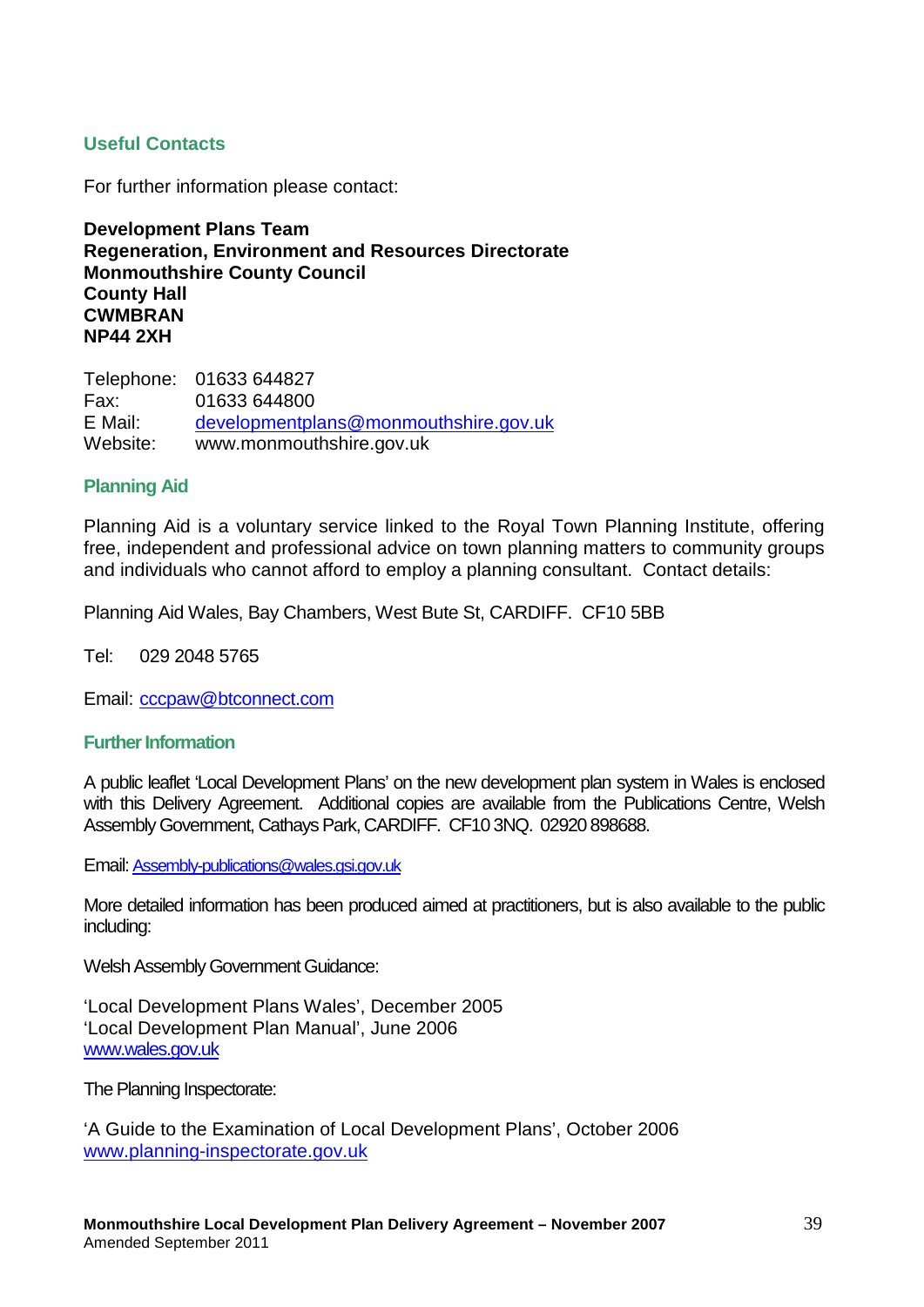Office of the Deputy Prime Minister/Welsh Assembly Government/Department of Environment Northern Ireland/Scottish Executive:

'A Practical Guide to the Strategic Environmental Assessment Directive', 2005 [www.communities.gov.uk](http://www.communities.gov.uk/)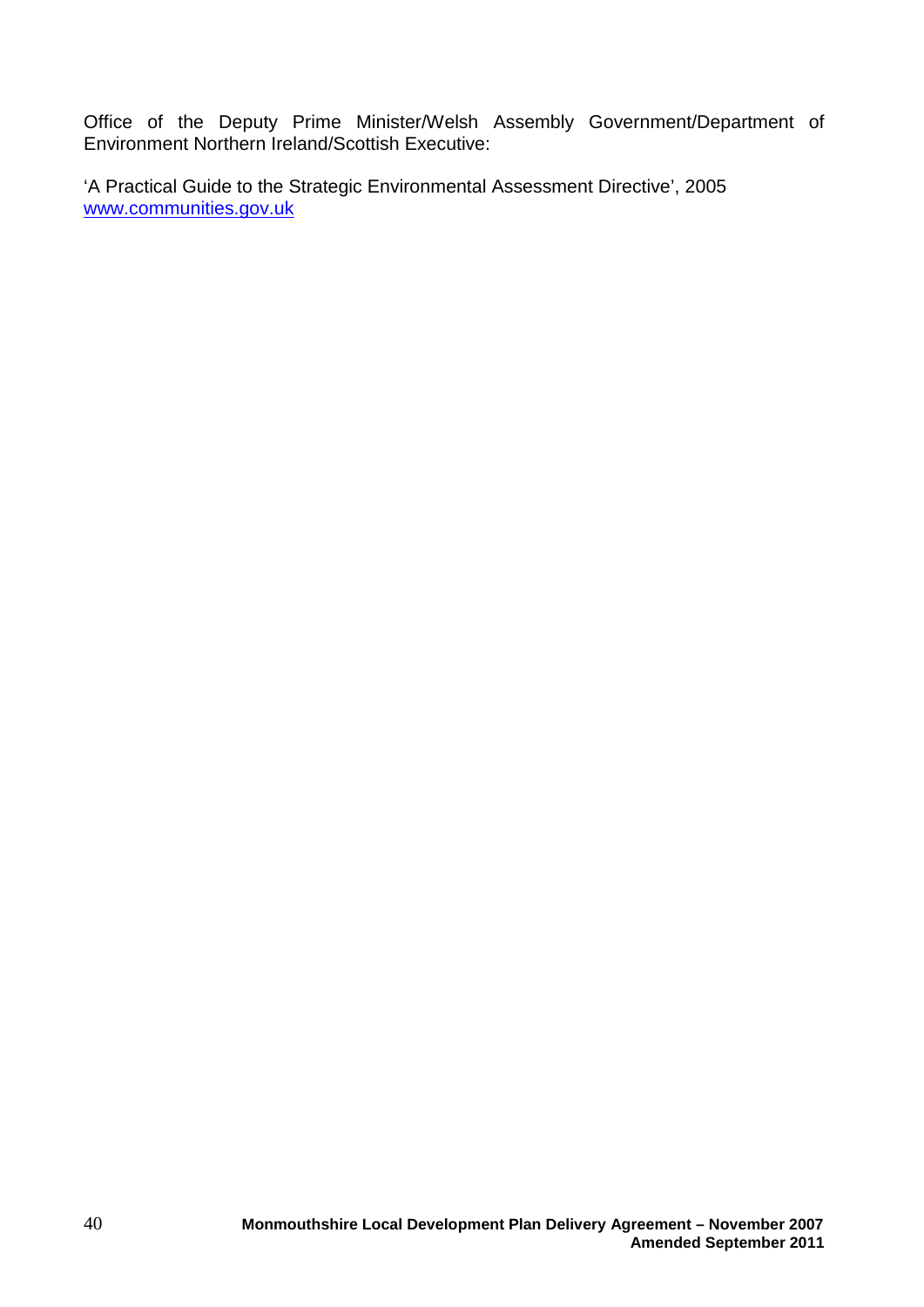## **Appendices**

| <b>Appendix 1</b> | <b>Consultation Bodies</b>         |
|-------------------|------------------------------------|
| <b>Appendix 2</b> | <b>Glossary of Terms</b>           |
| <b>Appendix 3</b> | The County's Partnership Structure |
| <b>Appendix 4</b> | <b>Draft Project Plan</b>          |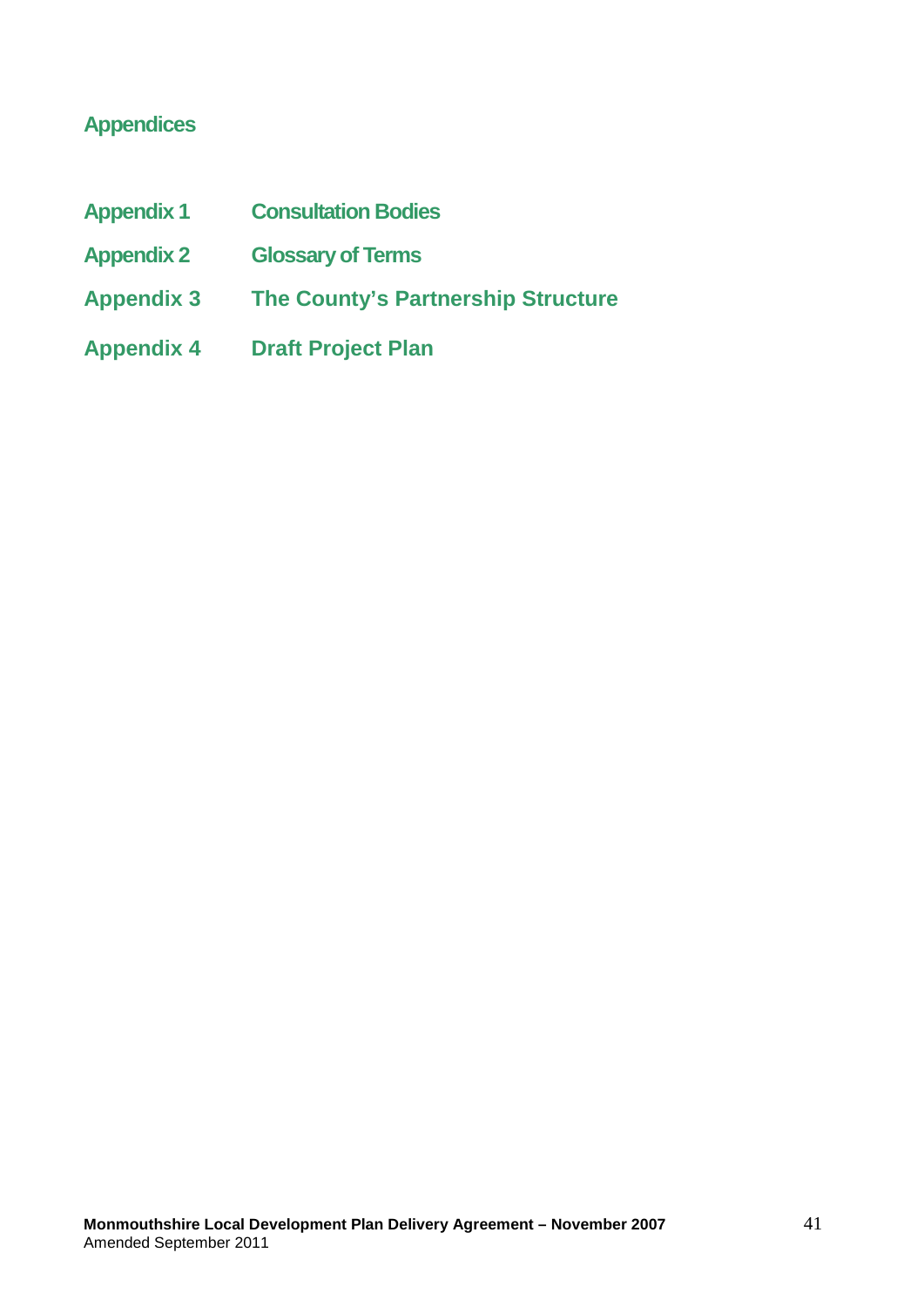## **Appendix 1 Consultation Bodies**

The Council will consult the following specific consultation bodies at all stages in the preparation of the LDP.

#### **Specific Consultation Bodies:**

- The Assembly Government
- Secretary of State for Transport (insofar as the exercise of functions previously exercised by the Strategic Rail Authority)
- Countryside Council for Wales
- Environment Agency Wales

#### **Neighbouring local authorities:**

- Blaenau Gwent County Borough Council
- Brecon Beacons National Park Authority
- Bristol City Council
- Forest of Dean District Council
- Gloucestershire County Council
- Herefordshire County Council
- Newport City Council
- South Gloucestershire Council
- Torfaen County Borough Council
- All Town and Community Councils within the Monmouthshire County Council administrative area.

**Any person to whom the electronic communications code applies by virtue of a direction given section 106(3) (a) of the Communications Act 2003 and Who owns or controls electronic communications apparatus situated in any part of the authority's area:**

- **Mobile Phone Operators:**
- Mobile Operators Association
- **Telecommunications Operator:**
- British Telecoms Group plc
- British Telecommunications
- NTL National Networks Ltd
- Monmouthshire Local Health Board
- Gwent Healthcare NHS Trust
- Welsh Ambulance Services NHS Trust
- Welsh Health Estates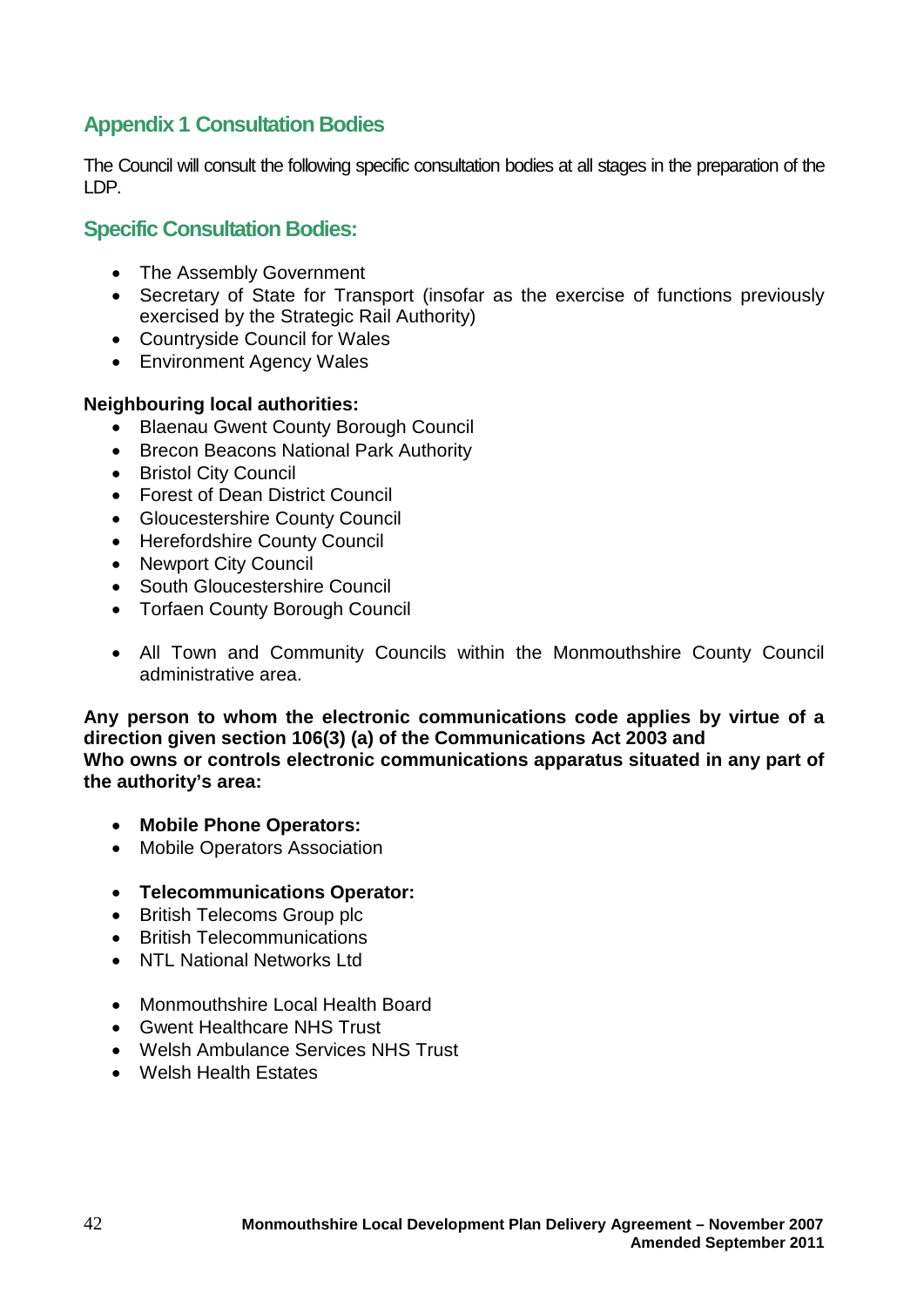#### **A person to whom a licence has been granted under section 6(1)(b) or (c) of the Electricity Act 1989**

- National Grid
- National Grid Property
- British Gas Transco
- SWALEC
- Wales & West Utilities

#### **A person to whom a licence has been granted under section 7(2) of the Gas Act 1986**

- British Gas Transco
- SWALEC

#### **Sewerage Undertakers**

• Dwr Cymru Welsh Water

#### **Water undertakers**

• Dwr Cymru Welsh Water

#### **UK Government Departments:**

The Council will consult the following UK Government Departments where aspects of the plan appear to affect their interests:

- Home Office *(civil defence matters, policy for prisons etc)*
- Ministry of Defence *(matters likely to affect its land holdings & installations or where large scale disposals of MOD land may be being considered)*
- Department for Business, Enterprise and Regulatory Reform *(national energy matters)*
- Department for Transport *(rail, airport, maritime/port policy)*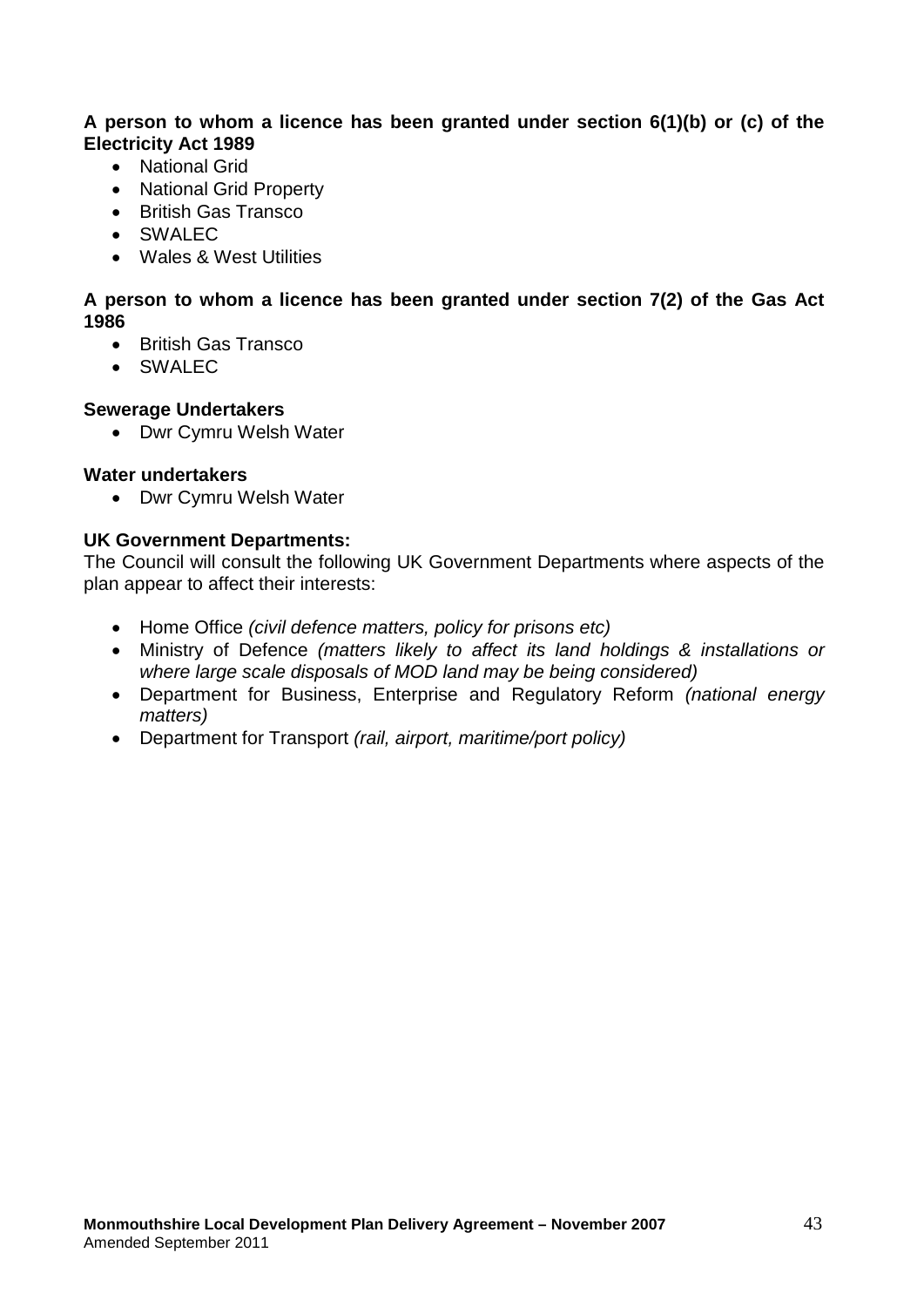## **General Consultation Bodies**

The Council will consult the following bodies in accordance with this Delivery Agreement:

| (i) Voluntary bodies whose activities   | <b>Age Concern Gwent</b>                                          |
|-----------------------------------------|-------------------------------------------------------------------|
| benefit any part of the authority's     | <b>Barnardos Cymru</b>                                            |
| area.                                   | <b>CAIR</b>                                                       |
|                                         | <b>CSV Cymru Wales</b>                                            |
|                                         | <b>GAVO</b>                                                       |
|                                         | <b>Gwent Association for the Blind</b>                            |
|                                         | <b>Gwent Wildlife Trust</b>                                       |
|                                         | Monmouthshire Children and Young People's                         |
|                                         | Partnership                                                       |
|                                         | <b>Rural Community Action Monmouthshire</b><br>Scope Cwmpas Cymru |
|                                         | <b>WRVS</b>                                                       |
| (ii) Bodies representing the interests  | All Wales Ethnic Minority Association                             |
| of different racial, ethnic or national | Citizen's Advice Cymru                                            |
| groups in the authority's area.         | <b>Equal Opportunities Commission for Wales</b>                   |
|                                         | Showmen's Guild of Great Britain                                  |
|                                         | South East Wales Racial Equality Council                          |
|                                         | The Ethnic Minority Foundation                                    |
|                                         | The Gypsy Council                                                 |
|                                         | <b>Traveller Law Reform Project</b>                               |
| (iii) Bodies which represent the        | Church in Wales                                                   |
| interests of different religious groups | Joint Council for Wales, SYNIAD                                   |
| in the authority's area.                | Representative Body of the Church of Wales                        |
| (iv) Bodies which represent the         | <b>Disability Rights Commission Wales</b>                         |
| interests of disabled persons in the    | <b>Disability Wales</b>                                           |
| authority's area.                       | <b>Disabled Persons Transport Advisory Committee</b>              |
|                                         | Downs Syndrome Association                                        |
|                                         | <b>Employment Opportunities, People with</b>                      |
|                                         | <b>Disabilities</b>                                               |
|                                         | Mencap Cymru                                                      |
|                                         | Mind Cymru                                                        |
|                                         | Royal National Institute for Deaf People                          |
|                                         | <b>Wales Council for Deaf People</b>                              |
|                                         | <b>Wales Council for the Blind</b>                                |
|                                         | <b>Wales Council for the Disabled</b>                             |
|                                         | <b>Wales Council for Voluntary Action</b>                         |
| (v) Bodies which represent the          | <b>British Wind Energy Association</b>                            |
| interests of persons carrying on        | <b>Coleg Gwent Further Education Corporation</b>                  |
| business in the authority's area.       | Confederation of British Industry (Wales)                         |
|                                         | <b>Country Landowners &amp; Business Association</b>              |
|                                         | Wales                                                             |
|                                         | <b>Enterprise Agency</b><br><b>Farmers Union of Wales</b>         |
|                                         | <b>Federation of Small Businesses in Wales</b>                    |
|                                         |                                                                   |
|                                         | <b>General Aviation Awareness Council</b>                         |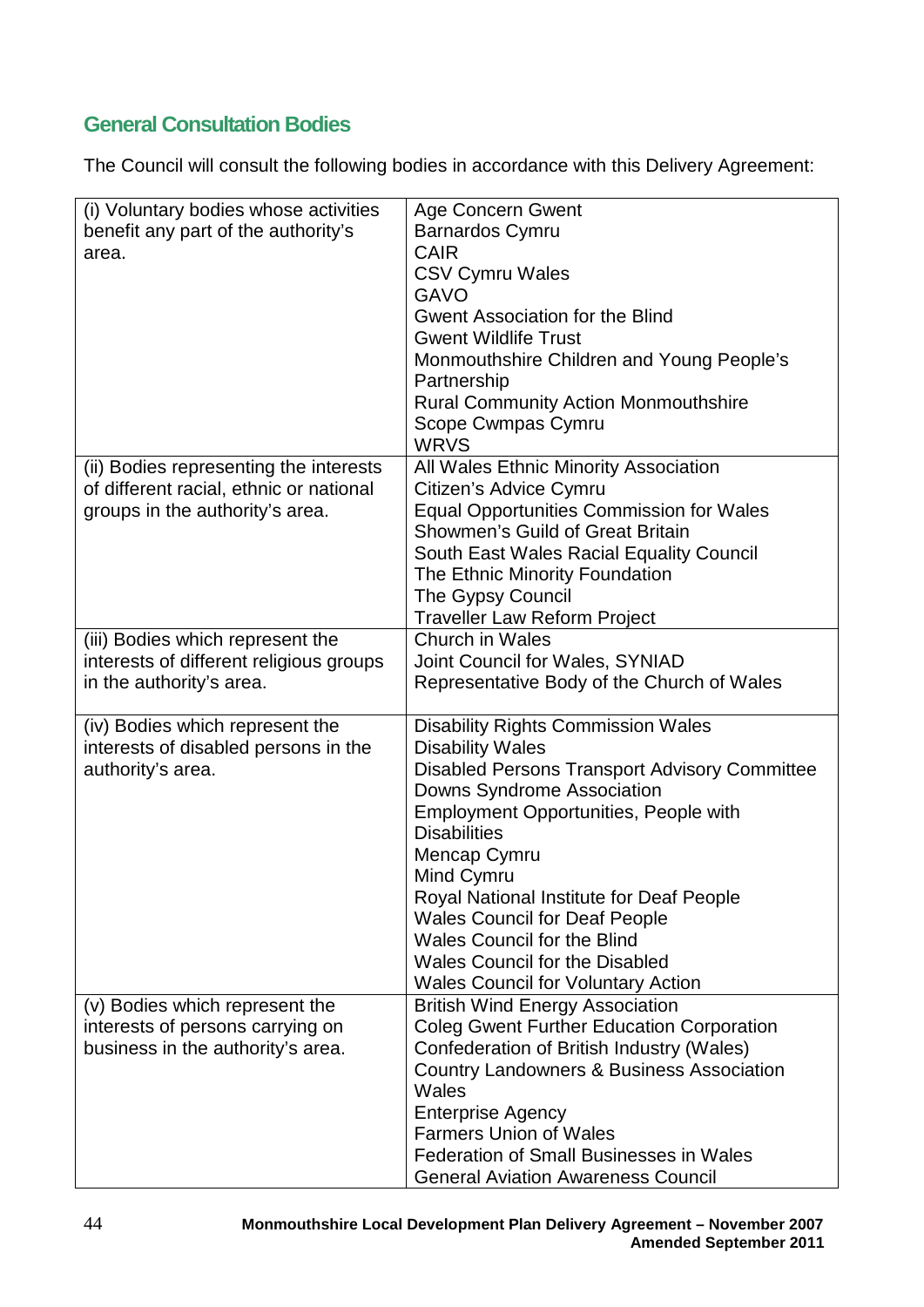|                                                                                           | <b>Home Builders Federation</b><br>Institute of Directors Wales<br><b>National Farmers Union Cymru</b><br><b>Rail Freight Group</b><br><b>Shelter Cymru</b><br>South East Wales Energy Agency<br>Viridor Waste Management<br><b>Welsh Environmental Services Association</b> |
|-------------------------------------------------------------------------------------------|------------------------------------------------------------------------------------------------------------------------------------------------------------------------------------------------------------------------------------------------------------------------------|
| (vi) Bodies which represent the<br>interests of Welsh culture in the<br>authority's area. | Bwrdd yr Iaith Gymraeg<br>Cadw<br>Royal Commission on Ancient and Historic<br><b>Monuments</b>                                                                                                                                                                               |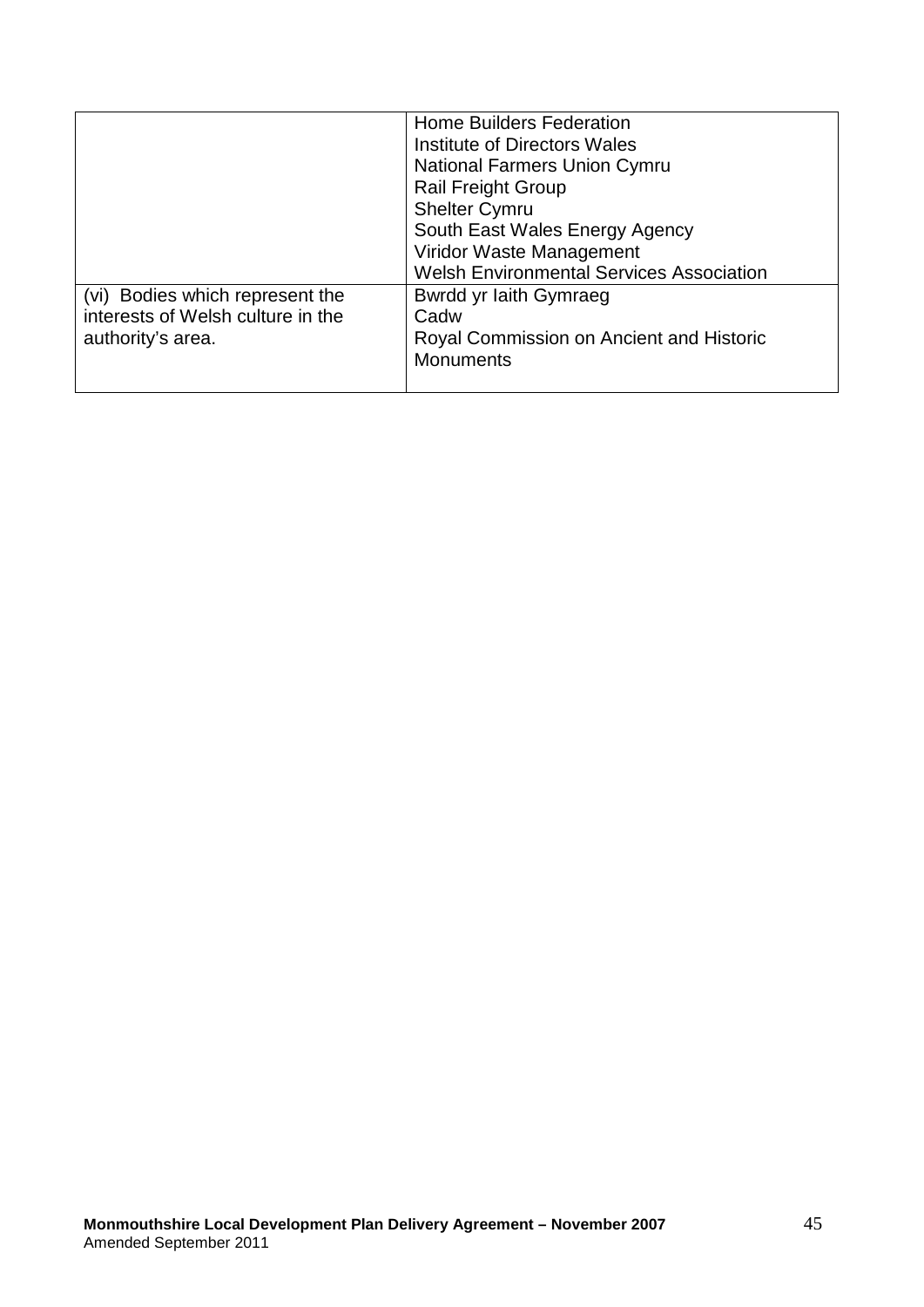## **Other Consultees**

The following are a list of other consultees which will be consulted where appropriate in accordance with the Delivery Agreement. This list is not exhaustive and may be added to as appropriate.

| <b>British Aggregates Association</b>                                                                     |                                                                                                                                                                                                                                                                                                                                                                                                                                                                   |
|-----------------------------------------------------------------------------------------------------------|-------------------------------------------------------------------------------------------------------------------------------------------------------------------------------------------------------------------------------------------------------------------------------------------------------------------------------------------------------------------------------------------------------------------------------------------------------------------|
| <b>British Geological Survey</b>                                                                          |                                                                                                                                                                                                                                                                                                                                                                                                                                                                   |
| <b>British Waterways Wales &amp; Border</b><br><b>Counties</b>                                            |                                                                                                                                                                                                                                                                                                                                                                                                                                                                   |
| Camra                                                                                                     |                                                                                                                                                                                                                                                                                                                                                                                                                                                                   |
| <b>Careers Wales Gwent</b>                                                                                |                                                                                                                                                                                                                                                                                                                                                                                                                                                                   |
| Centre for Ecology & Hydrology                                                                            |                                                                                                                                                                                                                                                                                                                                                                                                                                                                   |
| <b>Chambers of Commerce, local CBI</b><br>and local branches of Institute of<br>Directors (CBI Wales)     | Abergavenny Chamber of Trade & Commerce<br><b>Caldicot Chamber of Trade &amp; Commerce</b><br><b>Chepstow Chamber of Trade &amp; Commerce</b><br>Monmouth Chamber of Trade & Commerce<br><b>Usk Chamber of Commerce</b>                                                                                                                                                                                                                                           |
| <b>Civil Aviation Authority</b>                                                                           |                                                                                                                                                                                                                                                                                                                                                                                                                                                                   |
| <b>Coal Authority</b>                                                                                     |                                                                                                                                                                                                                                                                                                                                                                                                                                                                   |
| <b>Commission for Racial Equality</b>                                                                     |                                                                                                                                                                                                                                                                                                                                                                                                                                                                   |
| <b>Crown Estate Commissioners</b>                                                                         |                                                                                                                                                                                                                                                                                                                                                                                                                                                                   |
| Design Commission for Wales                                                                               |                                                                                                                                                                                                                                                                                                                                                                                                                                                                   |
| Environmental groups at National and<br>Regional level:                                                   | Campaign for the Protection of Rural Wales<br><b>Civic Trust for Wales</b><br><b>Forestry Commission Wales</b><br>Friends of the Earth - Cymru<br><b>Glamorgan-Gwent Archaeological Trust</b><br><b>Gwent Committee for the Environment</b><br><b>National Trust</b><br><b>RSPB Cymru</b><br>The Open Spaces Society<br><b>Wales Environment Link</b><br><b>Welsh Historic Gardens Trust</b><br><b>Woodland Trust Wales (Coed Cadw)</b><br>Wye Valley AONB Office |
| <b>Freight Transport Association</b>                                                                      |                                                                                                                                                                                                                                                                                                                                                                                                                                                                   |
| <b>Gwent Police Force</b>                                                                                 |                                                                                                                                                                                                                                                                                                                                                                                                                                                                   |
| Health and Safety Executive (Wales)                                                                       |                                                                                                                                                                                                                                                                                                                                                                                                                                                                   |
| <b>Inland Waterways Amenity Advisory</b><br>Council                                                       |                                                                                                                                                                                                                                                                                                                                                                                                                                                                   |
| Local community, conservation and<br>amenity groups, including Agenda 21<br><b>Groups/Civic Societies</b> | <b>Abergavenny Civic Society</b><br>Campaign for the Protection of Rural Wales<br><b>Communities First</b><br><b>Gwent Badger Group</b><br><b>Monmouth Civic Society</b><br>The Chepstow Society                                                                                                                                                                                                                                                                  |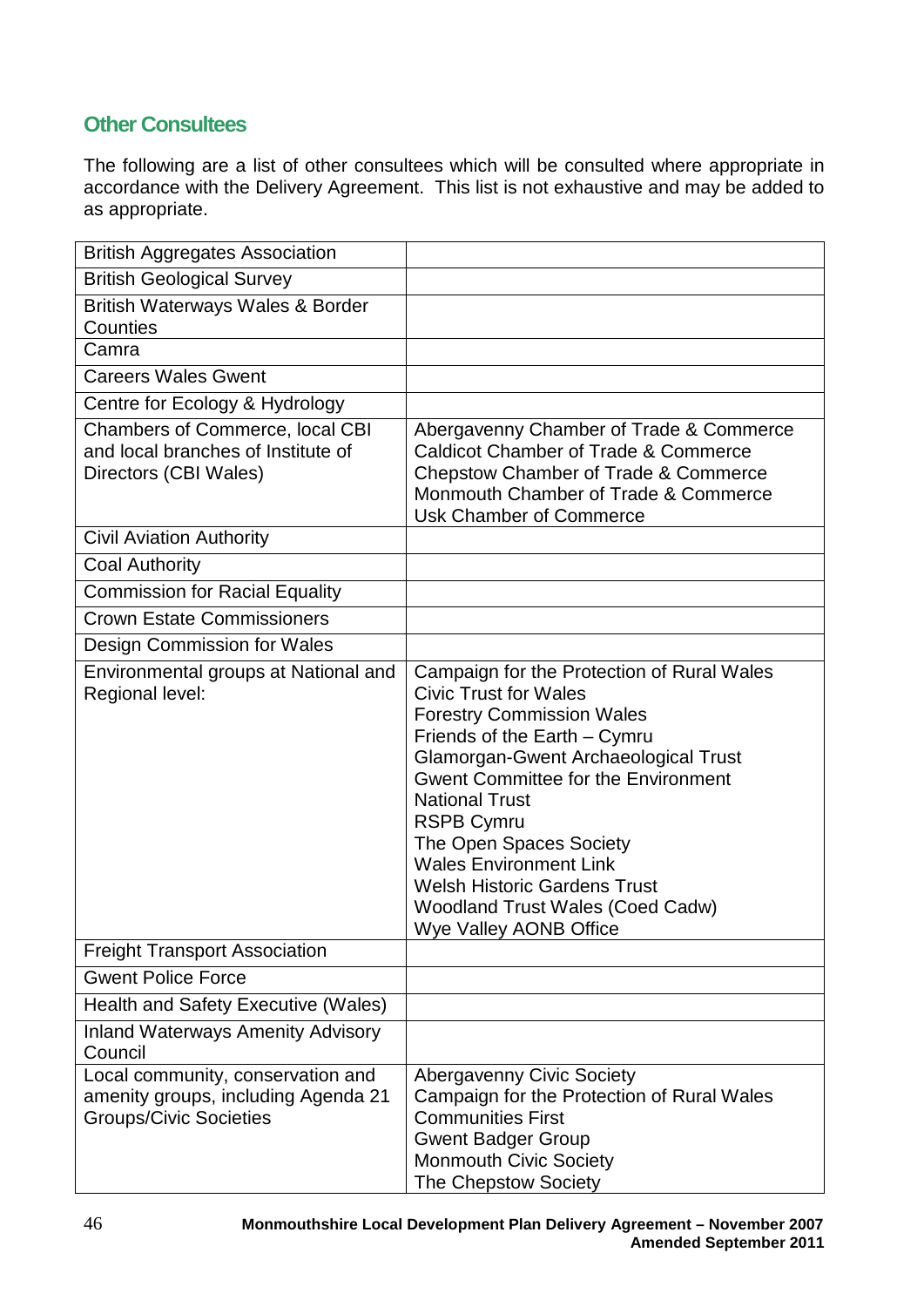|                                                           | The Ramblers Association Wales               |
|-----------------------------------------------------------|----------------------------------------------|
|                                                           | <b>Usk Civic Society</b>                     |
| <b>Local Transport Operators</b>                          | <b>Gwent Joint Passenger Transport Unit</b>  |
| Monmouth, Brecon and Aber Canals<br><b>Trust Limited</b>  |                                              |
| <b>National Air Traffic Services</b>                      |                                              |
| <b>National Playing Fields Association</b><br>Cymru       |                                              |
| <b>Network Rail and Train Operating</b>                   | <b>Arriva Trains Wales</b>                   |
| Companies                                                 | <b>Network Rail</b>                          |
|                                                           | <b>Strategic Rail Authority</b>              |
| <b>One Voice Wales</b>                                    |                                              |
| <b>Planning Aid Wales</b>                                 |                                              |
| Political Representatives and                             | <b>Local Assembly Members</b>                |
| <b>Interests</b>                                          | <b>Local Members of Parliament</b>           |
| Professional Bodies not specifically                      | Chartered Institute of Housing (Cymru)       |
| listed                                                    | Chartered Institution of Waste Management    |
|                                                           | Wales                                        |
|                                                           | <b>Institution of Civil Engineers Wales</b>  |
|                                                           | Royal Institute of Chartered Surveyors Wales |
| <b>Quarry Products Association Wales</b>                  |                                              |
| Royal Mail Property Holdings                              |                                              |
| Society for the Protection of Ancient<br><b>Buildings</b> |                                              |
| South Wales Fire Service                                  |                                              |
| <b>Sports Council for Wales</b>                           |                                              |
| <b>Sustrans Cymru</b>                                     |                                              |
| The National Library of Wales                             |                                              |
| The Theatres Trust                                        |                                              |
| <b>Wales Tourist Board</b>                                |                                              |
| <b>Workers Educational Association</b>                    |                                              |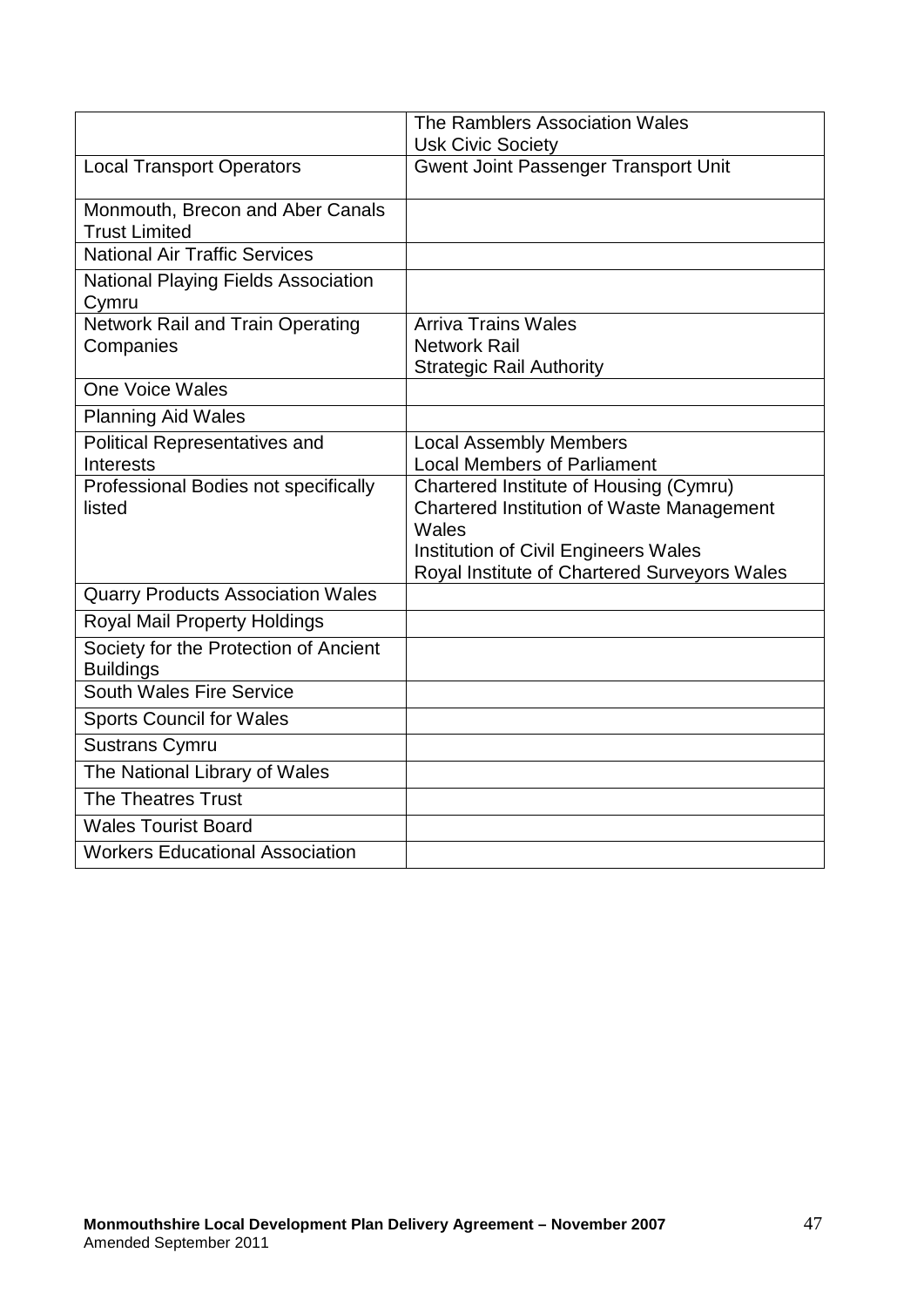## **Appendix 2 Glossary of Terms**

| 2004 Act / The Act       | The Planning and Compulsory Purchase Act 2004.                                                                     |
|--------------------------|--------------------------------------------------------------------------------------------------------------------|
| <b>Adoption</b>          | The final stage of local development plan preparation where                                                        |
|                          | the LDP becomes the statutory development plan for the                                                             |
|                          | area it covers.                                                                                                    |
| <b>Alternative Sites</b> | Representations to the Deposit local development plan                                                              |
|                          | which suggest alternative or new site allocations which are                                                        |
|                          | advertised by the Council prior to the submission of the                                                           |
|                          | Deposit plan to the Inspector, with any comments received.                                                         |
| <b>Annual Monitoring</b> | A report that assesses the extent to which policies in a local                                                     |
| <b>Report</b>            | development plan are being successfully implemented.                                                               |
| (AMR)                    |                                                                                                                    |
| <b>Baseline</b>          | A description of the present state of an area.                                                                     |
| <b>Community</b>         | People living in a defined geographical area, or who share                                                         |
|                          | other interests and therefore form communities of interest.                                                        |
| <b>Community</b>         | Sets out the project plan and policies of a local planning                                                         |
| <b>Involvement</b>       | for<br>involving<br>local<br>communities,<br>authority<br>including                                                |
| <b>Scheme (CIS)</b>      | businesses, in the preparation of a local development plan.                                                        |
|                          | The Community Involvement Scheme is submitted to the                                                               |
|                          | Welsh Assembly Government as part of the Delivery                                                                  |
|                          | Agreement for its agreement.                                                                                       |
| <b>Community</b>         | Local authorities, either independently or as part of a                                                            |
| <b>Strategy</b>          | community strategy partnership, are required to prepare                                                            |
|                          | these, with the aim of improving the social, environmental                                                         |
|                          | and economic well being of their areas.                                                                            |
| <b>Consensus</b>         | A process of dialogue with targeted interest groups to                                                             |
| <b>Building</b>          | understand relevant viewpoints and to seek agreement                                                               |
|                          | where possible.                                                                                                    |
| <b>Consultation</b>      | A formal process in which comments are invited on a<br>particular topic or draft document usually within a defined |
|                          | time period.                                                                                                       |
| <b>Council</b>           | Monmouthshire County Council (excluding for planning                                                               |
|                          | purposes the Brecon Beacons National Park administrative                                                           |
|                          | area that falls within Monmouthshire).                                                                             |
| <b>Delivery</b>          | A document comprising a local planning authority's timetable                                                       |
| <b>Agreement (DA)</b>    | for the preparation of a local development plan, together                                                          |
|                          | with its Community Involvement Scheme, submitted to the                                                            |
|                          | Assembly Government for agreement.                                                                                 |
| <b>Deposit</b>           | A formal six week stage in which individuals<br>and                                                                |
|                          | organisations can make representations on the local                                                                |
|                          | development plan. Representations that relate to whether                                                           |
|                          | the plan is 'sound' can then be examined by an Inspector.                                                          |
| <b>Deposit Plan</b>      | The version of the local development plan which is                                                                 |
|                          | submitted to the Welsh Assembly Government for public                                                              |
|                          | examination.                                                                                                       |
| <b>Duly Made</b>         | Representations to the development plan which are made in                                                          |
|                          | the correct manner and within the specified consultation time                                                      |
|                          | period.                                                                                                            |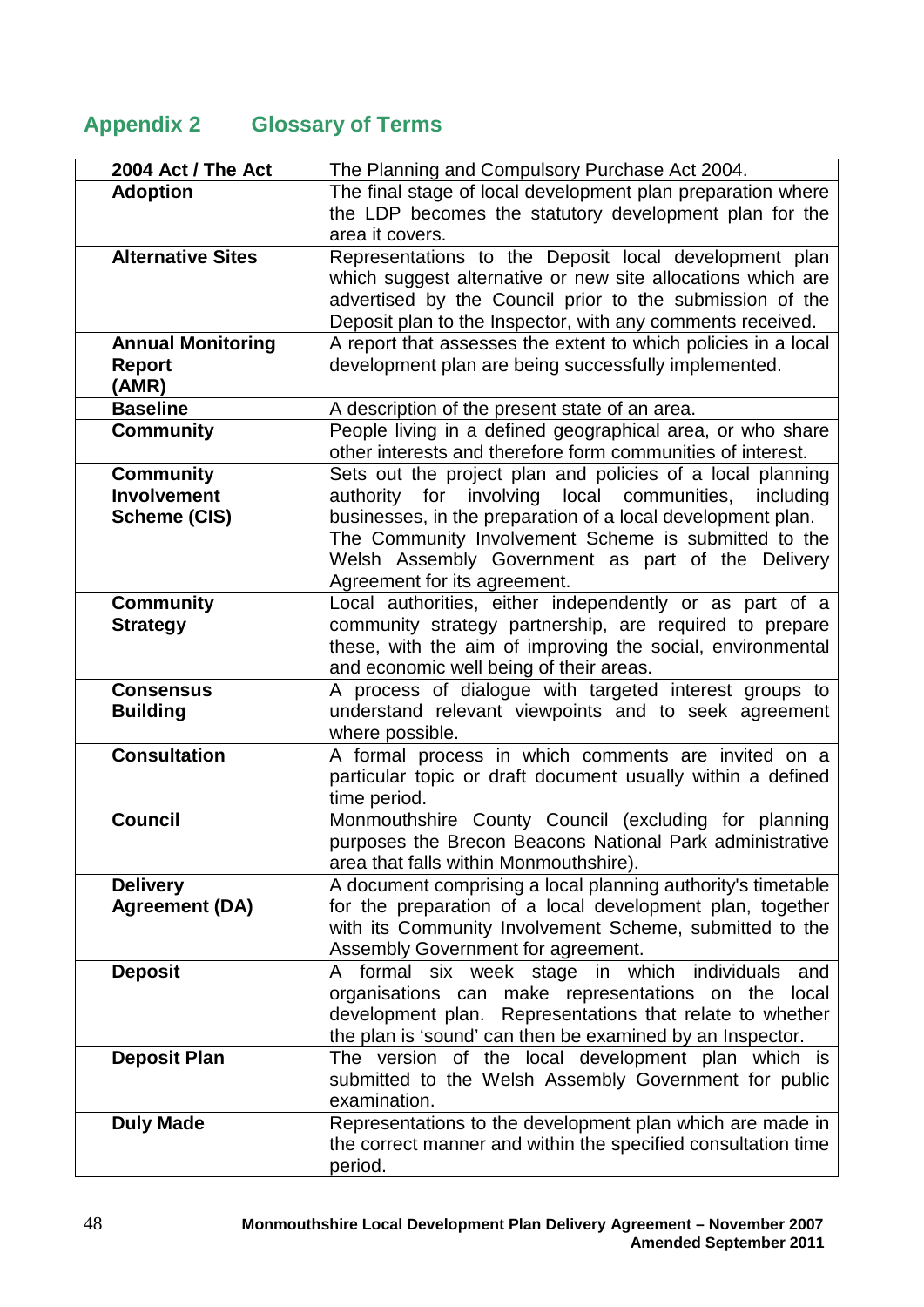| <b>Engagement</b>                                               | A proactive process which encourages substantive<br>deliberation in any given group of people/ section of the                                                                                                                                                                                                                                                                                                                                                                                                                                      |
|-----------------------------------------------------------------|----------------------------------------------------------------------------------------------------------------------------------------------------------------------------------------------------------------------------------------------------------------------------------------------------------------------------------------------------------------------------------------------------------------------------------------------------------------------------------------------------------------------------------------------------|
|                                                                 | community.                                                                                                                                                                                                                                                                                                                                                                                                                                                                                                                                         |
| <b>Evidence</b>                                                 | Base Interpretation of the present state of an area (i.e.<br>baseline) or other information/ data to provide the basis for<br>planning policy and against which to measure change.                                                                                                                                                                                                                                                                                                                                                                 |
| <b>Frontloading</b>                                             | Community involvement and consensus building at early<br>stages of plan preparation.                                                                                                                                                                                                                                                                                                                                                                                                                                                               |
| <b>Habitat</b><br><b>Regulations</b><br><b>Assessment (HRA)</b> | Habitats Regulations Assessment (HRA) is a requirement<br>under Directive 92/43/EEC ("Habitats Directive") on the<br>Conservation of Natural Habitats and of Wild Fauna and<br>Flora, and the Conservation (Habitats, &c) Regulations 1994<br>(as amended 2007). The purpose of HRA is to assess the<br>impacts of a plan (or project) against the conservation<br>objectives of a European designated site for any likely<br>significant effects, and to ascertain whether the proposed<br>plan would adversely affect the integrity of the site. |
| <b>Indicator</b>                                                | A measure of variables over time, often used to measure<br>progress in the achievement of objectives, targets and<br>policies.                                                                                                                                                                                                                                                                                                                                                                                                                     |
| Involvement                                                     | Generic term to include both participation and consultation<br>techniques.                                                                                                                                                                                                                                                                                                                                                                                                                                                                         |
| <b>Local Planning</b><br><b>Authority (LPA)</b>                 | In the case of Monmouthshire, this is Monmouthshire<br>County Council (excluding the Brecon Beacons National<br>Park administrative area where the local planning authority<br>is the National Park).                                                                                                                                                                                                                                                                                                                                              |
| <b>Local Development</b><br>Plan (LDP)                          | The required statutory development plan for each local<br>planning authority area in Wales.<br>A land use plan which should include a vision, strategy, area<br>wide policies for development types, land allocations, and<br>where necessary policies and proposals for key areas of<br>change and protection. Policies and allocations must be<br>shown geographically on the Proposals Map forming part of<br>the plan. The Plan is subject to independent examination.                                                                         |
| <b>Objective</b>                                                | A statement of what is intended, specifying the desired<br>direction of change in trends.                                                                                                                                                                                                                                                                                                                                                                                                                                                          |
| <b>Participation</b>                                            | A process whereby stakeholders and the community can<br>interface with plan makers.                                                                                                                                                                                                                                                                                                                                                                                                                                                                |
| <b>Partners</b>                                                 | Other local authority departments and statutory bodies<br>where the local development plan will help to deliver some<br>of the objectives of their strategies. Partners may be<br>expected to contribute to formulating relevant parts of the<br>plan.                                                                                                                                                                                                                                                                                             |
| <b>Pre Deposit</b>                                              | development<br>plan<br>of local<br>preparation<br>Stages<br>and<br>consultation before the Deposit Plan is finalised<br>and<br>approved by the Council.                                                                                                                                                                                                                                                                                                                                                                                            |
| <b>Public Notice</b>                                            | Official notice to be found in the public notice section of the<br>local newspapers.                                                                                                                                                                                                                                                                                                                                                                                                                                                               |
| <b>Press Releases</b>                                           | Sent to all Welsh media, including newspapers, radio and<br>television news stations. Media may choose not to print or                                                                                                                                                                                                                                                                                                                                                                                                                             |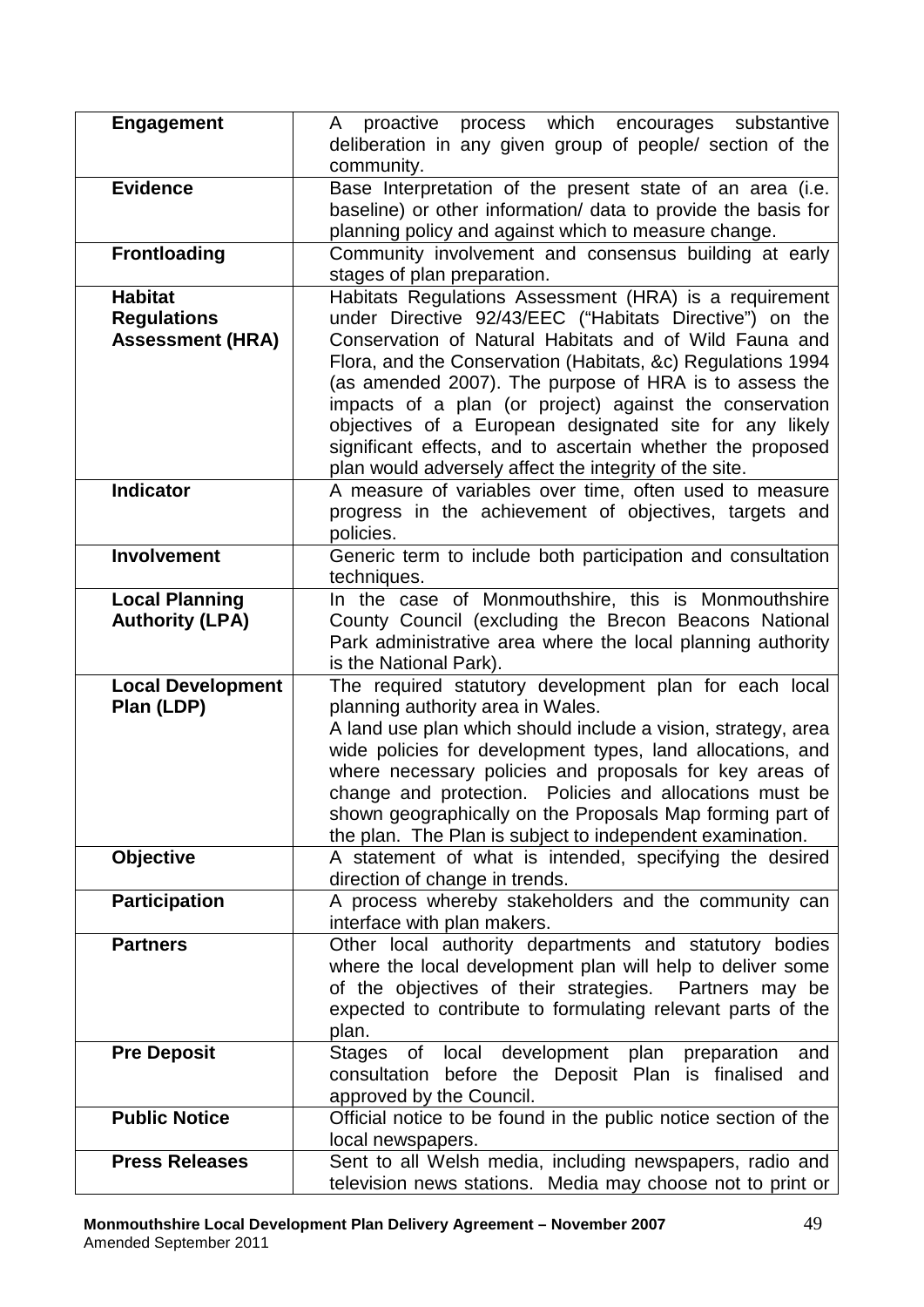|                           | broadcast an item.                                                                                                |
|---------------------------|-------------------------------------------------------------------------------------------------------------------|
| <b>Scoping</b>            | The process of deciding the scope and level of detail of a                                                        |
|                           | sustainability appraisal (SA), including the sustainability                                                       |
|                           | effects and options which need to be considered, the                                                              |
|                           | assessment methods to be used and the structure and                                                               |
|                           | contents of the SA report.                                                                                        |
| <b>Service Level</b>      | An agreement with a statutory agency which sets the                                                               |
| <b>Agreement</b>          | standards which it will aim to meet and the costs arising.                                                        |
| <b>Significant Effect</b> | Effects which are significant in the context of a plan.                                                           |
|                           | The Strategic Environmental Assessment Directive (Annexe                                                          |
|                           | II) identifies criteria for determining the likely environmental                                                  |
|                           | significance of effects.                                                                                          |
| <b>Soundness</b>          | The consideration of representations made on the Deposit                                                          |
|                           | LDP and on alternative sites by the Inspector under the                                                           |
|                           | general heading of procedure, consistency, coherence and                                                          |
|                           | effectiveness. It is the concept against which an LDP is                                                          |
|                           | examined under Section 65(5) (b) of the 2004 Act.<br>framework for assessing the soundness of LDPs has been       |
|                           | developed by the Planning Inspectorate.                                                                           |
| <b>Stakeholders</b>       | People whose interests are directly affected by a local                                                           |
|                           | development plan (and/ or Sustainability Appraisal/ Strategic                                                     |
|                           | Environmental Assessment) and whose involvement is                                                                |
|                           | generally through representative bodies.                                                                          |
| <b>Strategic</b>          | Generic term used internationally to describe environmental                                                       |
| <b>Environmental</b>      | assessment as applied to policies, plans and programmes.                                                          |
| <b>Assessment (SEA)</b>   | Strategic Environmental Assessment<br>European<br>The                                                             |
|                           | Directive (2001/42/EC) requires a formal "environmental                                                           |
|                           | assessment of certain plans and programmes, including                                                             |
|                           | those in the field of planning and land use".                                                                     |
| <b>Supplementary</b>      | Provide supplementary information in respect of the policies                                                      |
| <b>Planning</b>           | in a development plan. Supplementary planning guidance                                                            |
| <b>Guidance (SPG)</b>     | does not form part of the development plan and is not                                                             |
|                           | subject to independent examination, but must be consistent                                                        |
|                           | with it and with national planning policy.                                                                        |
| <b>Sustainability</b>     | Tool for appraising policies, including local development                                                         |
| <b>Appraisal (SA)</b>     | plans, to ensure they reflect sustainable development                                                             |
|                           | objectives (i.e. social, environmental and economic factors).                                                     |
|                           | Each LPA is required by Section 62(6) of the Act to<br>undertake SA of their local development plan. This form of |
|                           | sustainability appraisal fully incorporates the requirements of                                                   |
|                           | the Strategic Environmental Assessment Directive.                                                                 |
| <b>Sustainability</b>     | A document required to be produced as part of the                                                                 |
| <b>Appraisal Report</b>   | Sustainability Appraisal process to describe and appraise                                                         |
|                           | the likely significant effects on sustainability of implementing                                                  |
|                           | a local development plan, which meets the requirements for                                                        |
|                           | the Environmental Report under the SEA Directive. Section                                                         |
|                           | 62(6) of the Act requires each LPA to prepare a report of the                                                     |
|                           | findings of the SA of the LDP. It is an integral part of the                                                      |
|                           | development plan making process.                                                                                  |
| <b>Timetable</b>          | Sets out the dates by which key stages and processes of                                                           |
|                           |                                                                                                                   |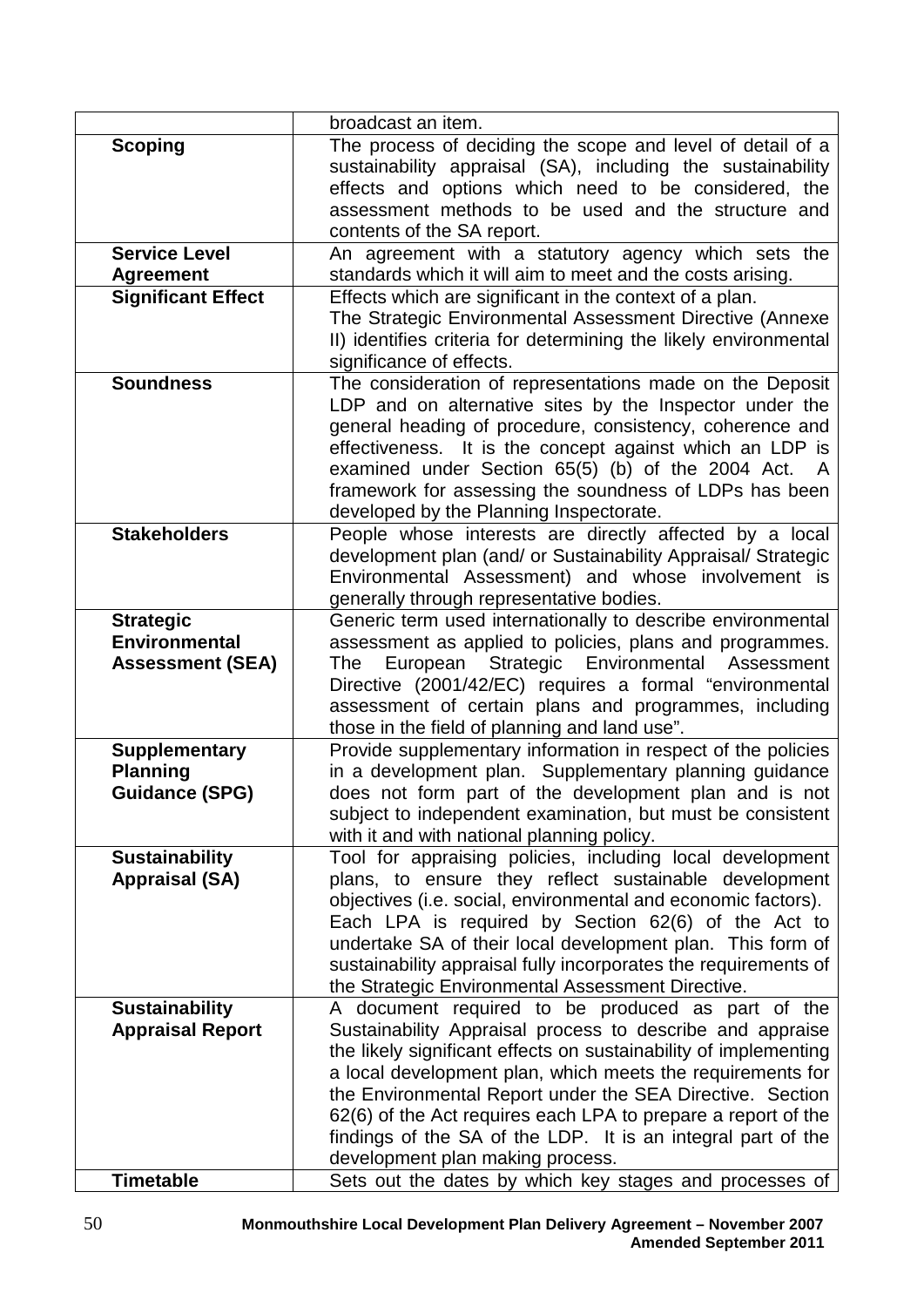|                           | LDP preparation are expected to be completed. These are       |
|---------------------------|---------------------------------------------------------------|
|                           | definitive for stages up to the deposit of the LDP and        |
|                           | indicative for the remaining stages after.                    |
| <b>Unitary</b>            | The Monmouthshire UDP was adopted on 22 June 2006.            |
| <b>Development Plan</b>   | This is currently the statutory development plan for          |
| (UDP)                     | Monmouthshire (excluding the Brecon Beacons National          |
|                           | Park administrative area within Monmouthshire) and will be    |
|                           | superseded upon adoption of the local development plan.       |
| <b>Wales Spatial Plan</b> | A plan prepared and approved by the National Assembly for     |
| (WSP)                     | Wales under Section 60 of the Act which sets out a strategic  |
|                           | framework to guide future development and policy              |
|                           | interventions, whether or not these relate to formal land use |
|                           | planning control. Under Section 62(50 (b) of the Act a LPA    |
|                           | must have regard to the Wales Spatial Plan in preparing its   |
|                           | local development plan.                                       |
| Workshop                  | Where members of the public have the opportunity to           |
|                           | engage in group debates and practical exercises with a        |
|                           | written or drawn 'output'.                                    |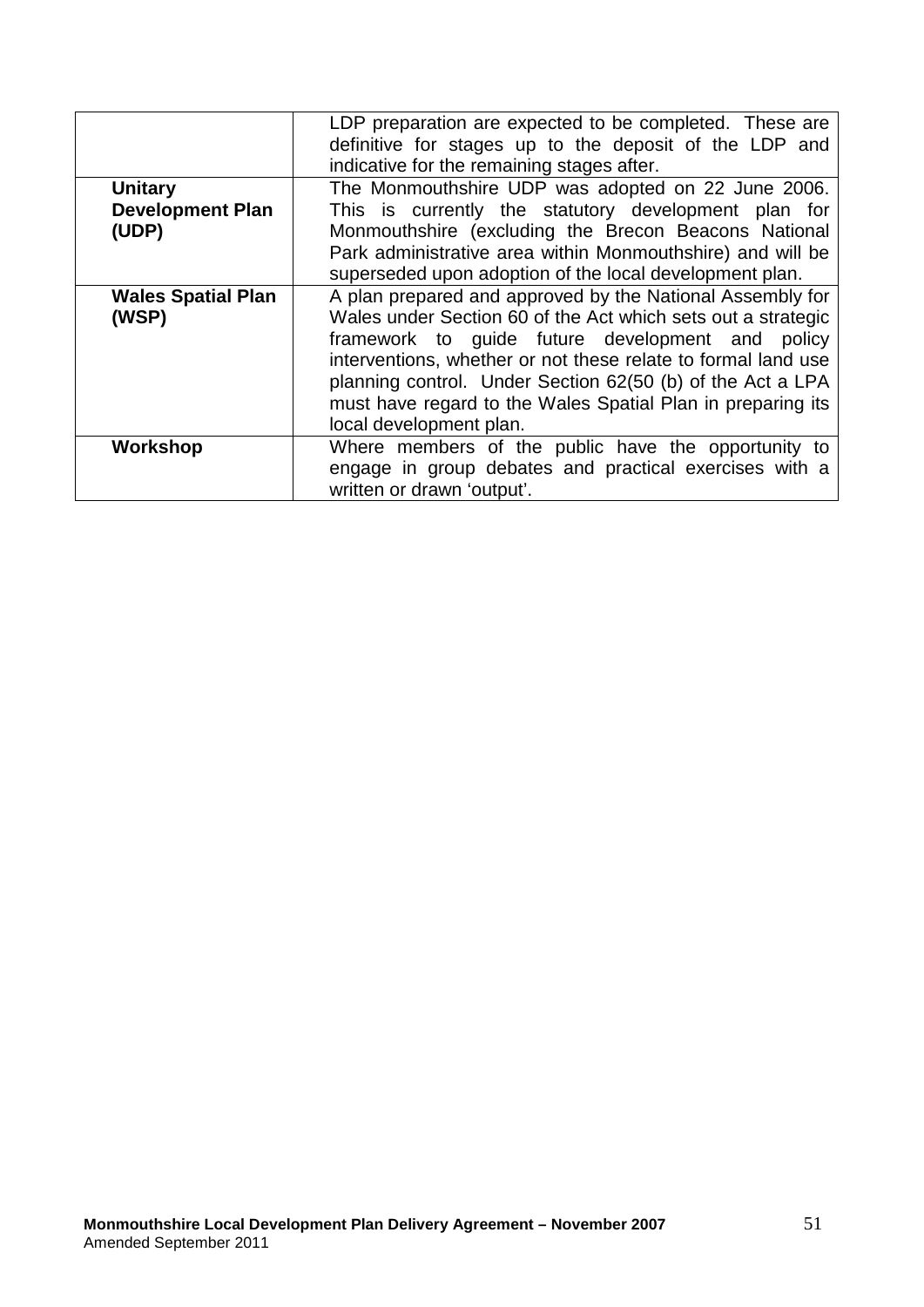## **Appendix 3 – The County's Partnership Structure**

#### **Area Forums and area-based partnerships:**

- Bryn y Cwm Community Area Forum
- Communities First Partnership
- Central Monmouthshire Area Forum
- Monmouth Town Partnership
- Lower Wye Area Forum
- Severnside Area Forum

#### **Strategic Partnerships:**

#### **Themed:**

- Health and Well Being: Strategic Health Alliance
- Lifelong Learning: CCET/RISE
- Local economic development: Local Partnership Board (not currently operating) and Local Advisory Group (Adventa)
- A better environment: Environment Partnership
- Stronger and safer communities: Community Safety Partnership

#### **Cross-cutting:**

- Children and Young People's Framework Partnership (incorporating the Children's Partnership and the Young People's Partnership)
- Older People's Partnership

Voluntary Sector Liaison Partnership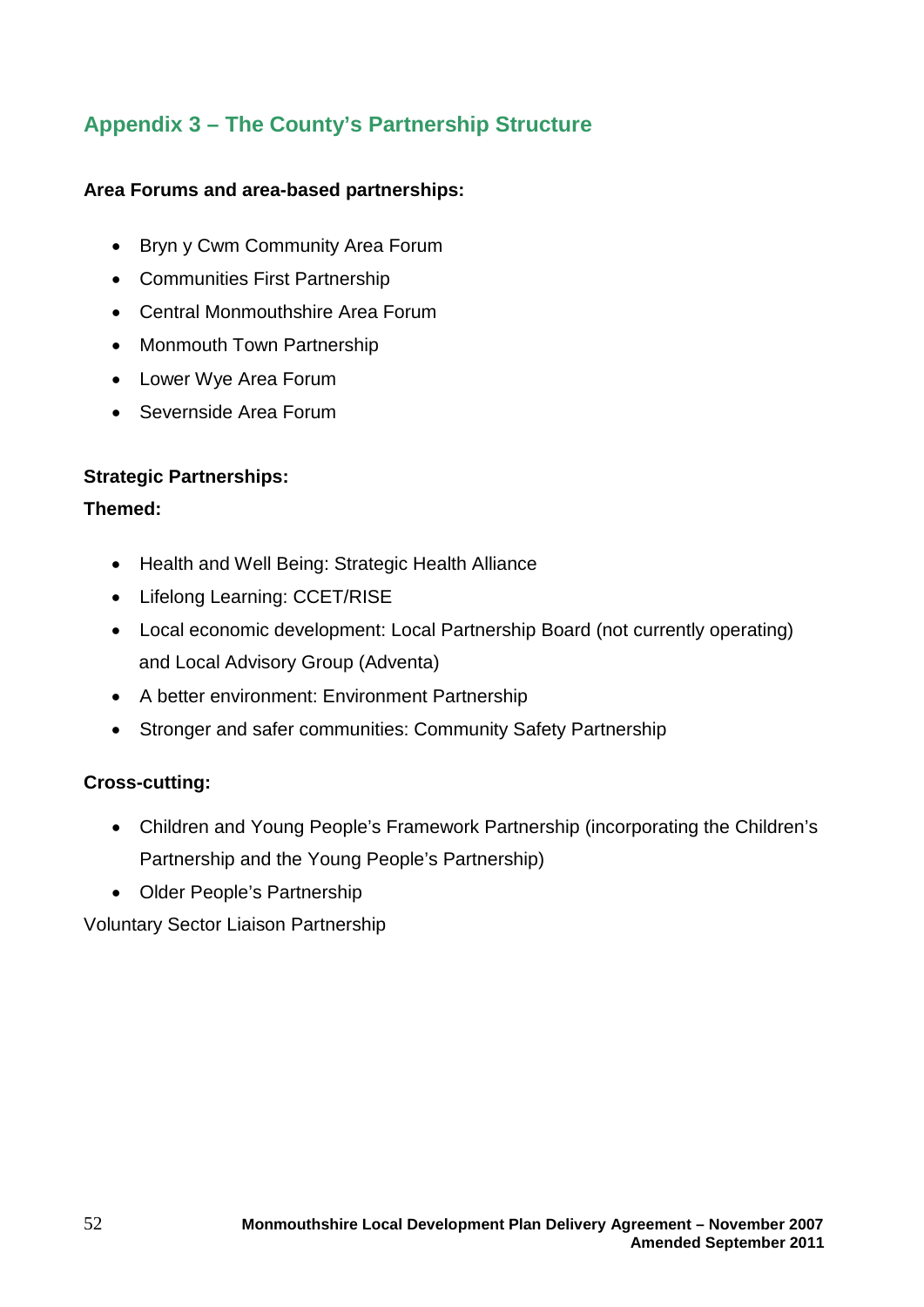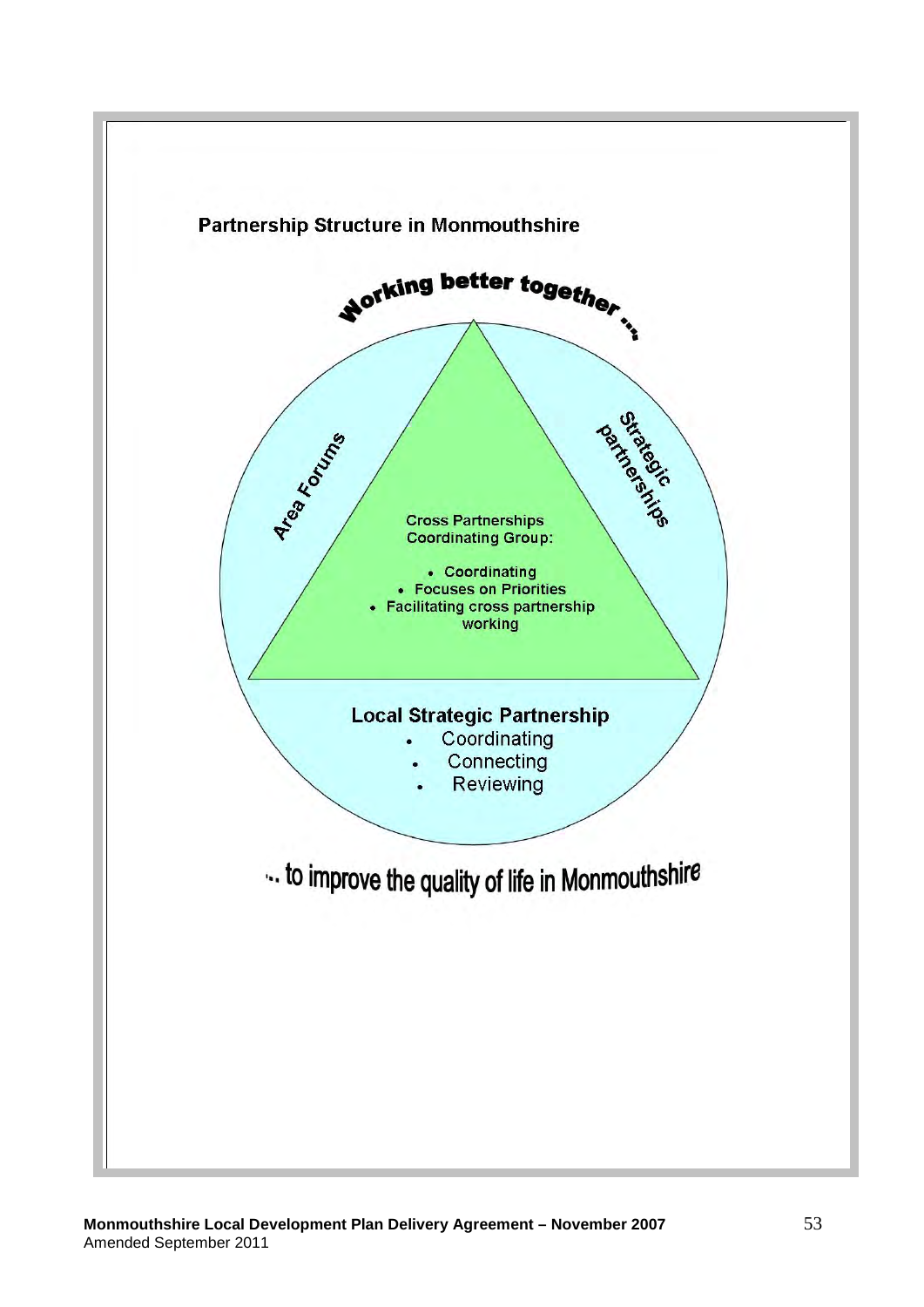## **Appendix 4 – Draft Project Plan**